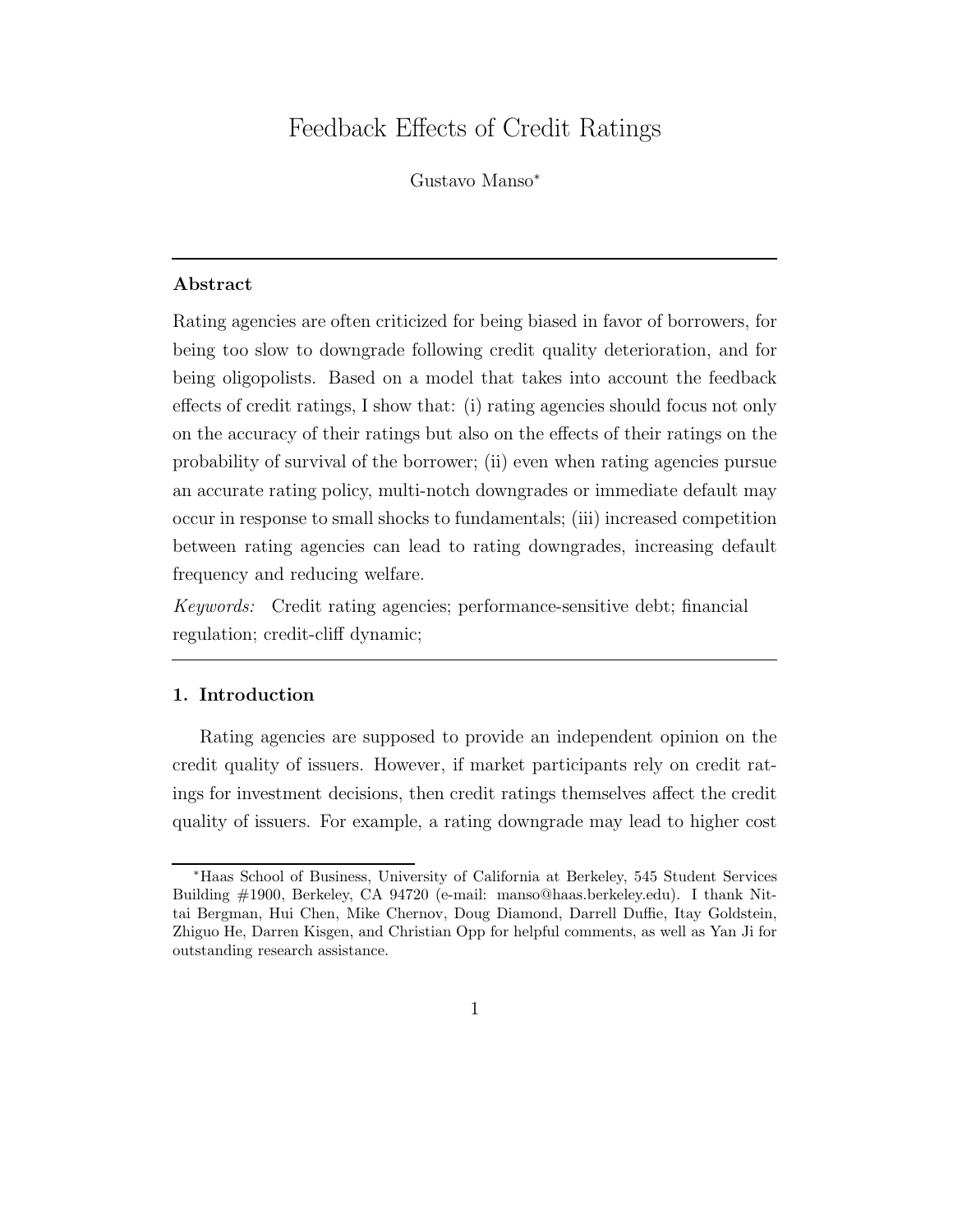of capital for the borrowing firm because it induces a deterioration in investors' perceptions about the credit quality of the borrowing firm, because of regulations that restrict investors' holdings of lower rated bonds, or because of rating triggers in financial contracts.<sup>1</sup> Rating agencies thus face the problem of setting credit ratings that accurately represent the credit quality of a particular issuer, taking into account the effect of these ratings on the credit quality of the issuer.

Based on a model that incorporates the feedback effects of credit ratings, I show that: (i) rating agencies should focus not only on the accuracy of their ratings but also on the effects of their ratings on the probability of survival of the borrower; (ii) even when rating agencies pursue an accurate rating policy, multi-notch downgrades or immediate default may occur in response to small shocks to fundamentals; (iii) increased competition between rating agencies can lead to rating downgrades, increasing default frequency and reducing welfare. These findings call into question the recent criticism directed at rating agencies for being biased in favor of borrowers, for being too slow to downgrade following credit quality deterioration, and for being oligopolists.

The model is based on the *performance-sensitive-debt* (PSD) model introduced by Manso, Strulovici and Tchistyi (2010). Cash flows of the firm follow a general diffusion process. The firm has debt in place in the form of a ratings-based PSD obligation, which promises a non-negative interest payment rate that decreases with the credit rating of the firm.<sup>2</sup> Equityholders

<sup>&</sup>lt;sup>1</sup>Kisgen (2007) describes in more detail the channels through which credit ratings affect the cost of capital for a borrower.

<sup>&</sup>lt;sup>2</sup>As discussed in Manso, Strulovici and Tchistyi (2010), PSD obligations can be explicit, as in bank loans with performance pricing provisions. In a survey Moody's conducted in 2002, 87.5% of firms reported exposure to explicit rating triggers in their financial contracts (see "Moody's Analysis of US Corporate Rating Triggers Heightens Need for Financial Disclosure," Moody's July 2002). PSD obligations can also be implicit, as in the rollover of short-term debt. If the firm is performing well and has high credit ratings it will pay lower interest rates when rolling over its maturing debt. If the firm is performing poorly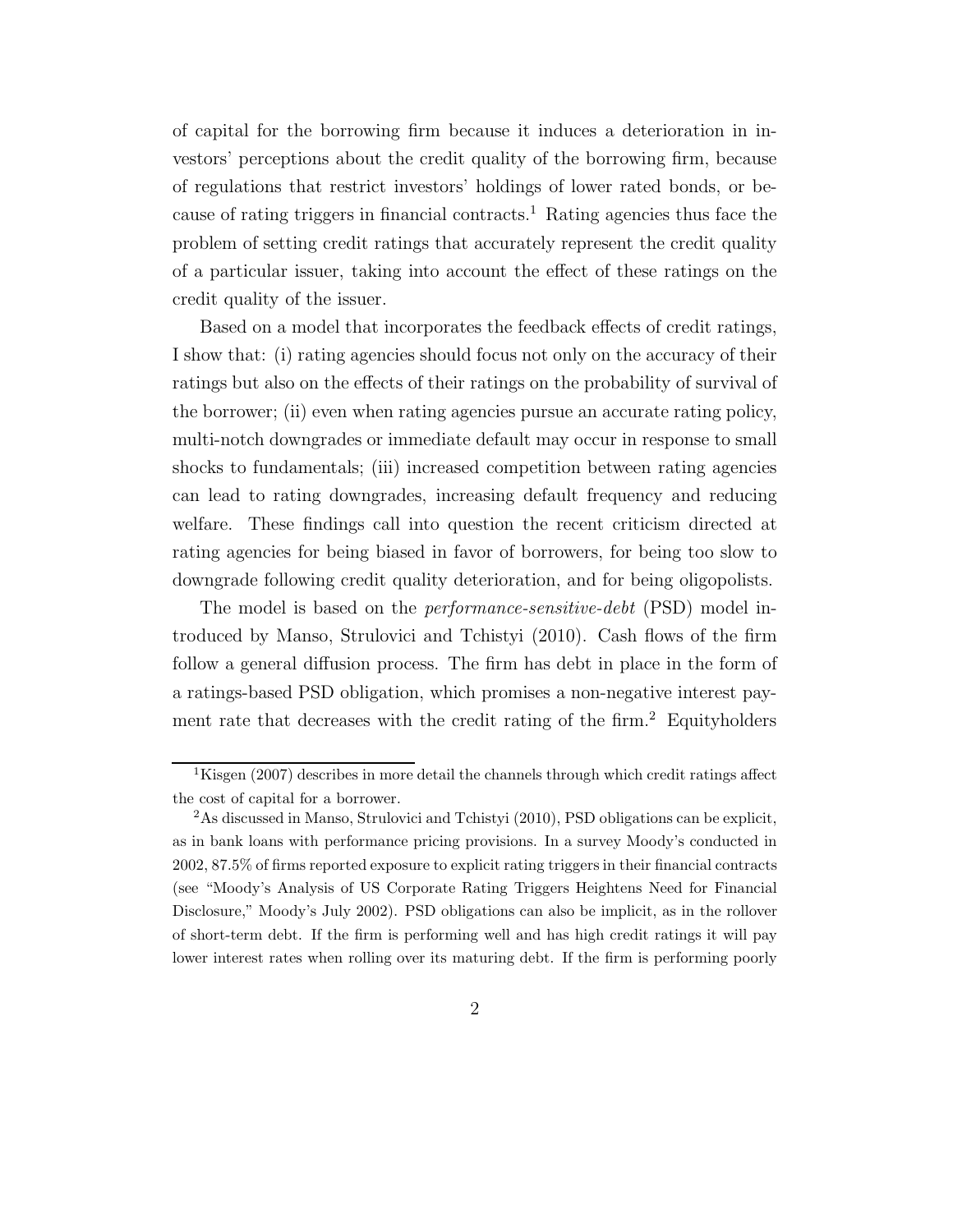choose the default time that maximizes the equity value of the firm. The rating agency's objective is to set accurate ratings that inform investors about the probability of default over a given time horizon. In this setting, the interaction between the borrowing firm and the rating agency produces feedback effects. With a ratings-based PSD obligation, the rating determines the interest rate, which affects the optimal default decision of the issuer. This, in turn, influences the rating.

The interaction between the rating agency and the borrowing firm is a game of strategic complementarity (Topkis (1979), Vives (1990), Milgrom and Roberts (1990)). Typically, games of strategic complementarity exhibit multiple equilibria. In the smallest equilibrium, which I call the *soft-rating*agency equilibrium, the rating agency assigns high credit ratings, leading to lower interest rates for the borrowing firm, and consequently, a lower default probability. In the largest equilibrium, which I call the tough-ratingagency equilibrium, the rating agency assigns low credit ratings, leading to higher interest rates for the borrowing firm, and consequently, a higher default probability. The soft-rating-agency equilibrium is associated with the lowest bankruptcy costs and consequently the highest welfare among all equilibria.

Given the welfare implications of the different equilibria, it is important to understand how rating agencies set their rating policies in practice. To deal with the feedback effects introduced by rating triggers, rating agencies have proposed the use of stress tests.<sup>3</sup> In such tests, the company with exposure to rating triggers needs to be able to survive stress-case scenarios in which the triggers are set off. When the tough-rating-agency equilibrium involves immediate default, the borrowing firm will fail the stress test, potentially

and has low credit ratings it will pay higher interests rate when rolling over its maturing debt.

<sup>3</sup>"Moody's Analysis of US Corporate Rating Triggers Heightens Need for Increased Disclosure," Moody's, July 2002.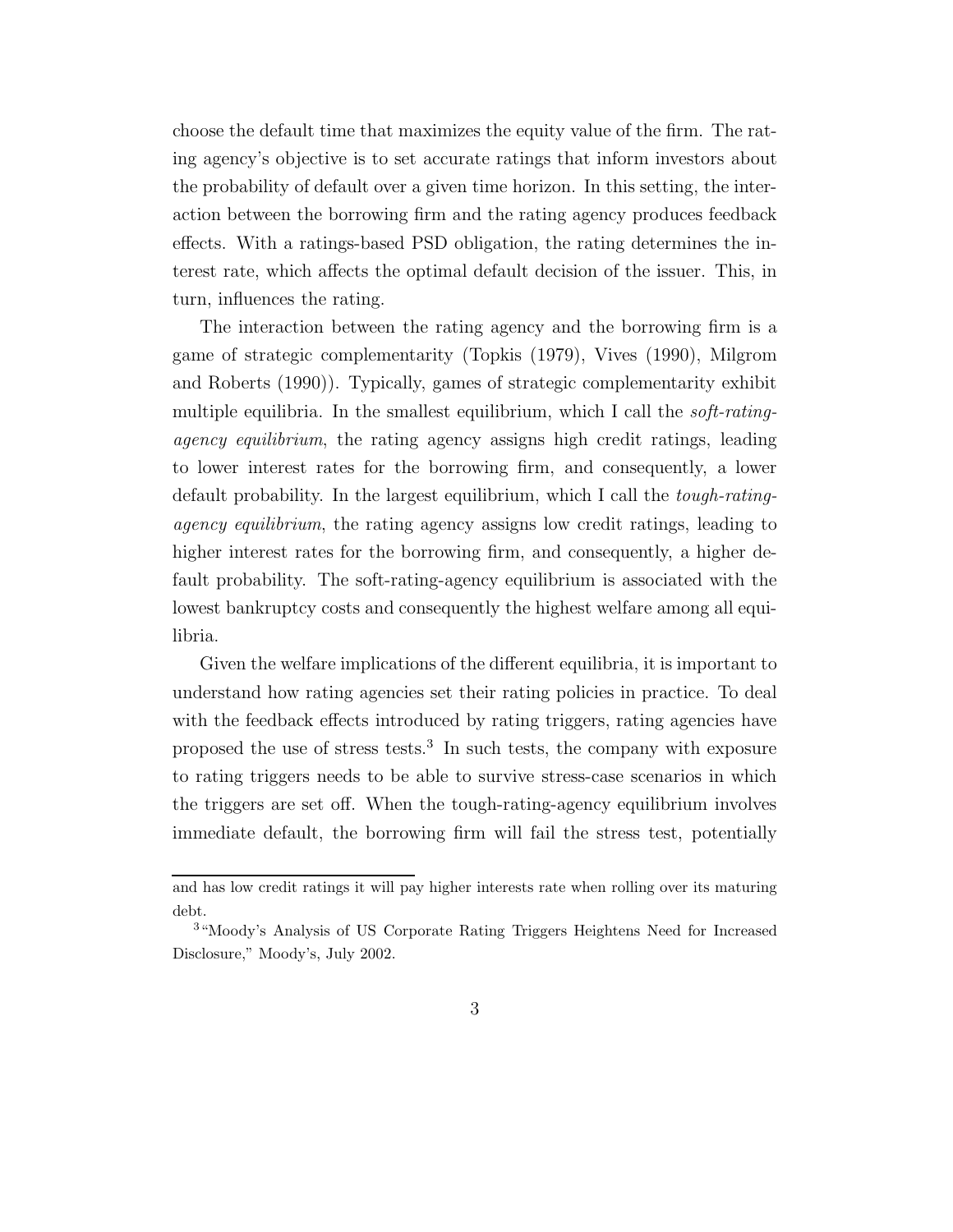inducing rating agencies to select the tough-rating-agency equilibrium, the worst equilibrium in terms of welfare.

The best equilibrium in terms of welfare is the soft-rating-agency equilibrium, since it is the equilibrium with the lowest probability of default over any given time horizon. To implement such equilibrium, a credit rating agency should be concerned not only with the accuracy of its ratings, but also with the survival of the borrowing firm. One way in which this can be achieved is by having rating agencies collect a small fee from the firms being rated. Under this scheme, rating agencies become interested in the survival of the borrowing firm, inducing them to select the soft-rating-agency equilibrium.

The fact that rating agencies are paid by issuers has received intense criticism. The concern is that this practice may induce bias in favor of issuers. While this is a valid concern, the results of this paper suggest that if the fee is small relative to the reputational concerns of rating agencies, it only introduces small distortions while inducing rating agencies to select the Pareto-preferred soft-rating-agency equilibrium.

Stability of an equilibrium may play an important role in equilibrium selection and in the dynamics of credit ratings. The paper shows that if equilibrium is unique, then it is globally stable, so that small shocks to fundamentals lead to gradual changes in credit ratings. If there are multiple equilibria, however, some of them may be unstable. Small shocks to fundamentals may thus lead to multi-notch downgrades or even immediate default, in what has been called a "credit-cliff dynamic."

The effect of competition between rating agencies on equilibrium outcomes depends crucially on how credit ratings from different agencies affect interest payments by the borrowing firm. If interest payments depend on the minimum (maximum) of the available ratings then only the equilibrium with the highest (lowest) probability of default survives.

The above result is a consequence of the feedback effects of credit ratings. When interest payments depend on the minimum of the available ratings, a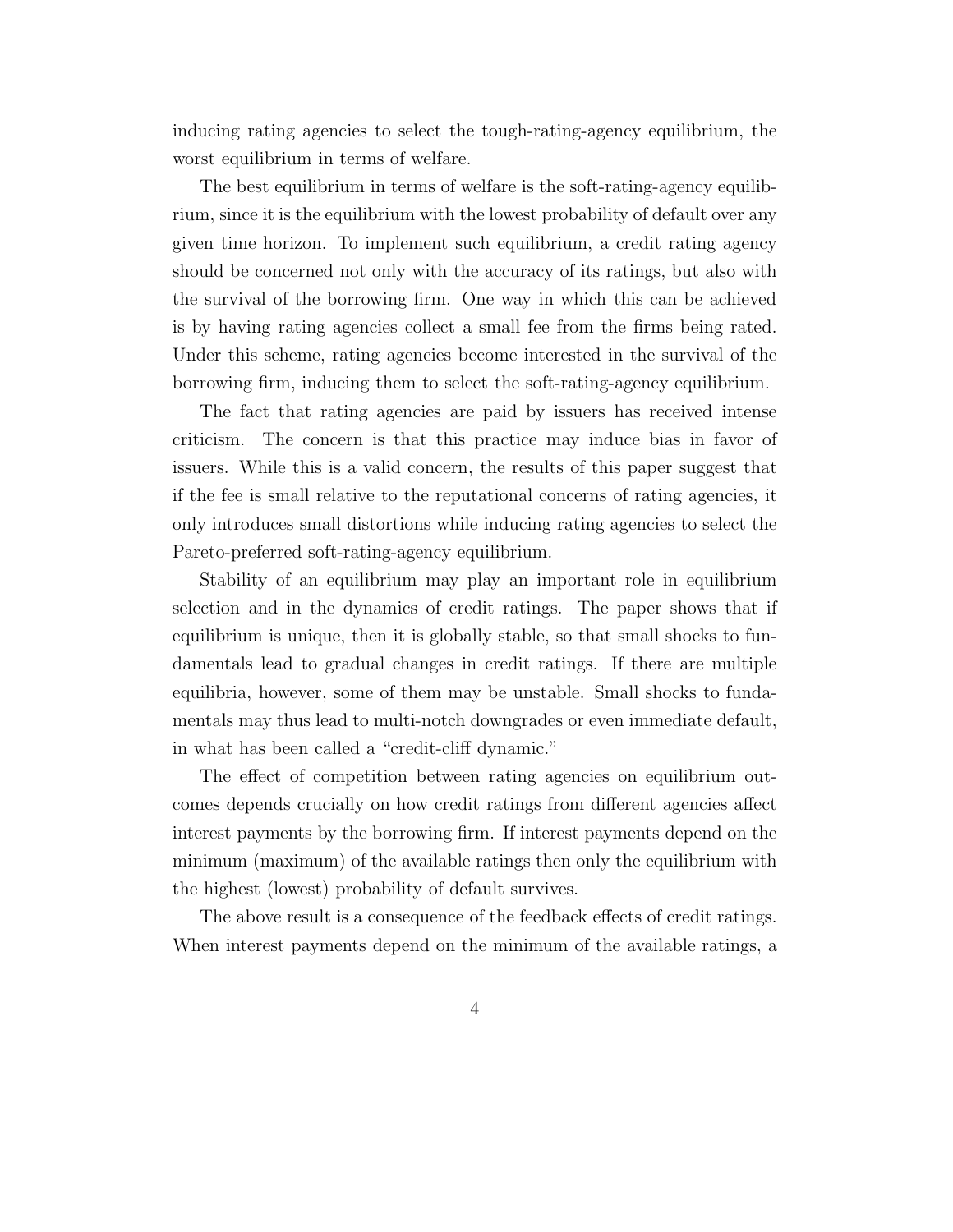rating agency can undermine the credit quality of the borrowing firm by reducing its credit rating. Therefore, when a rating agency is concerned about being more accurate than other rating agencies, competition creates downward pressure on ratings that only subsides in the tough-rating-agency equilibrium. Increased competition may thus lead to the selection of the tough-rating-agency equilibrium, reducing welfare.

The model specification is flexible to capture realistic cash-flow processes, potentially allowing rating agencies and other market participants to incorporate the feedback effects of credit ratings into debt valuation and rating policies. Because we have a game of strategic complementarity, we can use iterated best-response to compute the soft-rating-agency equilibrium and the tough-rating-agency equilibrium. To calculate best-responses in the case of a general diffusion process, we need to solve an ordinary differential equation and compute the first-passage-time distributions of a diffusion process through a constant threshold. I compute equilibria of the game for the case of mean-reverting cash flows. For the base-case example, the present value of losses due to bankruptcy costs is approximately 10% of asset value under the tough-rating-agency equilibrium and close to zero under the soft-ratingagency equilibrium.

The paper is organized as follows. Section 2 reviews the related literature. Section 3 introduces the model. Section 4 shows existence of equilibrium in Markov strategies. Section 5 discusses equilibrium selection and the role of stress tests and fee structures in the credit rating industry. Section 6 studies equilibrium stability and discusses the "credit-cliff dynamic." Section 7 studies competition between rating agencies. Section 8 provides some comparative statics results. Section 9 studies the numerical computation of equilibria. Section 10 contains additional discussion and Section 11 concludes. All proofs are in the appendix.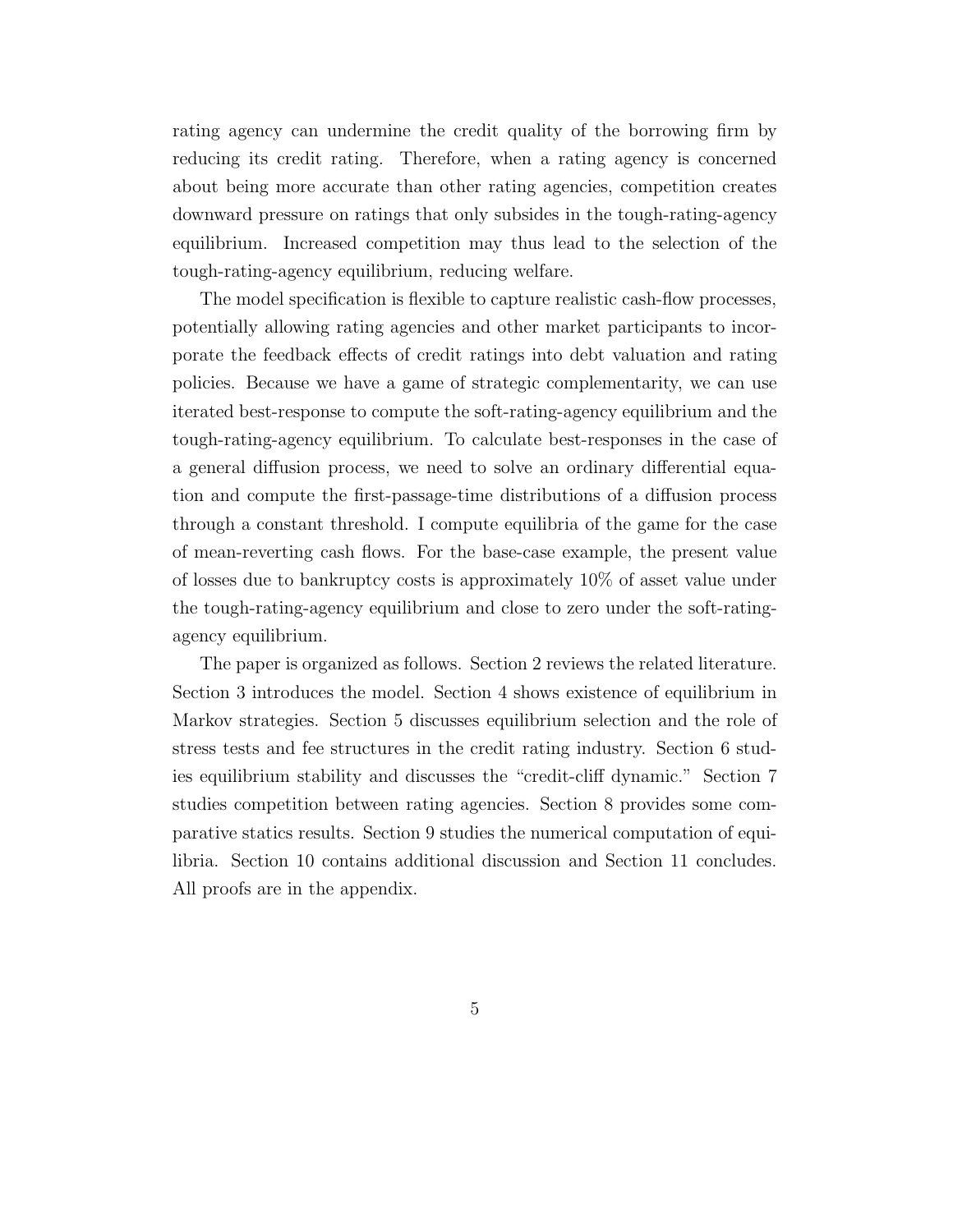# 2. Related literature

Previous work on rating agencies has overlooked potential feedback effects of credit ratings, focusing instead on how the conflicts of interest between investors and information intermediaries affect the quality of the information disclosed to the market. Lizzeri (1999) considers the optimal disclosure policy of an information intermediary who can perfectly observe the type of the seller at zero cost, and finds that in equilibrium the information intermediary does not disclose any information. Doherty, Kartasheva and Phillips (2009) and Camanho, Deb and Liu (2010) study how competition between rating agencies affects information disclosed to investors. Bolton, Freixas and Shapiro (2009) and Skreta and Veldkamp (2009) develop models in which rating inflation emerges due to investors behavioral biases. Opp, Opp and Harris (2010) study rating inflation due to preferential-regulatory treatment of highly rated securities. Fulghieri, Strobl and Xia (2010) study the welfare effects of unsolicited credit ratings. One exception is Boot, Milbourn and Schmeits (2006) who consider a model in which credit ratings have a real impact on the firm's choice between a risky and a safe project. In their model, if some investors base their decisions on the announcements of rating agencies, then rating agencies can discipline the firm, inducing first-best project choice.

The paper contributes to the credit risk literature, which can be divided into two classes. In some models, such as Black and Cox (1976), Fischer, Heinkel and Zechner (1989), Leland (1994), Leland and Toft (1996), Duffie and Lando (2001), He and Xiong (2012), and Hugonnier, Malamud and Morellec (2011) default is an endogenous decision of the firm. In other models, default is exogenous. There is either an exogenously given default boundary for the firm's assets (Merton (1974), Longstaff and Schwartz (1995)), or an exogenous process for the timing of bankruptcy, as described in Jarrow and Turnbull (1995), Jarrow, Lando and Turnbull (1997) and Duffie and Singleton (1999).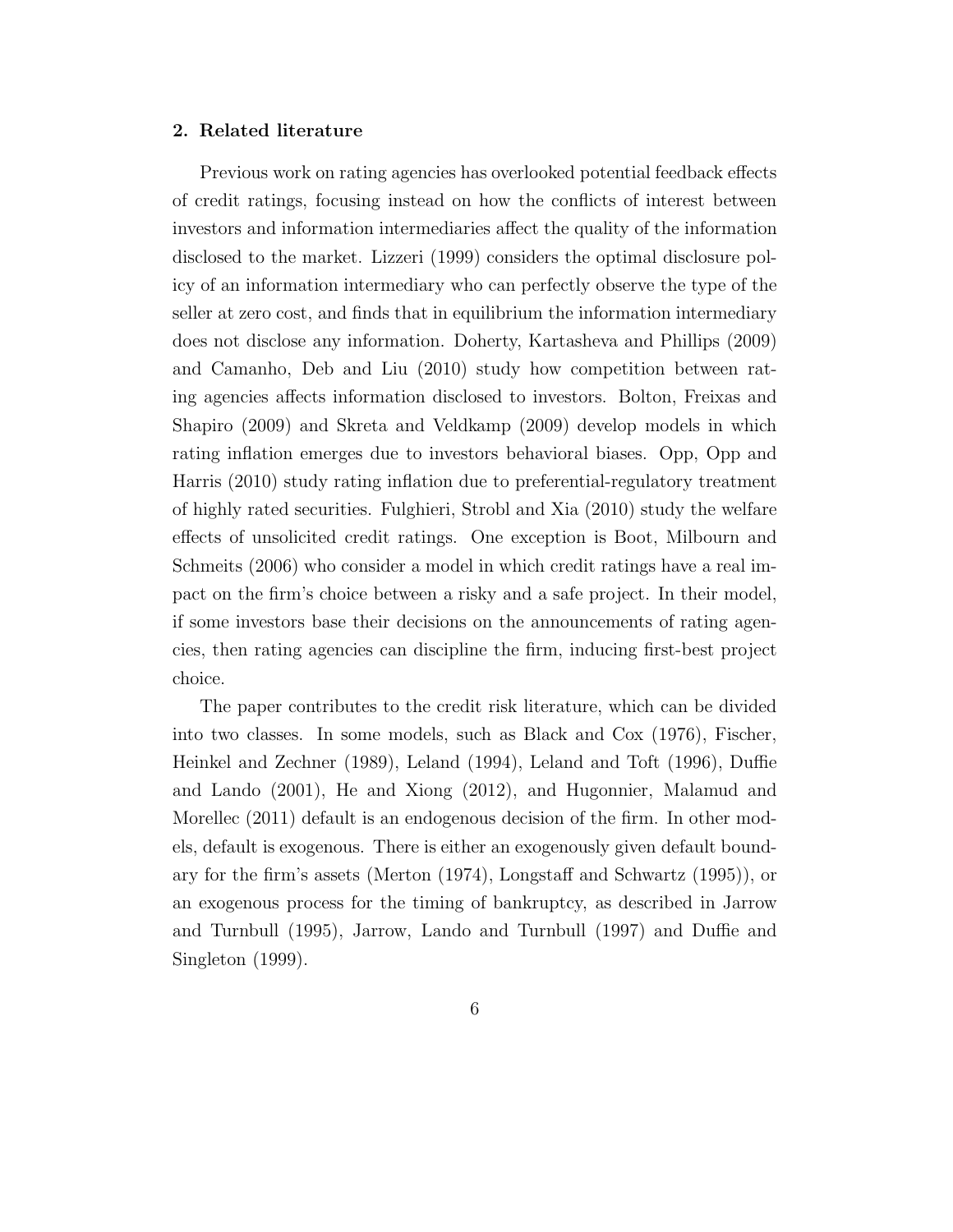The current paper belongs to the class of models with endogenous default, which is an important feature to capture the feedback effect of credit ratings. Das and Tufano (1996), Acharya, Das and Sundaram (2002), Houweling, Mentink and Vorst (2004), and Lando and Mortensen (2005) obtain pricing formulas for ratings-based step-up bonds using the second class of models of the valuation of risky debt. Since they examine only an exogenous default process, the effect of credit ratings on the default time is not apparent in their models.

The closest paper in the credit risk literature is Manso, Strulovici and Tchistyi (2010), who study performance-sensitive debt (PSD) with general performance measures. In contrast to Manso, Strulovici and Tchistyi (2010), I restrict attention to ratings-based PSD and focus on the strategic interaction between rating agencies and the borrowing firm. This allows me to study the existence of multiple equilibria and their implications for rating agencies policies and industry regulation.

The model is similar in spirit to models of self-fulfilling crises, such as the bank-run model of Diamond and Dybvig (1983), the currency crises models of Flood and Garber (1984) and Obstfeld (1986), and the debt crises model of Calvo (1988). In these models, there are potentially multiple equilibria and investors' expectations can become self-fulfilling leading to a crisis.<sup>4</sup>

At a broader level, the paper is also related to the literature linking financial markets to corporate finance and demonstrating the real effects of financial markets. Fishman and Hagerty (1989), Leland (1992), Holmstrom and Tirole (1993), Dow and Gorton (1997), Subrahmanyam and Titman (1999), Fulghieri and Lukin (2001), Khanna and Sonti (2004), and Goldstein and Guembel (2008) are examples of papers in this literature.

<sup>&</sup>lt;sup>4</sup>The equilibrium outcome may result from sunspots (Azariadis (1981), Cass and Shell (1983)). Alternatively, Morris and Shin (1998), Morris and Shin (2004), and Goldstein and Pauzner (2005) apply global games techniques to study how higher-order beliefs may lead to particular equilibrium outcomes.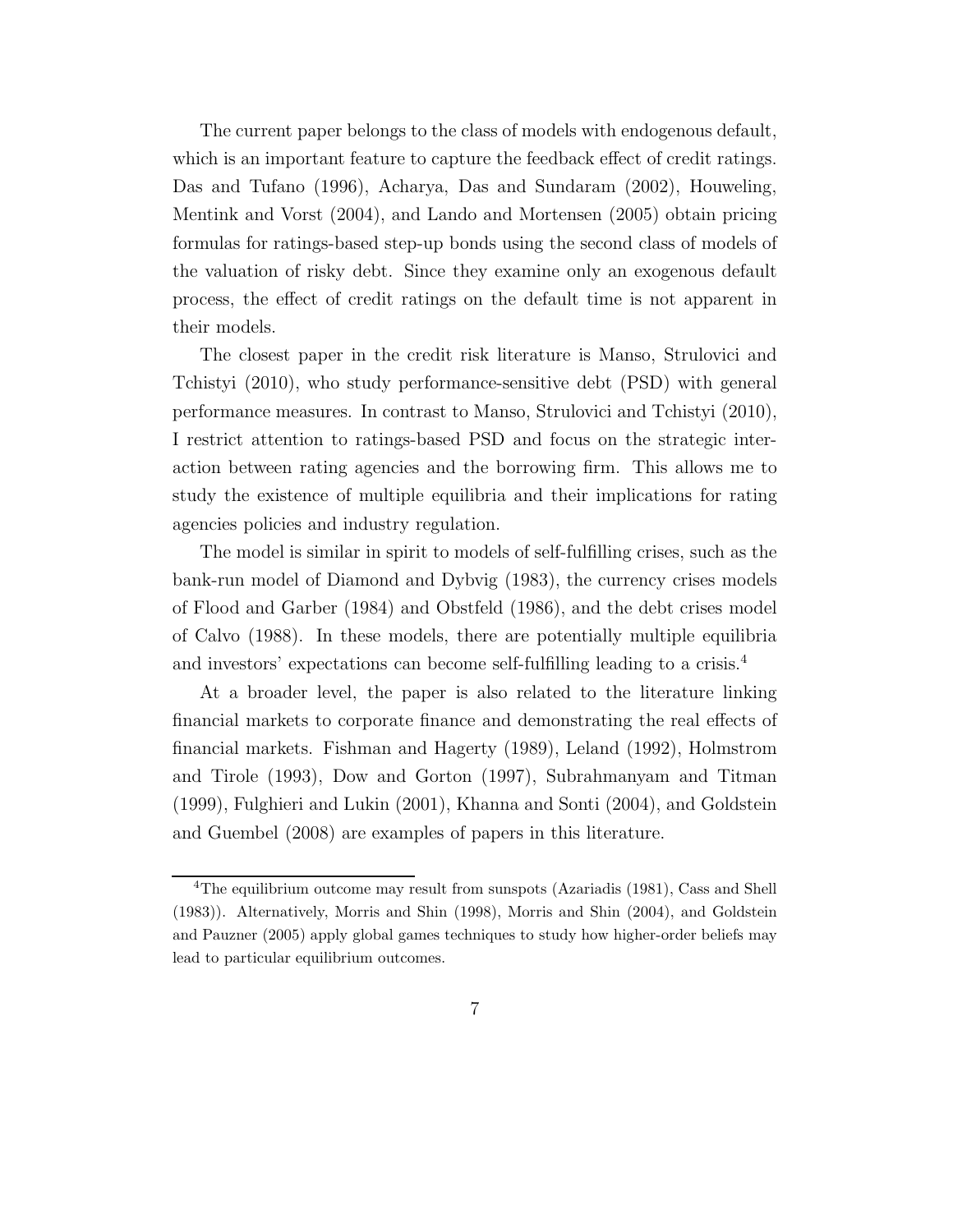Several studies provide direct evidence that credit ratings affect the cost of capital for a borrower.<sup>5</sup> There is also indirect evidence on this link. Kisgen (2006) finds that credit ratings directly affect firms' capital structure decisions. Kraft (2010) finds that rating agencies are reluctant to downgrade borrowers whose debt contracts have rating triggers.

### 3. The model

The model is based on the performance-sensitive debt model introduced by Manso, Strulovici and Tchistyi (2010). A firm generates non-negative cash flows at the rate  $\delta_t$ , at each time t. I assume that  $\delta$  is a diffusion process governed by the equation

$$
d\delta_t = \mu(\delta_t)dt + \sigma(\delta_t)dB_t,
$$
\n(1)

where B is the standard Brownian motion. The drift  $\mu$  and diffusion  $\sigma$  satisfy classic conditions for the existence of a unique strong solution to (1), which are provided in Appendix Appendix A.

Agents are risk neutral and discount future cash flows at the risk-free interest rate  $r$ . The expected discounted value of the firm at time  $t$  is:

$$
A_t = E_t \left[ \int_t^{\infty} e^{-r(s-t)} \, \delta_s \, ds \right]. \tag{2}
$$

For the value of the firm to be finite, I assume that  $\mu$  is uniformly less than  $r - \epsilon$  for some constant  $\epsilon > 0$ .

The firm has debt in place in the form of a ratings-based performancesensitive debt (PSD) obligation, which promises a non-negative payment rate that may vary with the credit rating of the firm. Credit ratings are represented by a stochastic process R taking values in  $\mathcal{I} = \{1, \ldots, I\}$ , with 1

<sup>5</sup>For example, Kliger and Sarig (2000), Kisgen and Strahan (2010), and Chen, Lookman, Schurhoff and Seppi (2010) provide evidence on this link using natural experiments.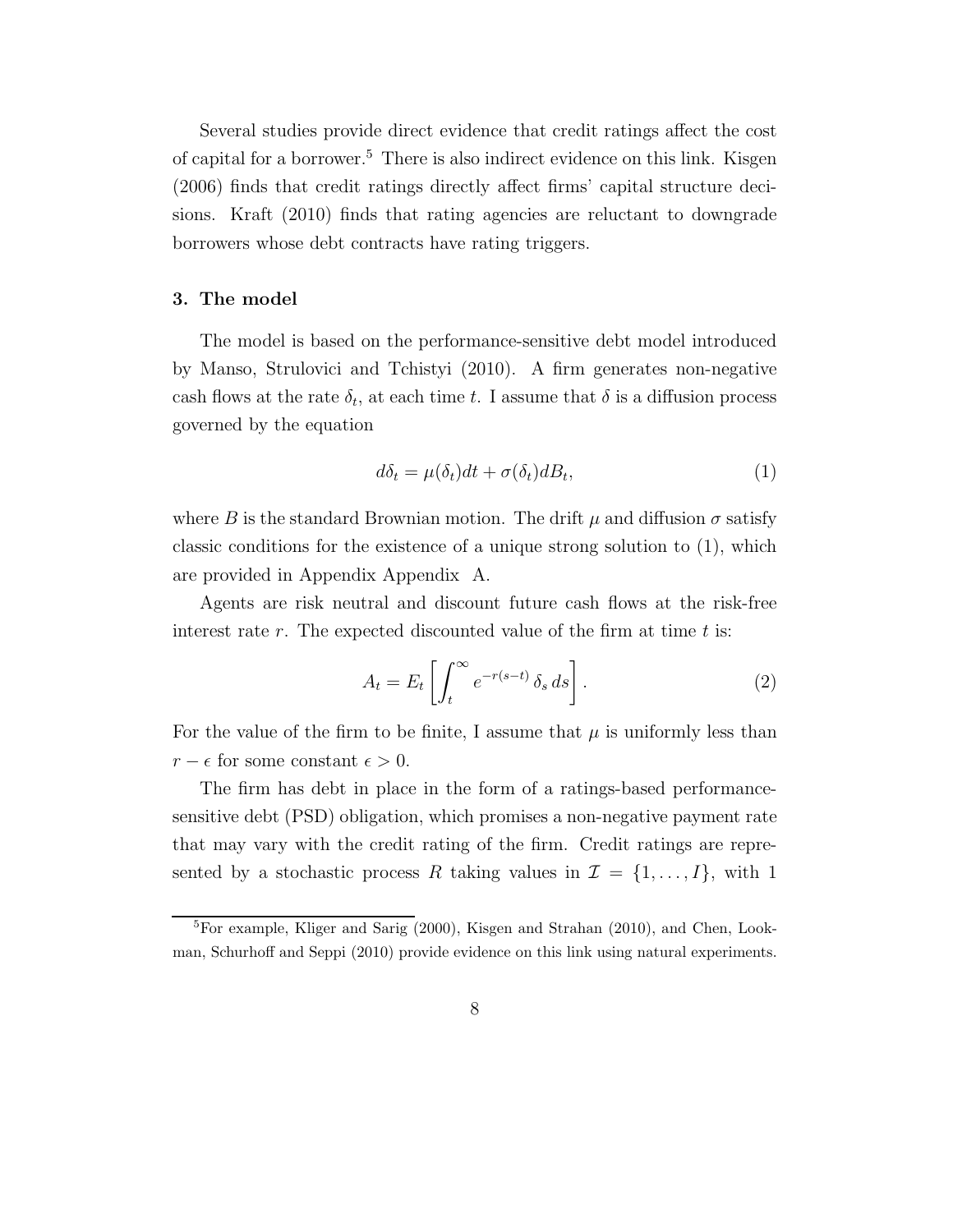the lowest ("C" in Moody's ranking) and I the highest ("Aaa" in Moody's ranking). Formally, a ratings-based PSD obligation  $C(\cdot)$  is a function  $C$ :  $\mathcal{I} \to \mathbb{R}^+$ , such that the firm pays  $C(R_t)$  to its debtholders at time t with  $C(i) \geq C(i+1).^{6}$ 

Given a rating process  $R$ , the firm's optimal liquidation problem is to choose a default time  $\hat{\tau}$  to maximize its initial equity value  $W_0^C$ , given the debt structure  $C$ . That is,

$$
W_0 \equiv \sup_{\hat{\tau} \in \mathcal{T}} E\left[\int_0^{\hat{\tau}} e^{-rt} [\delta_t - C(R_t)] dt\right],
$$
\n(3)

where  $C(R_t)$  is the coupon rate,  $\mathcal T$  is the set of  $\mathcal F_t$ -stopping times, and  $(\mathcal F_t)$ is the filtration generated by the standard Brownian motion  $B$ . If  $\tau^*$  is the optimal liquidation time, then the market value of the equity at time  $t < \tau^*$ is ∗

$$
W_t = E_t \left[ \int_t^{\tau^*} e^{-r(s-t)} [\delta_s - C(R_s)] ds \right] \,. \tag{4}
$$

Analogously, the market value  $U_t^C$  of the ratings-based PSD obligation  $C$  at time t is

$$
U_t \equiv E_t \left[ \int_t^{\tau^*} e^{-r(s-t)} C(R_s) \, ds \right] + E_t \left[ e^{-r(\tau^* - t)} \left( A_{\tau^*} - \rho(A_{\tau^*}) \right) \right] \,, \tag{5}
$$

where  $\rho(A)$  is the bankruptcy cost, which is increasing in A and is less than the asset level at time of default.<sup>7</sup>

To focus on the feedback effects of credit ratings, I abstract away from any conflict of interest between the rating agency and investors. In particular, I

 ${}^{6}$ The ratings-based PSD obligation C represents the total debt payment of the borrower. If the firm has a complex capital structure that includes various issues of ratings-based PSD obligations and also fixed-coupon debt, then  $C(R_t)$  is the sum of the payments for each of the firm's obligations at time t given the rating  $R_t$  at time t. In other words, a complex capital structure consisting of a combination of ratings-based PSD obligations is a ratings-based PSD obligation.

<sup>7</sup>For simplicity, I assume that upon bankruptcy, bondholders take over the firm, which is financed entirely by equity thereafter.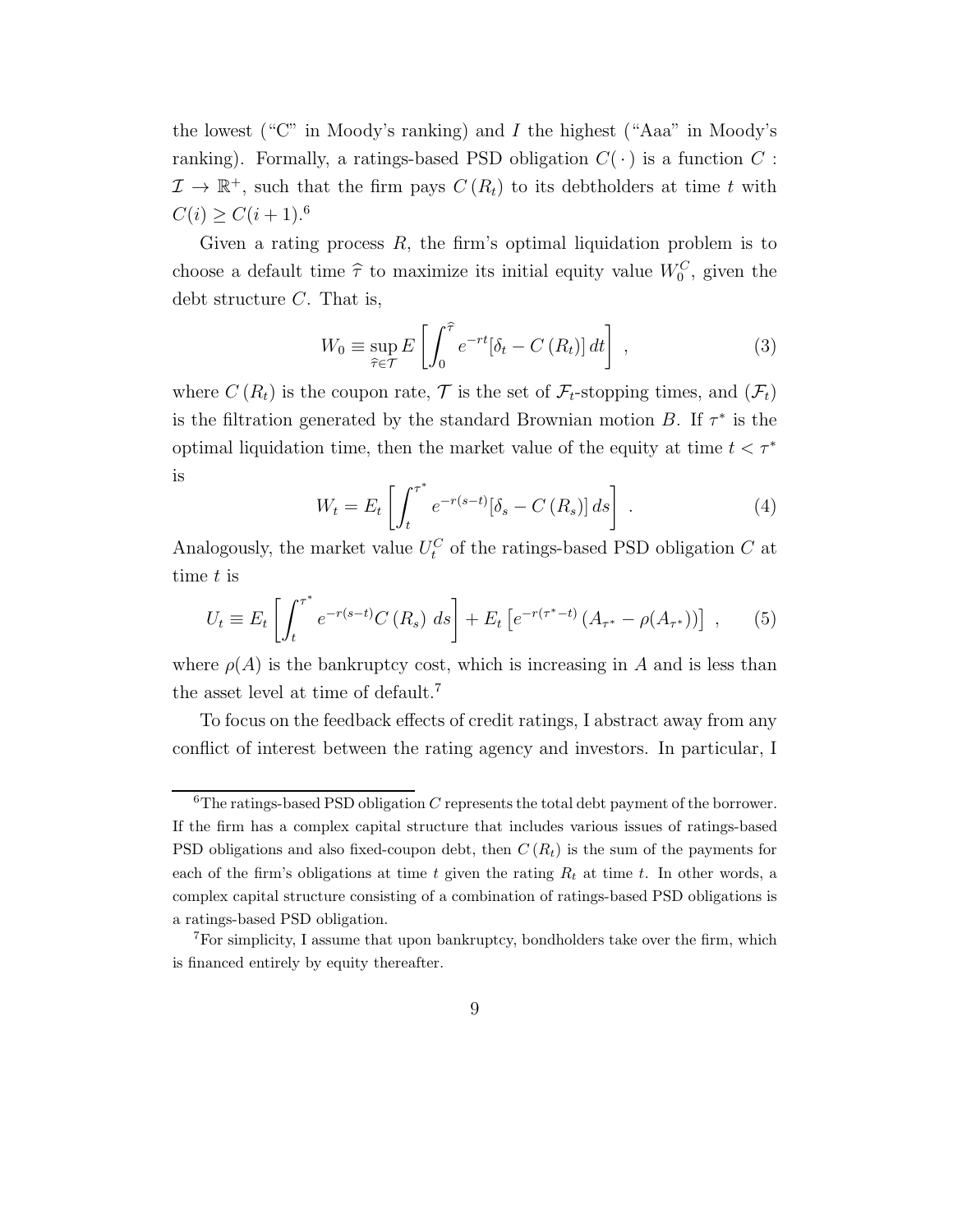assume that the rating agency prefers to assign accurate ratings to inaccurate ones (and is indifferent among all accurate ratings).<sup>8</sup> Given a default policy  $\hat{\tau}$ , a rating process R is accurate if

$$
R_t = i \text{ whenever } P(\hat{\tau} - t \le T \mid \mathcal{F}_t) \in [G_i, G_{i-1}), \tag{6}
$$

for fixed time horizon T and target rating transition thresholds  $\{G_i\}_{i=0}^I$  with  $G_0 = 1, G_I = 0$ , and  $G_{i-1} > G_i$ <sup>9</sup> An accurate rating provides information to investors about the probability of default over a given time horizon. Higher ratings correspond to lower default probabilities.

In this setting, the interaction between the borrowing firm and the rating agency produces important feedback effects. With a ratings-based PSD obligation, the rating determines the coupon rate, which affects the optimal default decision of the issuer. This, in turn, influences the rating.

**Definition 1.** An equilibrium  $(\tau^*, R^*)$  is characterized by the following:

- 1. Given the rating process  $R^*$ , the default policy  $\tau^*$  maximizes equity value, i.e. solves (3).
- 2. Given the default policy  $\tau^*$ , the rating process  $R^*$  is accurate, i.e. satisfies  $(6)$ .

# 4. Equilibrium in Markov strategies

The cash flow process  $\delta$  is a time-homogeneous Markov process. Therefore, the current level  $\delta_t$  of cash flows is the only state variable in the model.

<sup>&</sup>lt;sup>8</sup>This would hold if for example the rating agency is concerned exclusively about its reputation which is a function only of whether its rating process is accurate.

<sup>&</sup>lt;sup>9</sup>The time horizon T and rating transition thresholds  $\{G_i\}_{i=0}^I$  are exogenous in the model. They could be set to reflect historical default rates associated with each rating. These historical default rates can be obtained, for example, from rating transition matrices published by rating agencies.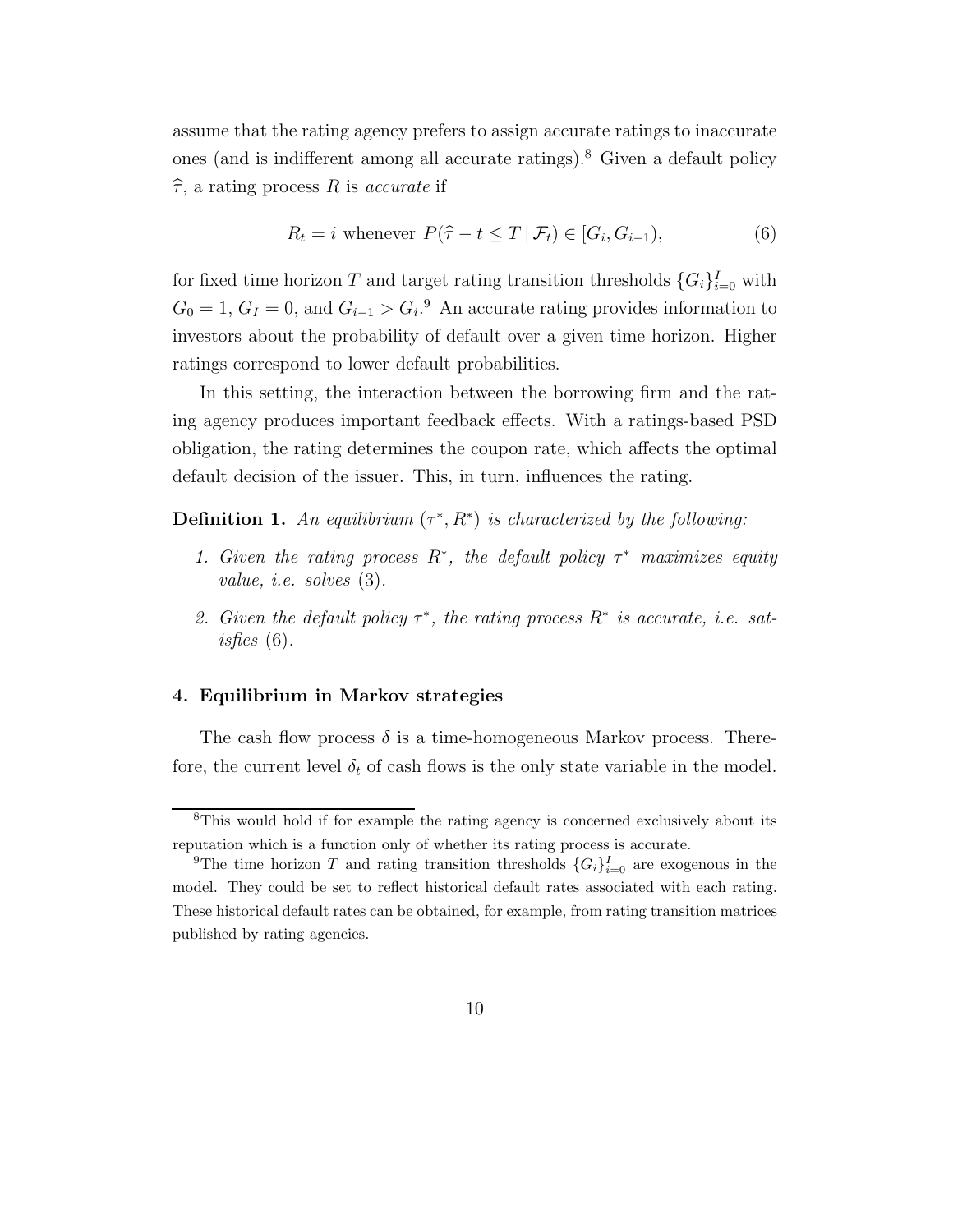I will thus focus on Markov Perfect Equilibria<sup>10</sup> of the game, in which strategies are a function of the current level  $\delta_t$  of cash flows.

A Markov default policy takes the form  $\tau(\delta_B) = \inf\{s : \delta_s \leq \delta_B\}$ . Under such policy, default is triggered the first ("hitting") time that the cash flow level hits the threshold  $\delta_B$ .

A Markov rating policy takes the form of rating transition thresholds  $H = \{H_i\}_{i=0}^I$  such that  $R_t = i$  if  $\delta_t \in [H_{i-1}, H_i)$  with  $H_i \ge H_{i-1}, H_0 = 0$ , and  $H_I = \infty$ . Under such policy, rating transitions happen when the cash flow process crosses specific cash-flow thresholds.

Given a Markov rating policy  $H$ , a best-response default policy for the firm is a Markov strategy. Under a Markov rating policy  $H$ , the ratings-based PSD obligation C is equivalent to a step-up PSD obligation  $C<sup>H</sup>$  promising coupon payment  $C^H(\delta_t) = C(i)$  if  $\delta_t \in [H_i, H_{i-1})$ . Manso, Strulovici and Tchistyi (2010) show that, under a step-up PSD obligation  $C<sup>H</sup>$ , the optimal default policy of the firm takes the form  $\tau(\delta_B)$ , and provides the following algorithm to compute the optimal default boundary  $\delta_B$ :

Algorithm 1. 1. Determine the set of continuously differentiable functions that solve the following ODE

$$
\frac{1}{2}\sigma^{2}(x)W''(x) + \mu(x)W'(x) - rW(x) + x - C^{H}(x) = 0.
$$
 (7)

at each of the intervals  $[H_i, H_{i-1})$ . It can be shown that any element of this set can be represented with two parameters, say  $L_1^i$  and  $L_2^i$ .

- 2. Determine  $\delta_B$ ,  $L_1^i$ , and  $L_2^i$  using the following conditions:
- a.  $W(\delta_B) = 0$  and  $W'(\delta_B) = 0$ .
- b.  $W(H_i-) = W(H_i+)$  and  $W'(H_i-) = W'(H_i+)$  for  $i = 1, ..., I$ .
- c. W′ is bounded.

The above conditions give rise to a system of  $2I + 1$  equations with  $2I + 1$ unknowns  $(L_j^i, j \in \{1, 2\}, i \in \{1, \dots I\}$  and  $\delta_B$ ).

 $10$ These are subgame perfect equilibria in Markov strategies (Maskin and Tirole (2001)).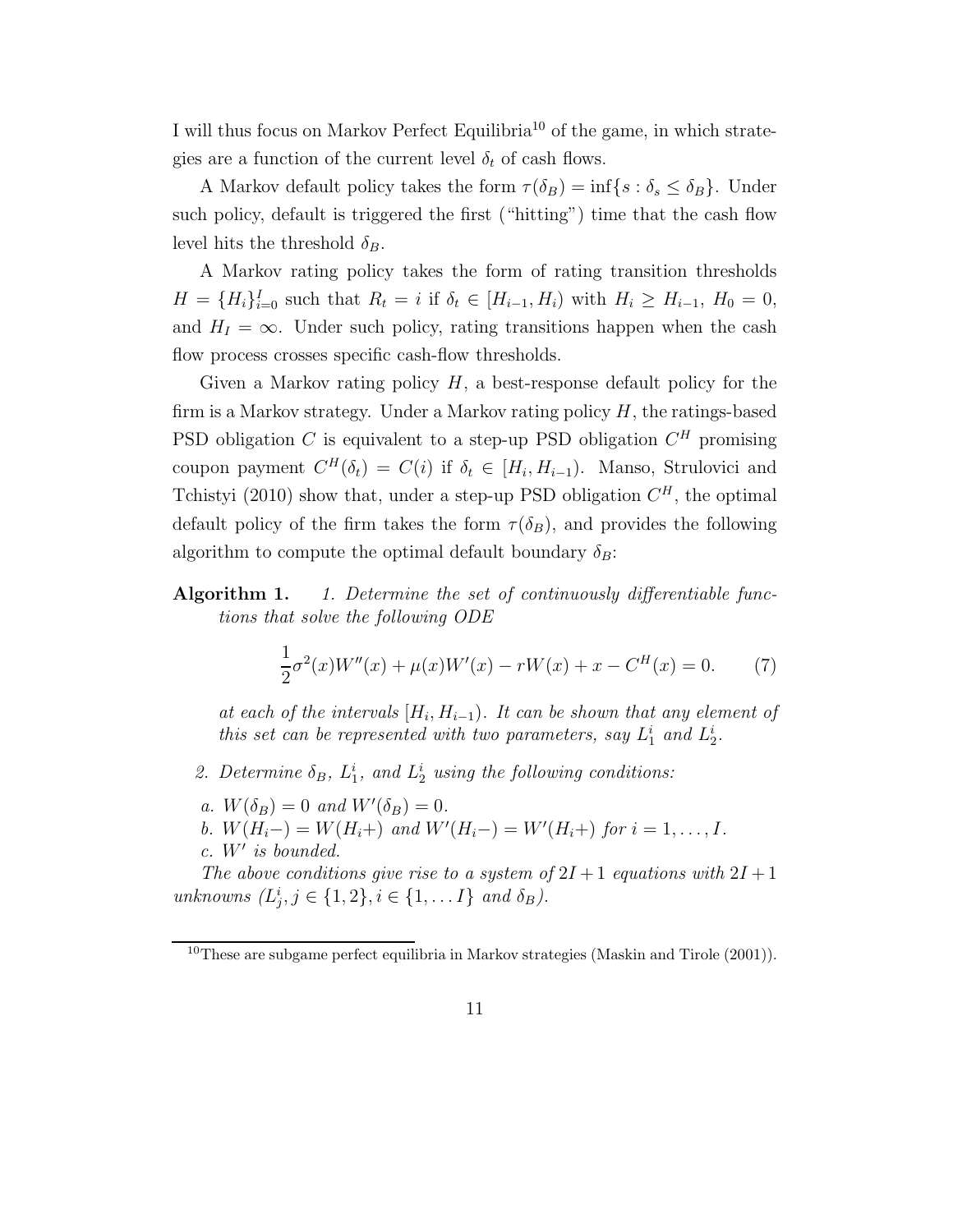On the other hand, for a fixed Markov default policy  $\tau(\delta_B)$ , an accurate ratings policy is also a Markov strategy. This is due to the fact that  $\delta_t$  is a sufficient statistic for  $P(\tau(\delta_B) - t \leq T | \mathcal{F}_t)$  for any  $t \leq T$ . Therefore, the best-response rating transition thresholds  $H$  are such that

$$
P(\tau(\delta_B) - t \le T \mid \delta_t = H_i) = G_i.
$$
\n<sup>(8)</sup>

Because  $P(\tau(\delta_B) - t \leq T | \delta_t)$  is strictly decreasing and continuous in  $\delta_t$ , the thresholds  $H$ , as defined by  $(8)$ , exist and are unique. Solving for rating transition thresholds H amounts to computing first-passage time  $\tau(\delta_B)$ distributions, which is a classical problem in statistics.<sup>11</sup>

Since best responses to Markov strategies are also Markov strategies, when characterizing the Markov equilibria of the game, without loss of generality, I restrict attention to deviations that are Markov strategies. Therefore, from here on, I represent the default and ratings policies as Markov strategies. A default policy is thus given by some  $\delta_B : \mathbb{R}^{I+1} \mapsto \mathbb{R}$  that maps rating transition thresholds into a default boundary  $\delta_B(H)$ . A rating policy is given by some  $H : \mathbb{R} \mapsto \mathbb{R}^{I+1}$  that maps a default boundary into rating transition thresholds  $H(\delta_B)$ .

For given rating transition thresholds  $H$ , the equityholders' optimal problem is to choose the default threshold  $\delta_B$  that maximizes:

$$
\widetilde{W}(\delta_B, H) \equiv E \left[ \int_0^{\tau(\delta_B)} e^{-rt} \left[ \delta_t - C^H(\delta_t) \right] dt \right],
$$

The function  $\widetilde{W}(\delta_B, H)$  represents the equity value if the rating agency chooses rating transition thresholds  $H$  and equityholders default at the threshold  $\delta_B$ .

<sup>11</sup>See, for example, Ricciardi, Sacerdote and Sato (1984) for a characterization of this distribution in terms of an integral equation, and Giraudo, Sacerdote and Zucca (2001) for a method to compute the distribution using Monte Carlo simulation.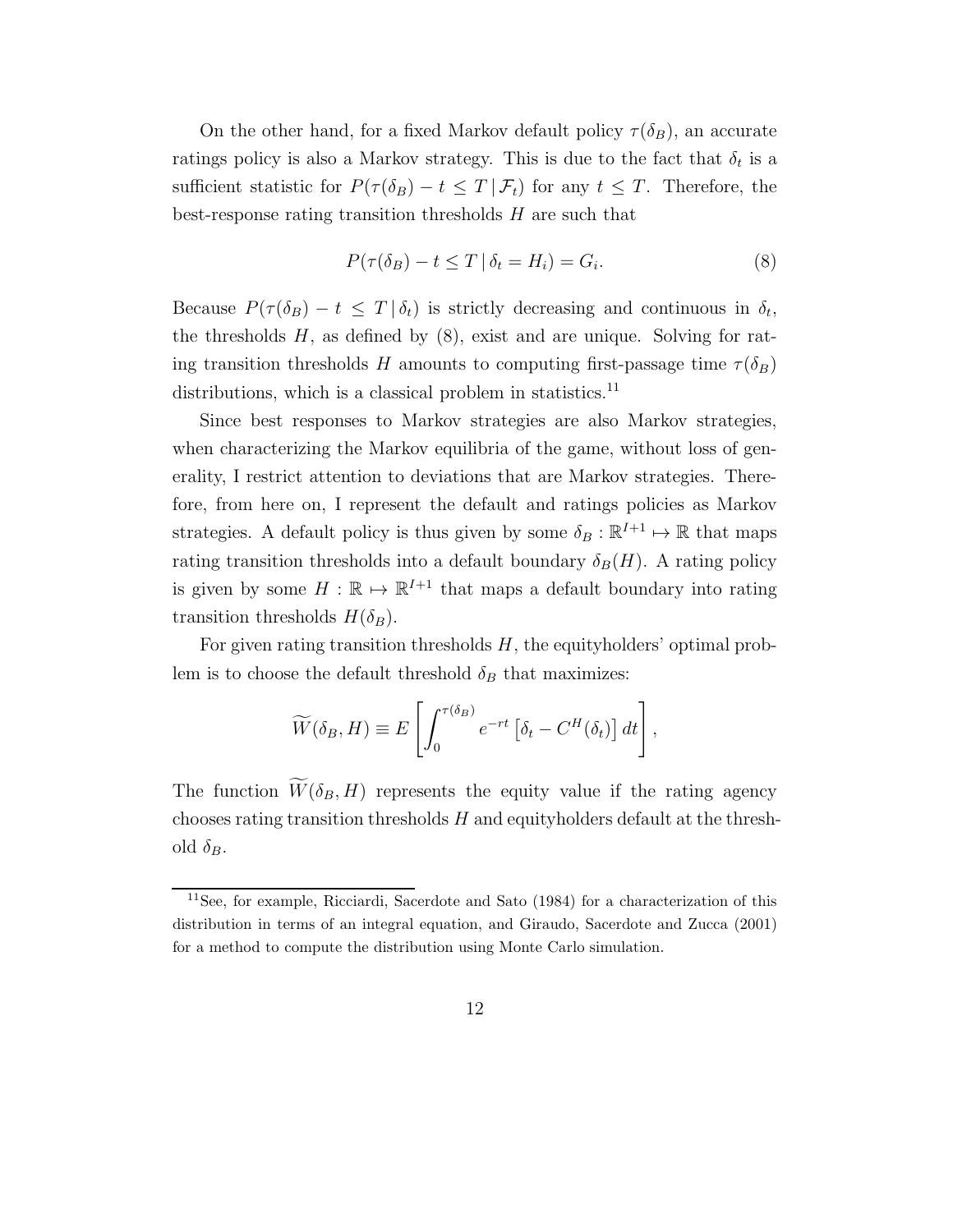The set  $\mathcal E$  of Markov equilibria of the game is given by:

$$
\mathcal{E} = \{(x, y) \in \mathbb{R} \times \mathbb{R}^{I+1}; (x, y) = (\delta_B(y), H(x))\}.
$$
 (9)

I now prove existence of Markov equilibria in pure strategies. The key for existence is to establish that best-responses are increasing in the other player's strategy. The next two propositions establish these results.

**Proposition 1.** The best-response default policy  $\delta_B(H)$  is increasing in the rating transition thresholds H.

Higher rating transition thresholds  $H$  imply lower credit ratings and consequently higher coupon payments. As a result, it is optimal for the firm to default earlier by setting a higher default threshold  $\delta_B$ .

**Proposition 2.** The best-response rating policy  $H(\delta_B)$  is increasing in the default threshold  $\delta_B$ .

A higher default threshold  $\delta_B$  translates into earlier default. To remain accurate, the rating agency needs to set higher rating transition thresholds H.

Propositions 1 and 2 show that the game between the rating agency and the borrowing firm is a game of strategic complementarity. The next theorem relies on the results of these two propositions to show existence of pure strategy equilibrium in Markov strategies.

**Theorem 1.** The set  $\mathcal E$  of Markov equilibria has a largest and a smallest equilibrium.

Theorem 1 shows not only existence of equilibrium, but also that there exist a smallest and a largest equilibrium. Since the smallest equilibrium of the game has a low default boundary and low rating thresholds, I will call it the soft-rating-agency equilibrium. Since the largest equilibrium of the game has high rating thresholds and a high default boundary, I will call it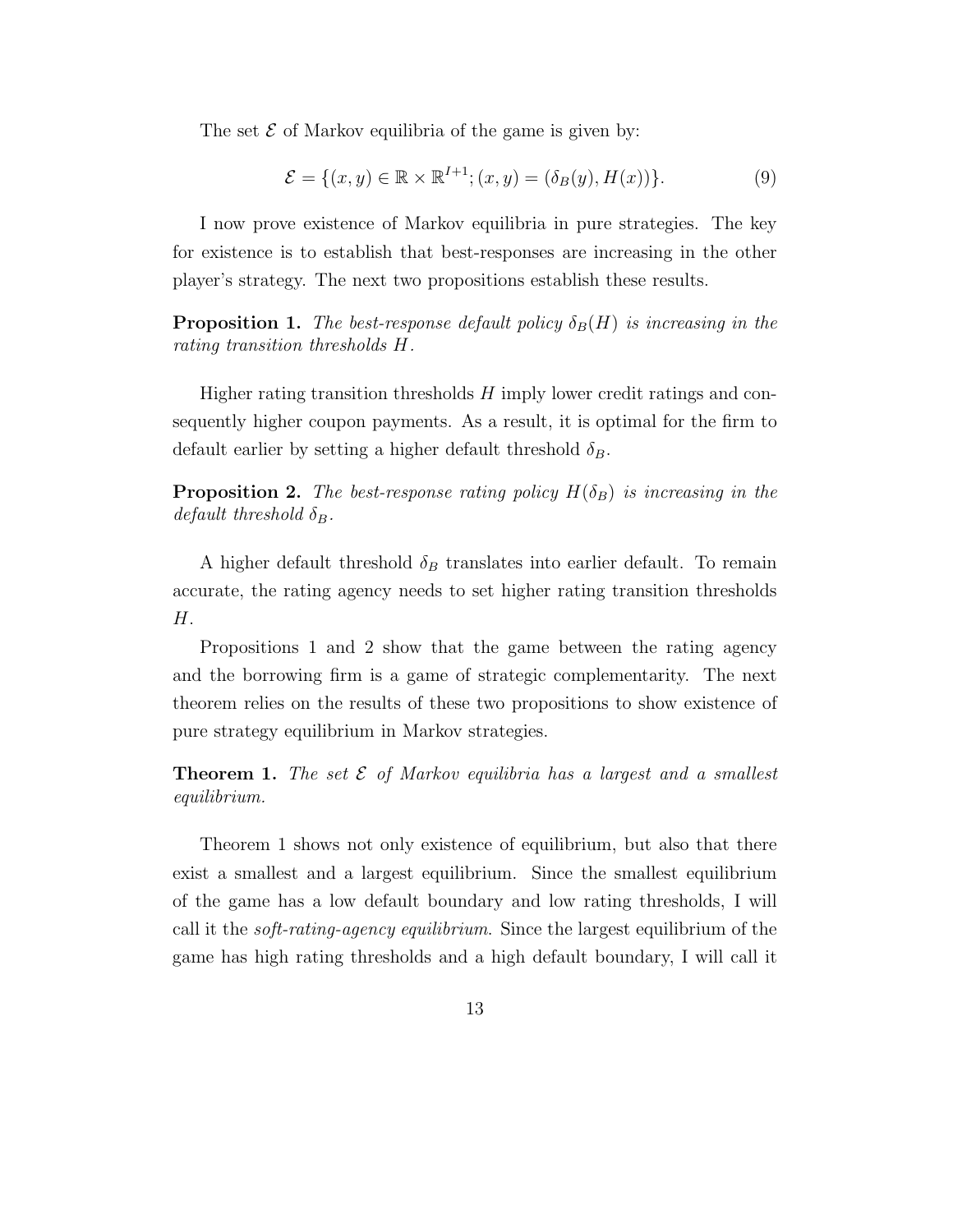

Rating transition threshold  $H_1$ 

Fig. 1: The figure plots best-response functions of the rating agency and the borrowing firm for the case in which there are two possible credit ratings  $(I = 2)$ . Points  $\underline{e}$ ,  $\hat{e}$ , and  $\overline{e}$  are Markov equilibria of the game. The soft-rating-agency equilibrium is given by  $\overline{e}$ , while the tough-rating-agency equilibrium is given by  $\overline{e}$ . The point  $\hat{e}$  corresponds to an intermediate equilibrium.

the tough-rating-agency equilibrium. Fig. 1 plots the best response functions of the rating agency and the borrowing firm as well as the corresponding equilibria of the game for the case in which there are two possible credit ratings  $(I = 2)$ . The tough-rating-agency equilibrium  $\bar{e}$  has higher default and rating transition threshold than the soft-rating-agency equilibrium  $\epsilon$ .

The following algorithm will be useful in computing equilibria of the game:

**Algorithm 2.** Start from  $n = 1$  and an arbitrary default boundary,  $x_0$ .

- 1. Calculate  $H(x_{n-1})$  using Eq. (8), and then  $x_n = \delta_B(H(x_{n-1}))$  using Algorithm 1.
- 2. If convergence has been achieved (i.e.  $|x_n-x_{n-1}| \leq \epsilon$ ), output  $(x_n, H(x_n))$ . Otherwise, return to step 1 with  $n = n + 1$ .

**Proposition 3.** Algorithm 2 always converges to an equilibrium of the game. It converges to the soft-rating-agency equilibrium, if started from  $x_0 = \delta_B(0, \ldots, 0)$ , and to the tough-rating-agency equilibrium, if started from  $x_0 = \delta_B(\infty, \ldots, \infty)$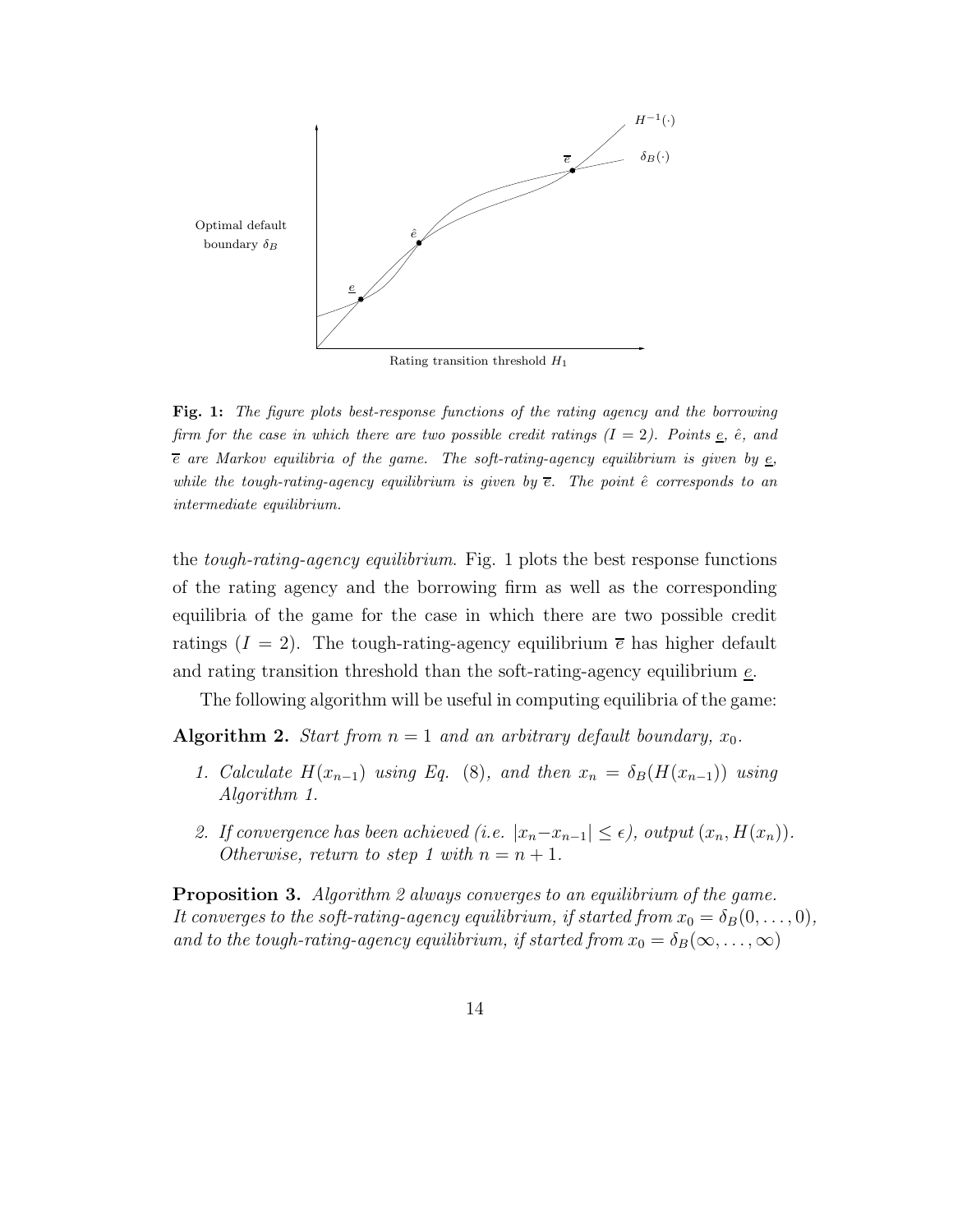Algorithm 2 can thus be used to find out whether the game has a unique equilibrium.

Corollary 1. The game has a unique Markov equilibrium if and only if Algorithm 2 yields the same equilibrium if started from  $x_0 = \delta_B(0, \ldots, 0)$  or  $x_0 = \delta_B(\infty, \ldots, \infty).$ 

Convergence of the algorithm to the same equilibrium point when started from  $x_0 = \delta_B(0, \ldots, 0)$  or  $x_0 = \delta_B(\infty, \ldots, \infty)$  is a necessary and sufficient condition for uniqueness.

If the capital structure of the firm can be represented by a fixed-coupon consol bond, there is no feedback effect of credit ratings on the firm. The following proposition shows that in this case equilibrium is unique.

**Proposition 4.** If C is a fixed-coupon consol bond (i.e.  $C(i) = c$  for all i), then the equilibrium is unique.

The case of a fixed-coupon consol bond is a canonical model in the credit risk literature (Black and Cox (1976), Leland (1994)). In this model, there are no feedback effects of credit ratings. Rating agencies are merely observers trying to estimate the first-passage-time distribution through a constant threshold. The main departure of the current paper from this canonical model is that ratings affect credit quality, creating a circularity problem that makes the task of rating agencies more difficult. When credit ratings affect credit quality, multiple equilibria may exist, in which case there is more than one accurate rating policy that can be selected by the rating agency.

# 5. Equilibrium selection and welfare

The previous section shows that multiple equilibria may result from the interaction between the rating agency and the borrowing firm. An important question is which equilibrium is more likely to be selected in practice and what are the implications for social welfare.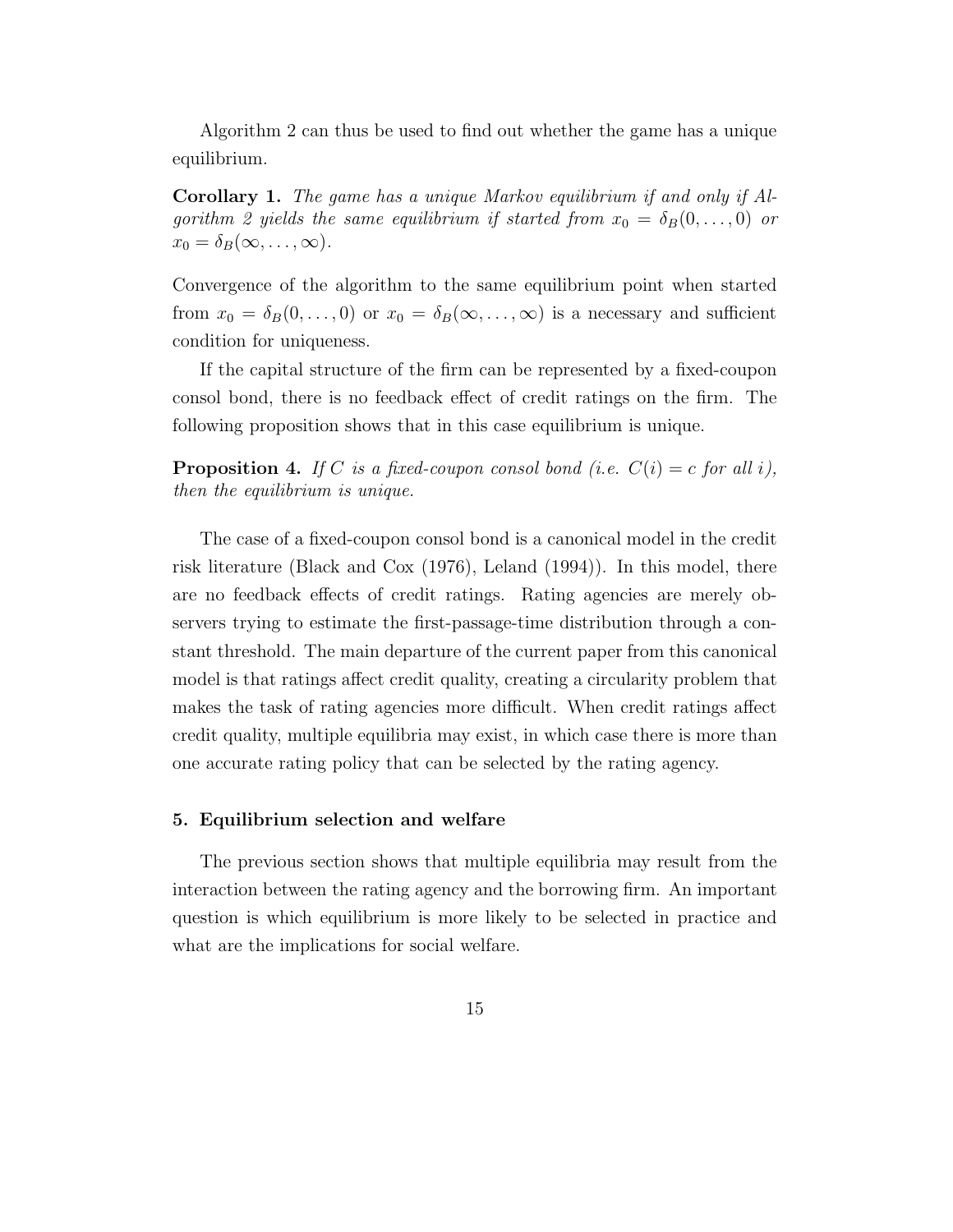Since in equilibrium ratings are always accurate, the only welfare losses in the model arise from bankruptcy costs. A higher equilibrium default boundary is thus associated with lower welfare due to higher bankruptcy costs. The following proposition summarizes this result.

Proposition 5. Equilibria of the game are Pareto-ranked. The tough-ratingagency equilibrium is the worst equilibrium, while the soft-rating-agency equilibrium is the best equilibrium.

To maximize total welfare, a rating agency should always select the softrating-agency equilibrium. In practice, though, rating agencies may fail in some instances to select the soft-rating-agency equilibrium. One reason could be simply because correctly understanding and incorporating the feedback effects of credit ratings is difficult. For example, in December 2001, a few days after the collapse of Enron, which had exposure to several rating triggers, Standard and Poor's issued a report explaining its policy on rating triggers:<sup>12</sup>

How is the vulnerability relating to rating triggers reflected all along in a company's ratings? Ironically, it typically is not a rating determinant, given the circularity issues that would be posed. To lower a rating because we might lower it makes little sense – especially if that action would trip the trigger!

Ignoring rating triggers will clearly lead to inaccurate ratings. Otherwise equal firms with different exposure to rating triggers will default at different times, but will be given the same rating if their exposure to rating triggers is ignored. Almost three years after the earlier report, in October 2004, S&P republished the report, with a correction to reflect its more recent view that vulnerability relating to rating triggers can be reflected all along in a company's ratings, but that there remains questions over circularity.

<sup>12</sup>"Playing Out the Credit-Cliff Dynamic," Standard and Poor's, December 2001.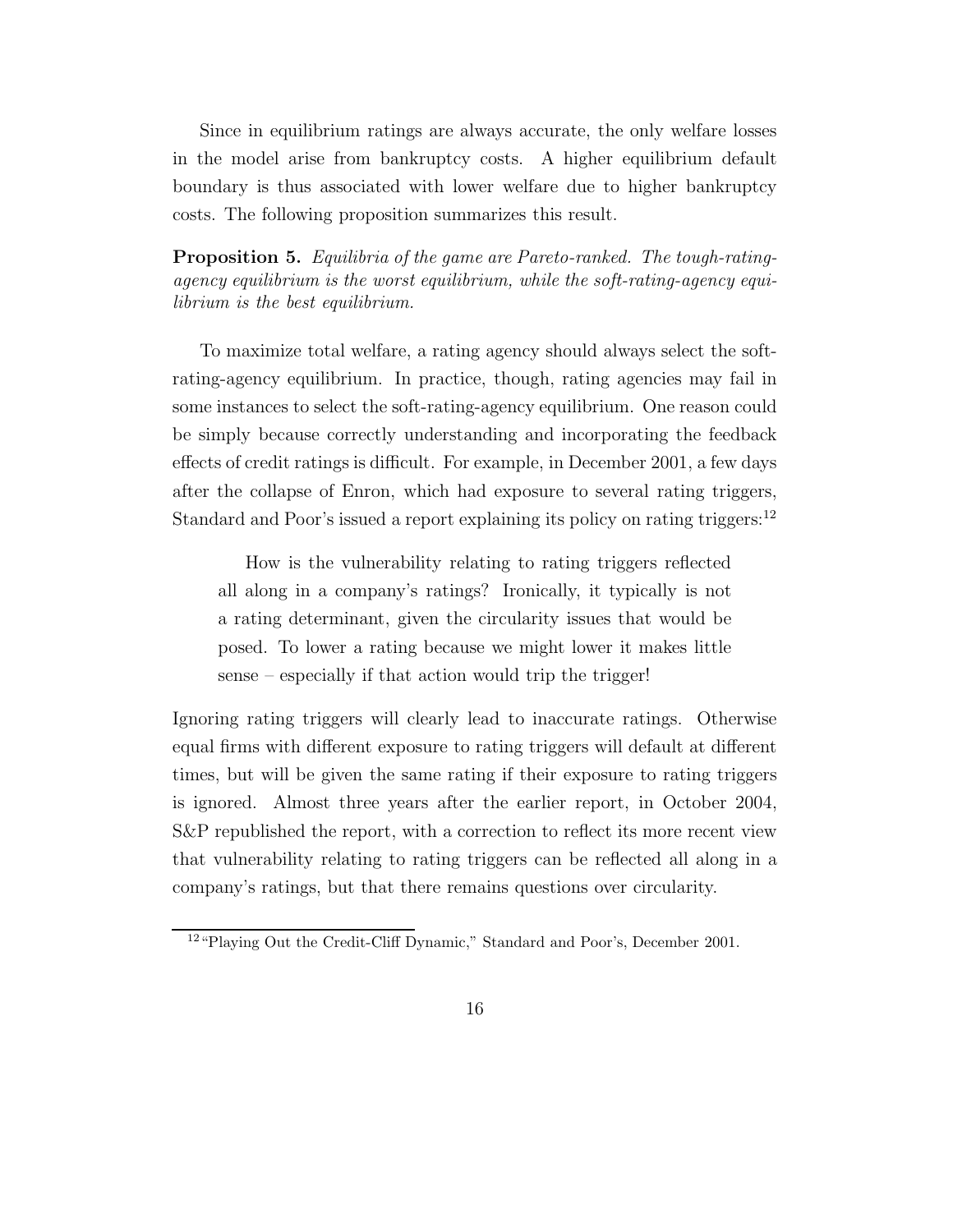

Rating transition threshold  $H_1$ 

Fig. 2: The figure plots best-response functions of the rating agency and the borrowing firm and the corresponding equilibria for the case in which there are two possible credit ratings  $(I = 2)$ . In the situation illustrated in the figure, the borrowing firm would fail a stress test, since the tough-rating-agency equilibrium  $\bar{e}$  involves immediate default. The firm would survive if the rating agency selected the soft-rating-equilibrium.

Rating agencies may also fail to select the soft-rating agency equilibrium due to public pressure. As a response to the widespread criticism towards rating agencies in the aftermath of Enron's collapse, Moody's has clearly indicated that it would take rating triggers into account when assigning credit ratings. In a July 2002 report,<sup>13</sup> Moody's explained that from that point on it would require issuers to disclose any rating triggers and would incorporate the serious negative consequences of rating triggers in its ratings by conducting stress tests with firms that have exposure to such triggers. In these stress tests, to avoid downgrades, firms would need to be able to survive stress-case scenarios in which rating triggers are set off.

There is some ambiguity on how such stress tests are to be implemented in practice. However, in the presence of feedback effects, it is clear that assign-

<sup>13</sup>"Moody's Analysis of US Corporate Rating Triggers Heightens Need for Increased Disclosure," Moody's, July 2002.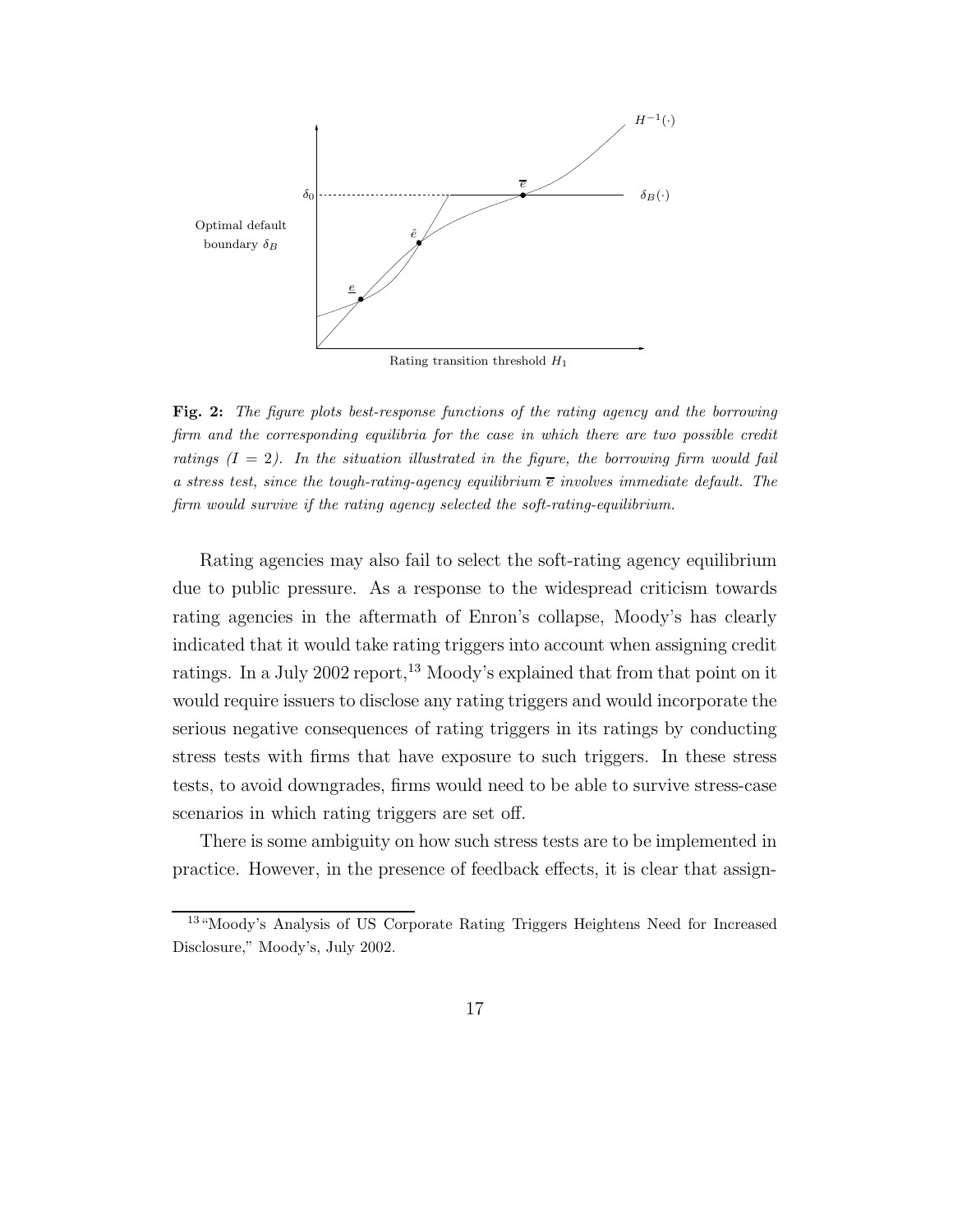ing credit ratings based on stress-case scenarios in which rating triggers are set off may produce unnecessary financial distress. Fig. 2 illustrates, for the case of two possible credit ratings  $(I = 2)$ , a situation in which downgrades can be avoided without negative implications for accuracy even though under a stress-case scenario the firm would immediately default.<sup>14</sup> In this example, the rating agency will find that under the rating thresholds associated with the tough-rating-agency equilibrium the borrowing firm would default immediately, failing thus the type of stress test described above. However, under the soft-rating-agency equilibrium, ratings would be accurate and the firm would survive, implying higher welfare. The main point is that, while credit rating agencies should take account of rating triggers in assigning ratings, doing so makes it even more important that they choose the soft equilibrium.

To obtain the Pareto-preferred soft-rating-agency equilibrium, the objective function of the rating agency should incorporate, in addition to accuracy, some other concern. Among all equilibria, the soft-rating-agency equilibrium has the lowest default threshold, and consequently the lowest probability of default over a given horizon. Therefore, a concern about the survival of the borrowing firm may lead the rating agency to select the soft-rating-agency equilibrium.

One way this can be implemented in practice is by having the borrowing firm pay a small fee to the rating agency in exchange for its services. The rating agency would receive this fee continuously until the borrowing firm defaults. In the limit, as this fee gets close to zero, the rating agency's preference becomes lexicographic, so that it is concerned about rating accuracy in the first place and minimizing the probability of default of the borrowing

<sup>&</sup>lt;sup>14</sup>In the figure, the flat part of the best response function corresponds to points in which the optimal default boundary  $\delta_B$  given by Algorithm 1 is higher than the current cash flow level  $\delta_0$ .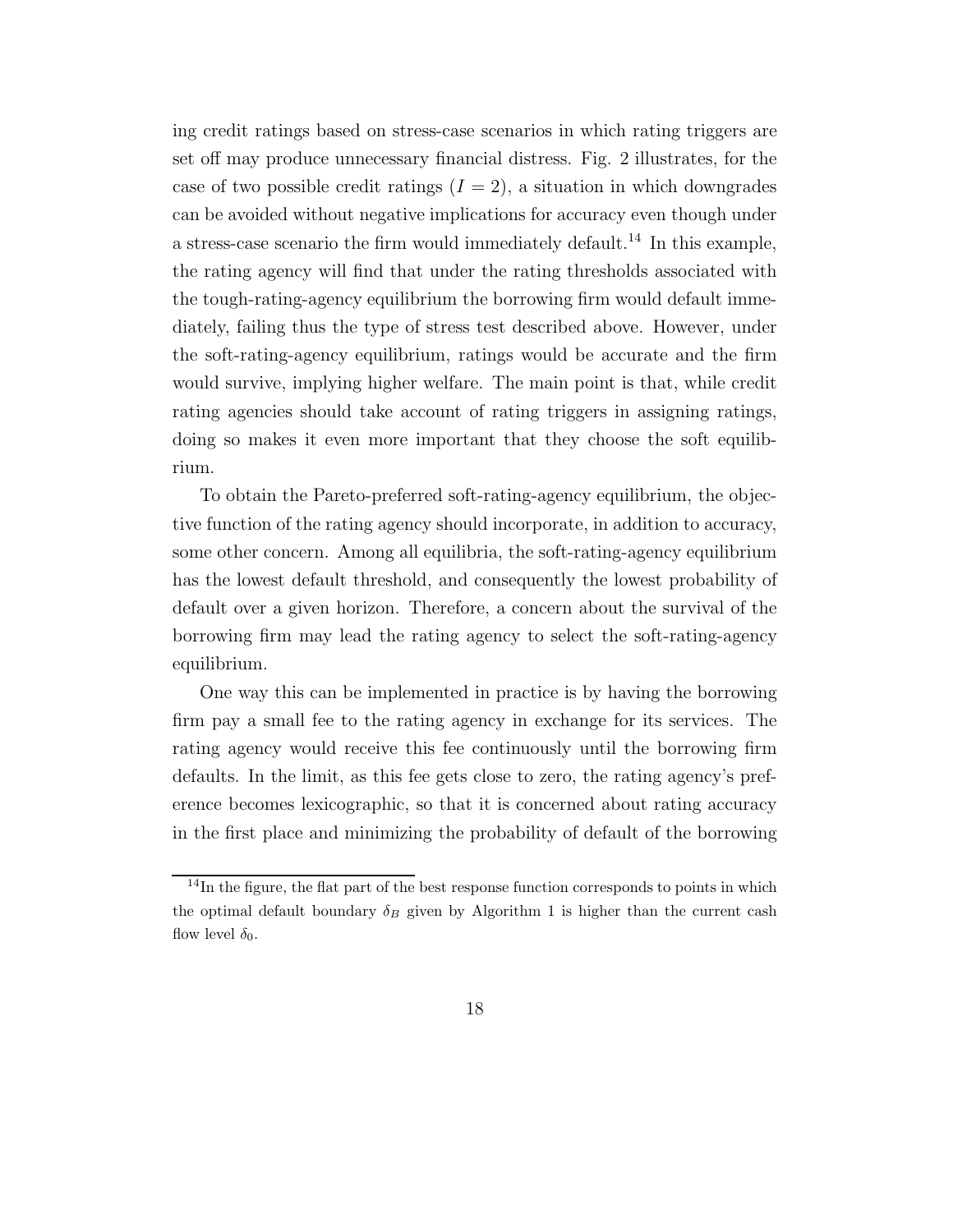firm in the second place. Under this scheme, rating agencies would select the soft-rating equilibrium, since, among all accurate rating policies, it is the one that minimizes the probability of default, and thus maximizes the present value of fee payments.

The above scheme is in fact close to how the credit ratings industry is currently organized. For a rating agency, potential reputational losses from setting inaccurate ratings are likely to be much more important than the fees they receive from any individual issuer.<sup>15</sup> As noted by Thomas McGuire, former VP of Moody's, "what's driving us is primarily the issue of preserving our track record. That's our bread and butter."<sup>16</sup>

The fact that rating agencies are paid by the firms they rate has received intense criticism. The concern is that this practice may induce bias in favor of issuers. While this is a valid concern, the results of this paper suggest that small fees paid by issuers to the rating agencies may induce rating agencies to select the Pareto-preferred soft-rating-agency equilibrium, without introducing significant biases.

# 6. Stability and the credit-cliff dynamic

In this section, I study equilibrium stability and its implications for credit ratings. The following proposition analyzes the special case in which equilibrium is unique.

Proposition 6. If the game has a unique Markov equilibrium, it is globally stable in terms of best-response dynamics.

<sup>15</sup>Using corporate bond prices and ratings, Covitz and Harrison (2003) find evidence supporting the view that rating agencies are motivated primarily by reputation-related incentives. In contrast, He, Qian and Strahan (2010) and Cornaggia, Cornaggia and Hund (2012) find evidence that rating agencies reward large issuers of structured products by granting them unduly favorable ratings. In structured products markets, there are a small number of large issuers, weakening the reputational incentives.

<sup>&</sup>lt;sup>16</sup>Institutional Investor, 10-1995, "Ratings Trouble."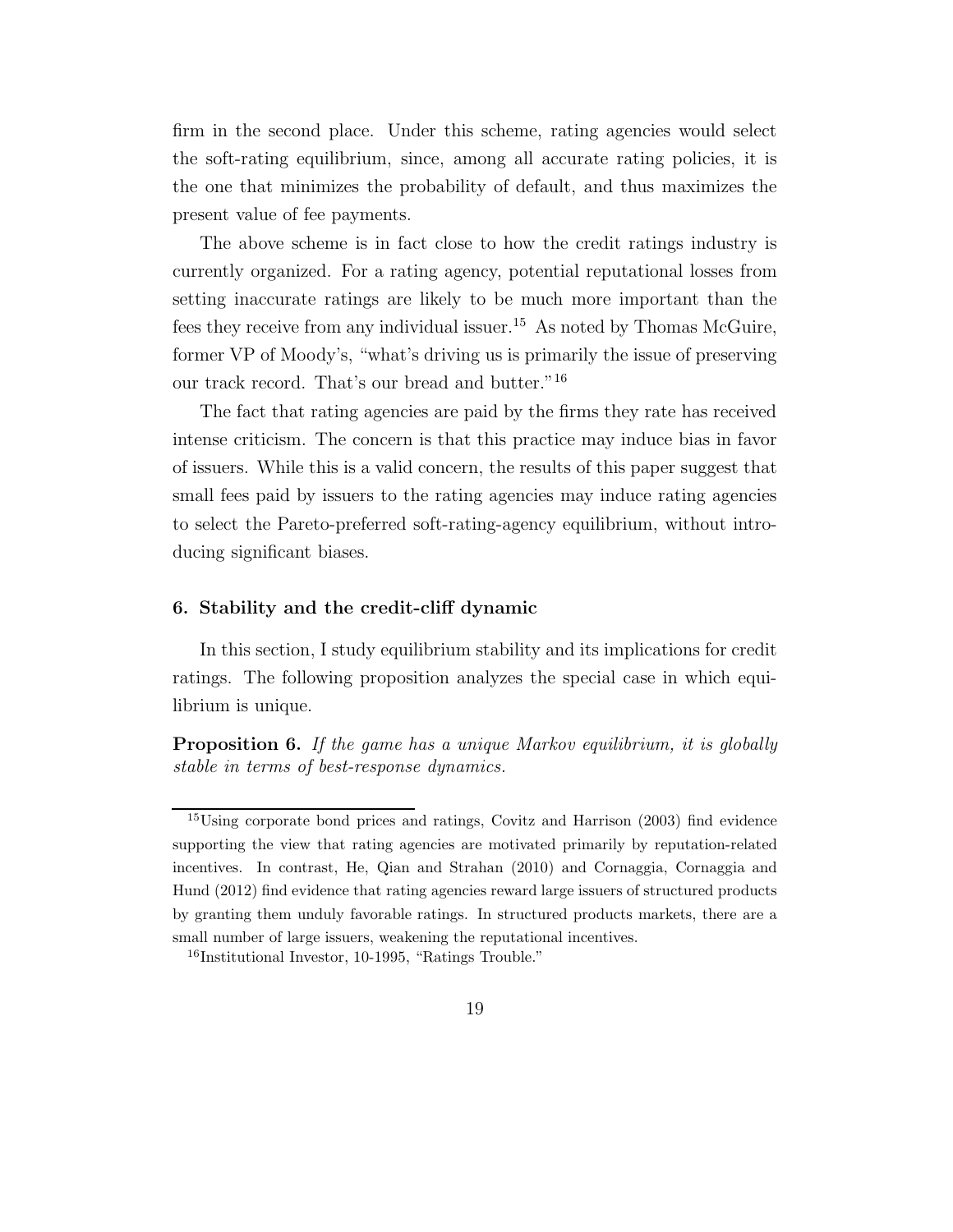Proposition 6 implies that if one starts from any Markov strategy, iterative best-response dynamics will lead to the unique equilibrium of the game. Milgrom and Roberts (1990) show that stability also holds with respect to several other types of learning dynamics. Therefore, when the equilibrium is unique, small perturbations to the parameters of the model or to the responses of players will only have a small impact on the equilibrium outcome, so that changes in credit ratings will be gradual.

As shown in the previous sections, however, the model does not always produce a unique equilibrium. Because this is a game of strategic complementarity there will typically exist multiple equilibria. When there are multiple equilibria, some of them may be unstable.<sup>17</sup> As such, small perturbations to the parameters of the model or to the responses of players may lead to large shifts in the equilibrium outcome. Multi-notch downgrades or even immediate default of highly rated corporations as response to small shocks are thus possible.

Fig. 3 illustrates one situation in which this happens for the case of two possible credit ratings  $(I = 2)$ . In the figure, the soft-rating-agency equilibrium is locally unstable. Small perturbations to the best-response of either players may generate best-response dynamics that resemble what has been described as "credit-cliff dynamic." Starting from the soft-rating-agency equilibrium  $\epsilon$ , if the rating agency becomes slightly tougher by increasing its ratings transition thresholds  $H$ , the firm's optimal response is to increase its default threshold  $\delta_B$ . This in turn makes rating-agencies increase ratings thresholds even further. The credit-cliff dynamic only stops when the toughrating-agency equilibrium is reached. In the situation depicted in Fig. 3, the tough-rating-agency equilibrium involves immediate default. Therefore, in

<sup>&</sup>lt;sup>17</sup>For example, in Fig. 1 the soft-rating-agency equilibrium  $\epsilon$  and the tough-ratingagency equilibrium is given by  $\bar{e}$  are locally stable, while equilibrium  $\hat{e}$  is unstable in the sense of iterated best-response.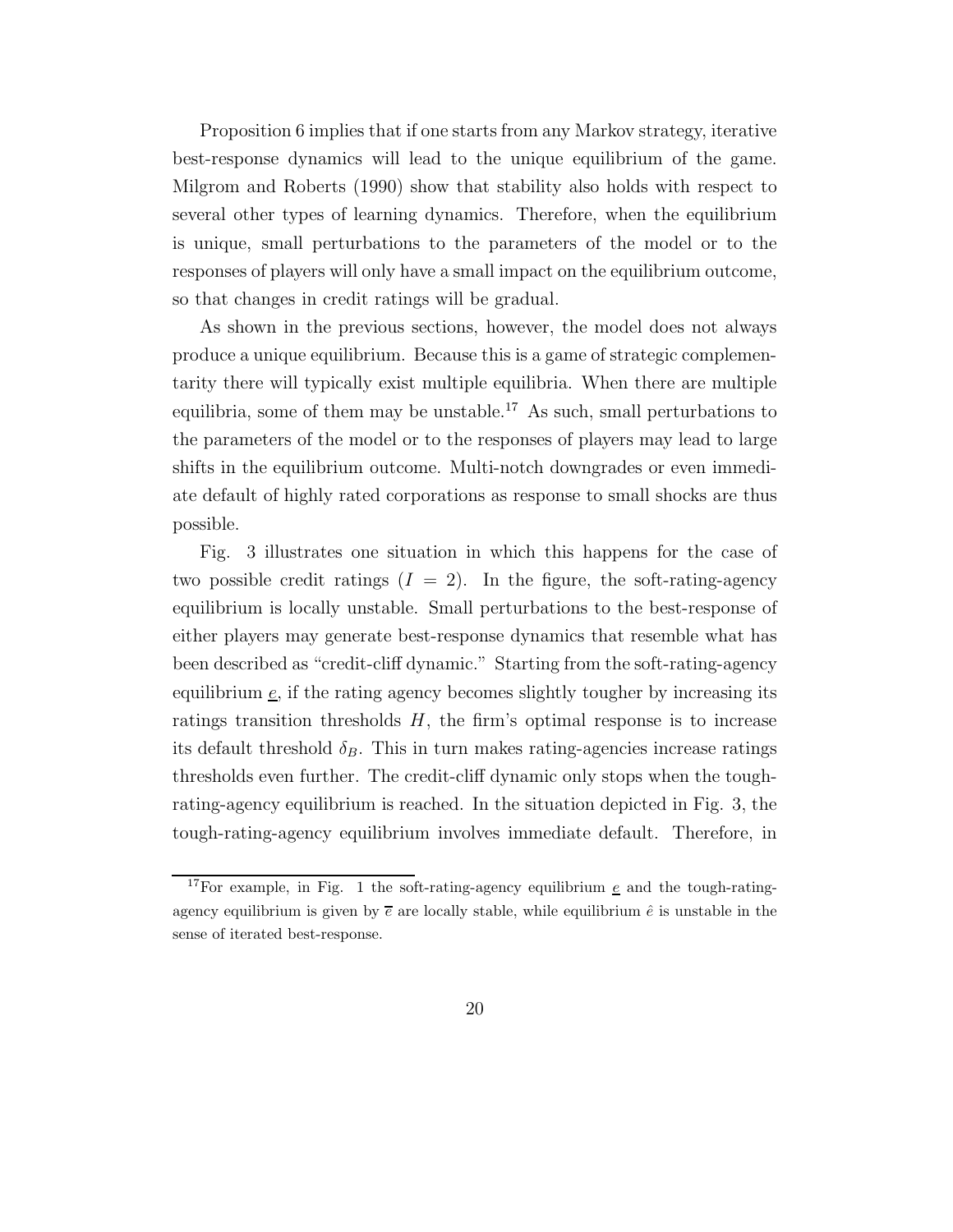

Fig. 3: The figure plots best-response functions of the rating agency and the borrowing firm and the corresponding equilibria for the case in which there are two possible credit ratings  $(I = 2)$ . The soft-rating-agency equilibrium  $\epsilon$  is unstable. Small shocks may produce a "credit-cliff dynamic" that leads to the tough-rating-agency equilibrium  $\bar{e}$ , which in this case involves immediate default.

this case, the credit-cliff dynamic produces a "death spiral."

One may argue that situations such as the one illustrated by Fig. 3 are not generic because they require  $H^{-1}(\cdot)$  to be exactly tangent to  $\delta_B(\cdot)$  at the soft-rating-agency equilibrium point. Fig. 4 depicts, for the case of two possible credit ratings, a situation in which both the soft-rating-agency and the tough-rating-agency equilibrium are locally stable, but a small unanticipated shock to some parameter of the model (such as an increase in the discount rate r) makes the soft-rating-agency equilibrium  $\epsilon$  and the intermediate equilibrium  $\hat{e}$  disappear. The only remaining equilibrium is the tough-rating-agency equilibrium. Small shocks to fundamentals may thus lead to multi-notch downgrades or even immediate default of a highly rated firm.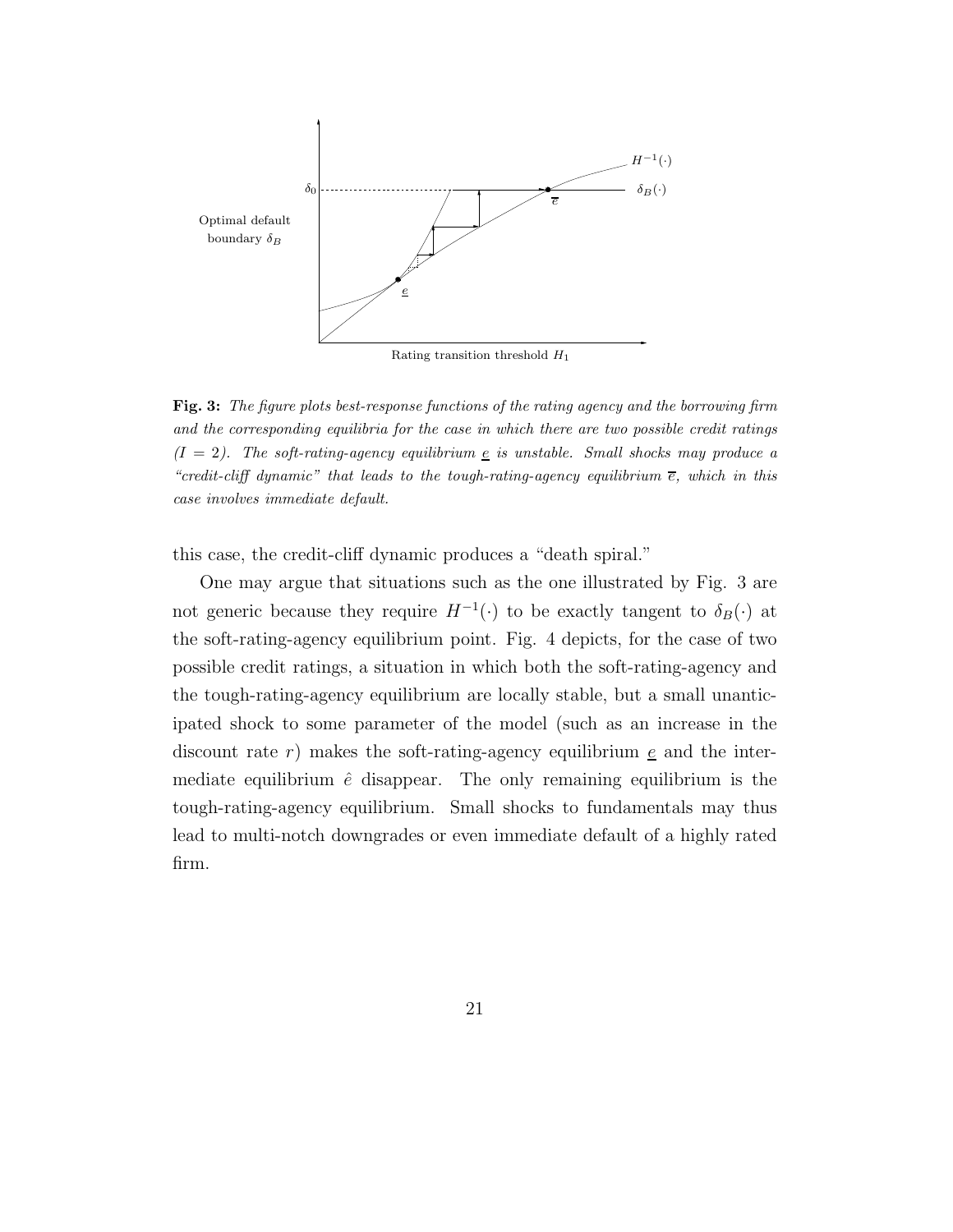

Rating transition threshold  $H_1$ 

Fig. 4: The figure plots best-response functions of the rating agency and the borrowing firm and the corresponding equilibria for the case in which there are two possible ratings  $(I = 2)$ . A small shock to fundamentals may eliminate all equilibria except for the tough-ratingagency equilibrium  $\bar{e}'$ , leading to a multi-notch downgrade or even immediate default.

#### 7. Competition between rating agencies

In this section, I consider competition between rating agencies. The model is similar to the model considered in previous sections except that there are now two rating agencies  $k \in \{1, 2\}$ . Rating agency k assigns a rating  $R_t^k$  to the borrowing firm at each time t. The ratings-based PSD obligation C promises payments  $C(R_t^1, R_t^2)$  from the borrowing firm to debtholders at each time t. The promised coupon payments are assumed to be decreasing in the credit ratings  $R_t^1$  and  $R_t^2$ . Firms with higher ratings face lower coupon payments.

As in the base model, a rating agency prefers to assign accurate ratings to inaccurate ones. However, perhaps due to competition for market share, each rating agency is also concerned about assigning more accurate ratings than the other rating agency. As such, a rating agency preferred outcome is that it assigns accurate ratings while the other rating agency assigns inaccurate ratings.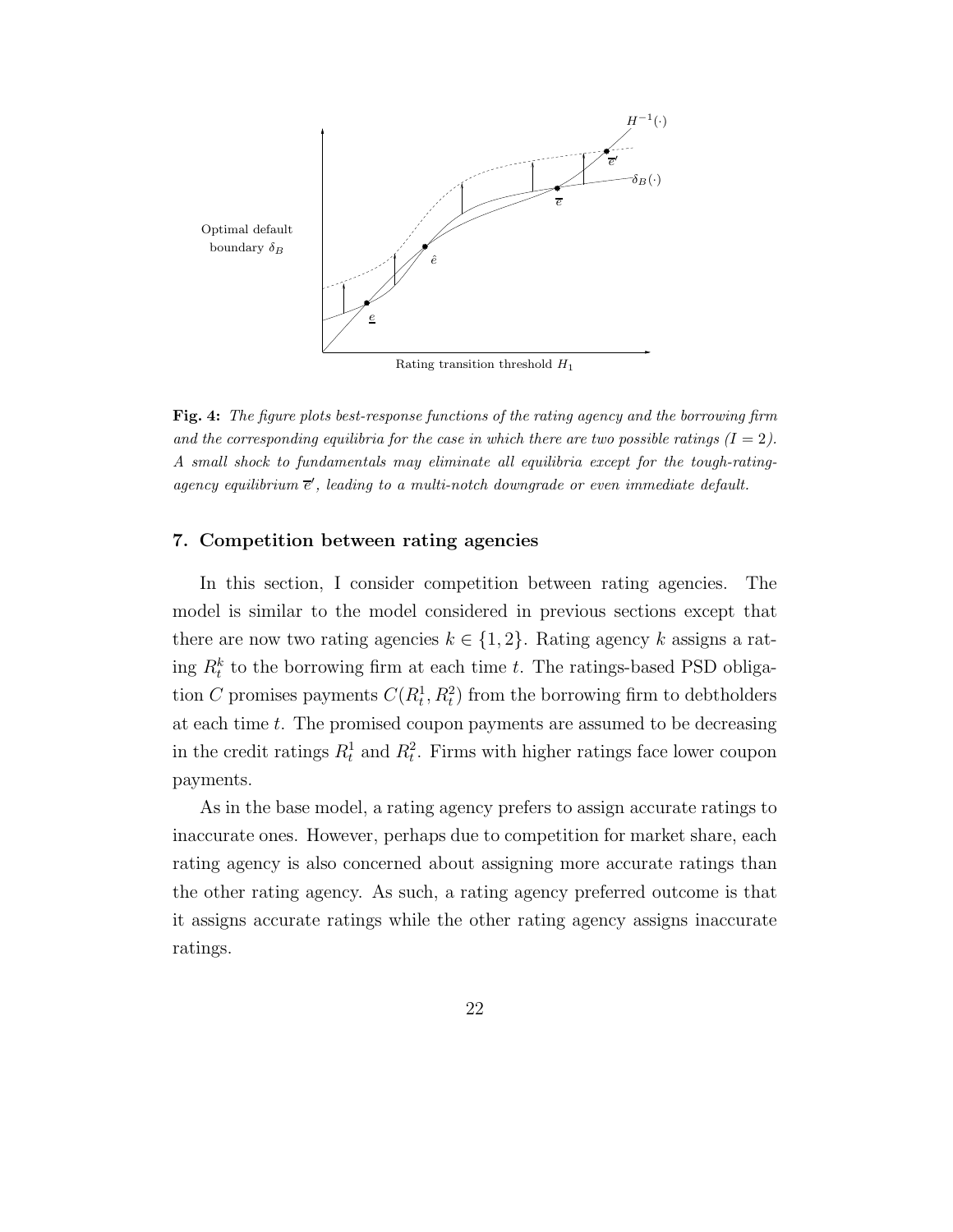As in the previous sections, I focus on Markov Perfect Equilibria of the game. The choice of rating transition thresholds  $H = (H^1, H^2)$  by rating agencies 1 and 2 induces a step-up PSD obligation  $C<sup>H</sup>$  promising payments  $C^H(\delta_t) = C(i, j)$  whenever  $\delta_t \in [H_i^1, H_{i-1}^1) \cap [H_j^2, H_{j-1}^2)$ . The optimal default threshold is of the form  $\tau(\delta_B)$  and depends on the rating transition thresholds  $H = (H<sup>1</sup>, H<sup>2</sup>)$  of both rating agencies.

**Lemma 1.** With a ratings-based PSD obligation  $C$  whose coupon depends on  $R_t^1$  and  $R_t^2$ , any equilibrium involves rating agencies choosing symmetric rating transition thresholds  $(H^1 = H^2)$ . The firm default boundary  $\delta_B$  and the rating transition thresholds  $H^1$  or  $H^2$  are in the equilibrium set  $\mathcal E$  of the game with a single rating agency.

In equilibrium, the two rating agencies will choose the same rating transition thresholds  $(H^1 = H^2)$ , which are in the equilibrium set  $\mathcal E$  of the game with a single rating agency. However, not all equilibrium threholds H in  $\mathcal E$ survive deviations by a single rating agency. To study this issue it becomes important to understand how coupon payments are determined when ratings are split (i.e.  $R_t^1 \neq R_t^2$ ).

If the ratings-based PSD obligation is induced by explicit contracts such as in the case of rating triggers, it is easy to find out the criterion to be applied when ratings are split. For a sample of bank loan contracts containing explicit rating triggers between 1993 and 2008, Wiemann (2010) manually checked 50 randomly selected contracts and found that 22 contracts used the highest rating, 20 contracts used the lowest rating, and the remaining 8 contracts used an average rating.<sup>18</sup>

Formally, the ratings-based PSD obligation  $C$  relies on the minimum rating if its promised payment depends only on  $\min[R_t^1, R_t^2]$ . It relies on the maximum rating if its promised payment depends only on  $\max[R_t^1, R_t^2]$ . The

<sup>&</sup>lt;sup>18</sup> According to Wiemann (2010), the most common average is  $(R_t^1 + R_t^2)/2$  rounded to the higher rating.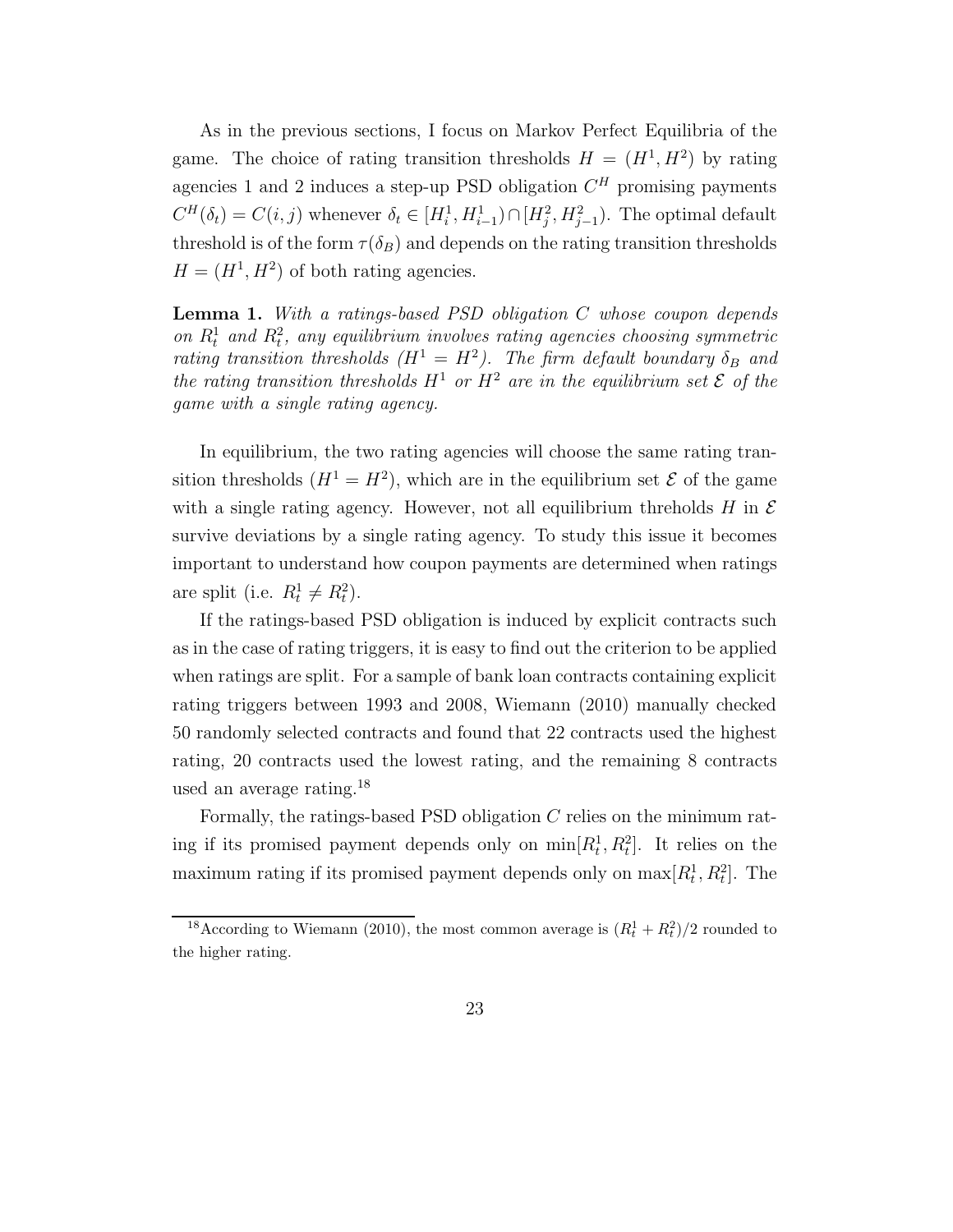next proposition studies equilibria of the model with rating agency competition when the ratings-based PSD contract relies on the minimum or maximum of the two ratings.<sup>19</sup>

Proposition 7. If the ratings-based PSD obligation C relies on the minimum (maximum) of the ratings, then the unique Markov equilibrium of the game is the tough-rating-agency (soft-rating-agency) equilibrium.

Therefore, the effects of competition depend on how the rating triggers are specified in the contract. In particular, the way in which rating splits are resolved has an important impact on the equilibrium outcome. Under contracts that rely on the minimum of the ratings, rating agencies cannot coordinate on any equilibrium other than the tough-rating-agency equilibrium. If they try to coordinate on any other equilibrium, one rating agency would have an incentive to deviate to a rating policy associated with a tougher equilibrium, affecting the default threshold of the borrowing firm and making the rating policy of the other agency inaccurate. Therefore, only the tough-rating-agency equilibrium survives under contracts that rely on the minimum of the two credit ratings. By a similar argument, under contracts that rely on the maximum of the two ratings, only the soft-rating-agency equilibrium survives.<sup>20</sup>

Even though, according to Wiemann (2010), the vast majority of the contracts rely on either the maximum or the minimum credit rating, it would be interesting to understand what happens when interest payments depend on some average of the available ratings. In an earlier version of the paper, I show that if a single rating agency can drive the firm to immediate default by

<sup>19</sup>The restriction to Markov Perfect Equilibrium is important here. If one allows for strategies that depend on the whole history of the game, sufficiently patient rating agencies would be able to sustain coordination of any equilibrium in  $\mathcal{E}$ .

<sup>&</sup>lt;sup>20</sup>Propositions 7 together with Proposition 5 imply that rating triggers should be specified using the maximum rating if more than one rating is assigned. In Section 10, I discuss other frictions that could justify the use of alternative contractual forms.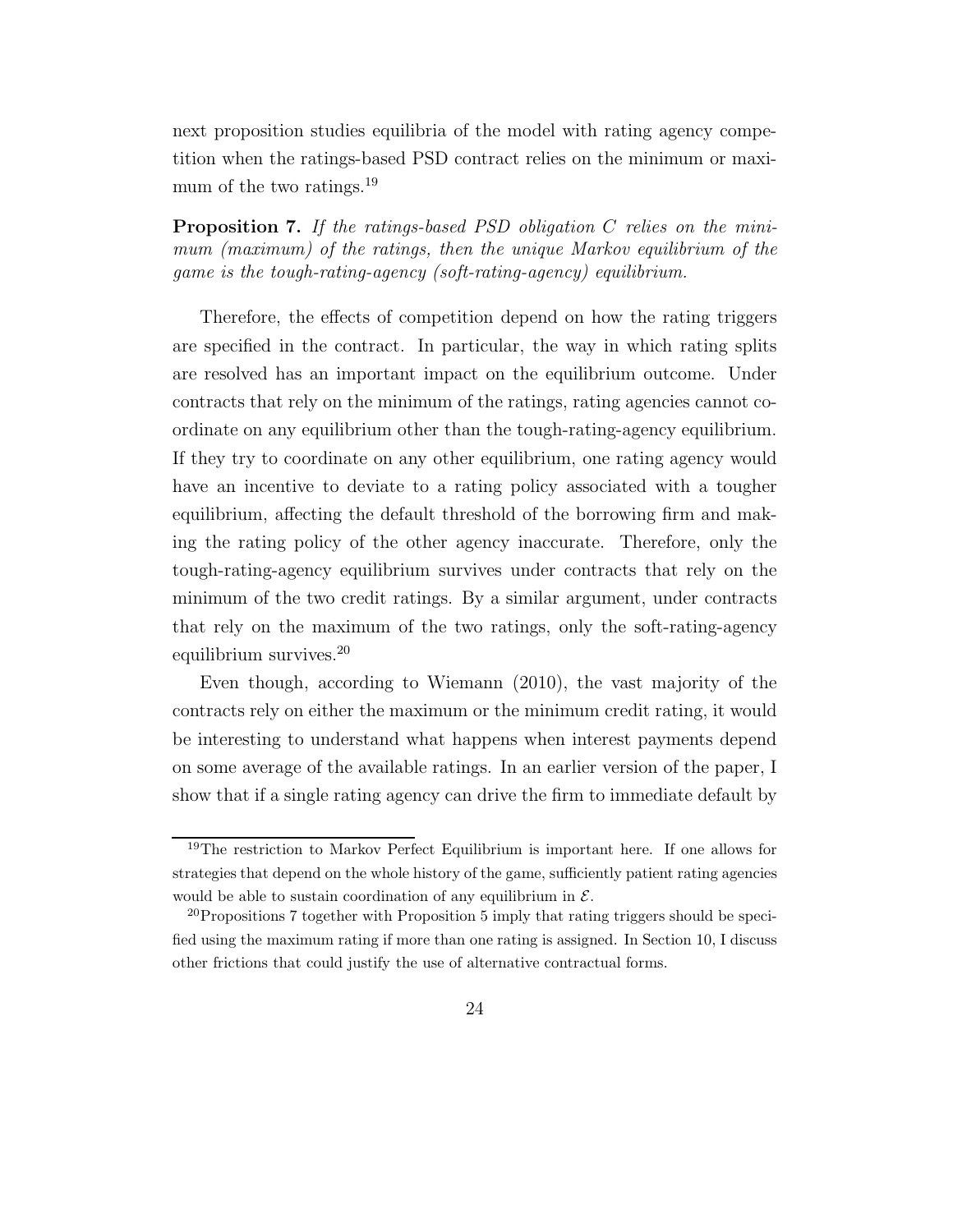adopting the rating transition thresholds associated with the tough-ratingagency equilibrium, then the only equilibrium that survives is the toughrating-agency equilibrium. The intuition and proof of this result are similar to the ones in Proposition 7.

#### 8. Comparative statics

In this section, I study how the tough-rating-agency equilibrium and the soft-rating-agency equilibrium respond to changes in some of the parameters of the model.

**Proposition 8.** The equilibrium default boundary  $\delta_B$  and rating transition thresholds H associated with the tough-rating-agency equilibrium and the softrating-agency equilibrium are

- 1. increasing in the coupon payments C.
- 2. increasing in the interest rate r.
- 3. decreasing in the drift  $\mu(\cdot)$  of the cash flow process.
- 4. decreasing in the target rating transition thresholds G.

These comparative statics are easy to see graphically taking for example Fig. 1 as a starting point. Increases (decreases) in coupon payments  $C$  or interest rate r do not affect the rating agency's best response curve  $H^{-1}(\cdot)$ but shift the equityholders' best response curve  $\delta_B(\cdot)$  up (down) leading to higher (lower) soft- and tough-rating-agency equilibria. Increases (decreases) in target transition thresholds do not affect the equityholders' best response curve  $\delta_B(\cdot)$  but shift the rating agency's best response curve  $H^{-1}(\cdot)$  left (right) leading to higher (lower) soft- and tough-rating-agency equilibria. Increases (decreases) in the drift  $\mu(\cdot)$  shift the equityholders' best response curve  $\delta_B(\cdot)$  down (up) and the rating agency's best response curve  $H^{-1}(\cdot)$ left (right) leading to higher (lower) soft- and tough-rating-agency equilibria.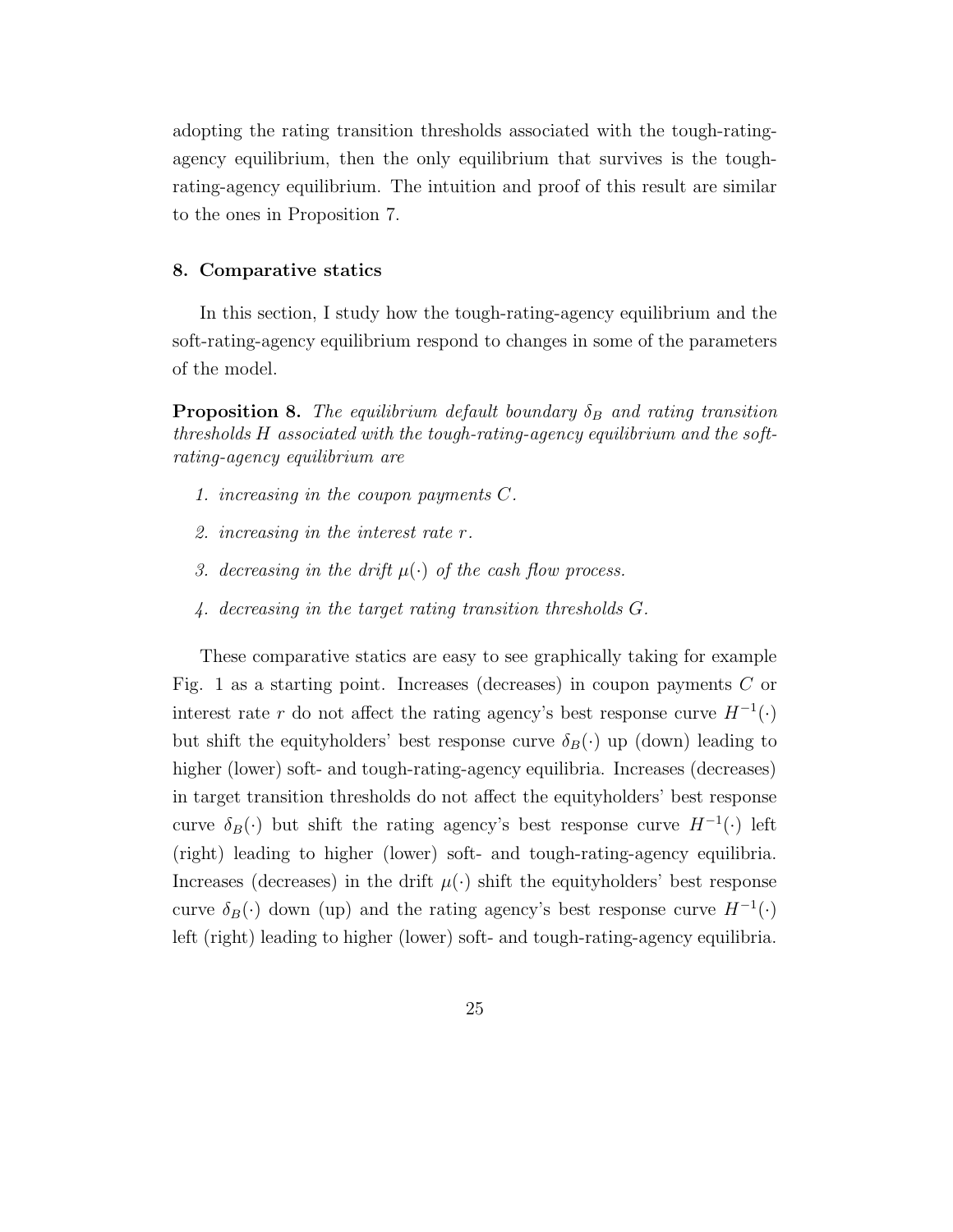It is important to notice that these are comparative statics on the set of equilibria. They admit situations such as the one described in Fig. 4, in which a shock to parameters of the model (for example, an increase in interest rate  $r$ ) reduces the number of equilibria from three to one. In this particular example, the tough- and soft-rating-agency equilibrium increase with the shock, as the only remaining equilibrium is both the tough- and soft-rating-agency equilibrium and is higher than any of the three former equilibria.

#### 9. Equilibrium computation

In this section, I compute the best-response functions  $\delta_B$  and H and equilibria when the cash flow process  $\delta$  is a geometric Brownian motion or a mean-reverting process. The computation of the default threshold  $\delta_B$  involves solving an ordinary differential equation, while the computation of the rating transition thresholds  $H$  involves computing the first-passage time distribution through a constant threshold. Equilibria of the game can then be computed by best-response iteration as explained in Algorithm 2.

Geometric Brownian Motion. When the cash flow process  $\delta$  of the firm follows a geometric Brownian motion,

$$
d\delta_t = \mu \delta_t dt + \sigma \delta_t dB_t, \qquad (10)
$$

equilibrium of the game is unique and can be solved in closed-form. This example is discussed in Manso, Strulovici and Tchistyi (2010). In Appendix Appendix C, I show how to compute numerically the best response functions  $\delta_B$  and H and then how to find the equilibria of the game when the cash flow process follows a geometric Brownian motion.

Fig. 5 plots the best-response and the corresponding unique equilibrium of the game when the cash flow process is a geometric Brownian motion. As shown in Appendix Appendix C, there is always a unique equilibrium in this case.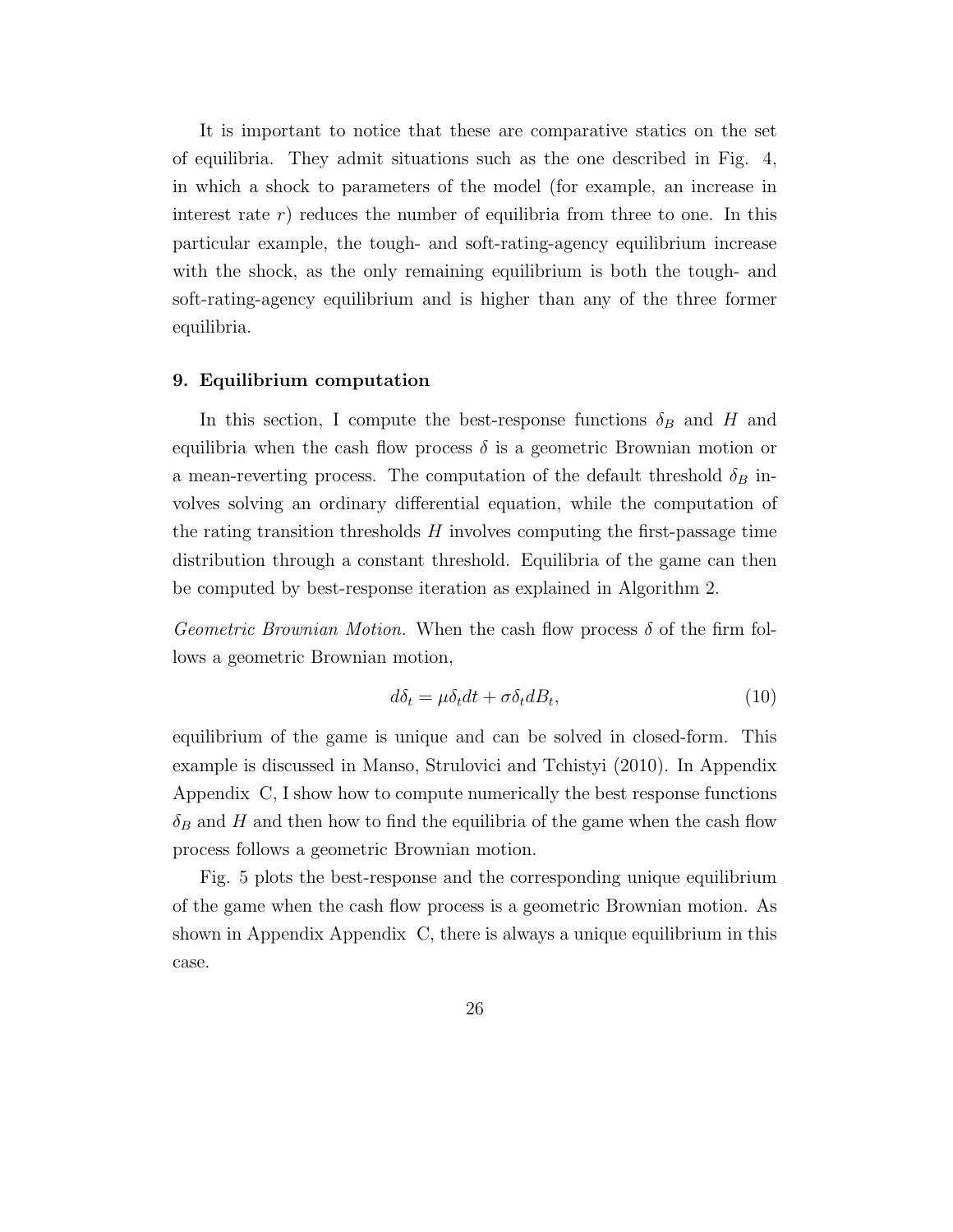

Fig. 5: The figure plots best-response functions of the rating agency and the borrowing firm and the corresponding equilibrium for the case in which the cash flow process follows a geometric Brownian motion. The parameters used to plot the figure are  $r = 0.06$ ,  $\mu = 0.02$ ,  $\sigma = 0.25, I = 2, c_1 = 1, c_2 = 1.5, and G_1 = 2\%.$ 

*Mean-reverting process.* I now assume that the cash-flow process  $\delta$  follows a mean-reverting process with proportional volatility:

$$
d\delta_t = \lambda(\mu - \delta_t)dt + \sigma \delta_t dB_t \tag{11}
$$

where  $\lambda$  is the speed of mean reversion,  $\mu$  is the long-term mean earnings level to which  $\delta$  reverts, and  $\sigma$  is the volatility.

In contrast to the case of a geometric Brownian motion, a mean-reverting cash flow process allows for transitory and permanent shocks. As Bhattacharya (1978) notes, ". . . mean-reverting cash flows are likely to be more relevant than the extrapolative random walk process in Myers and Turnbull (1977) and Treynor and Black (1976) for sound economic reasons. In a competitive economy, we should expect some long-run tendency for project cash flows to revert to levels that make firms indifferent about new investments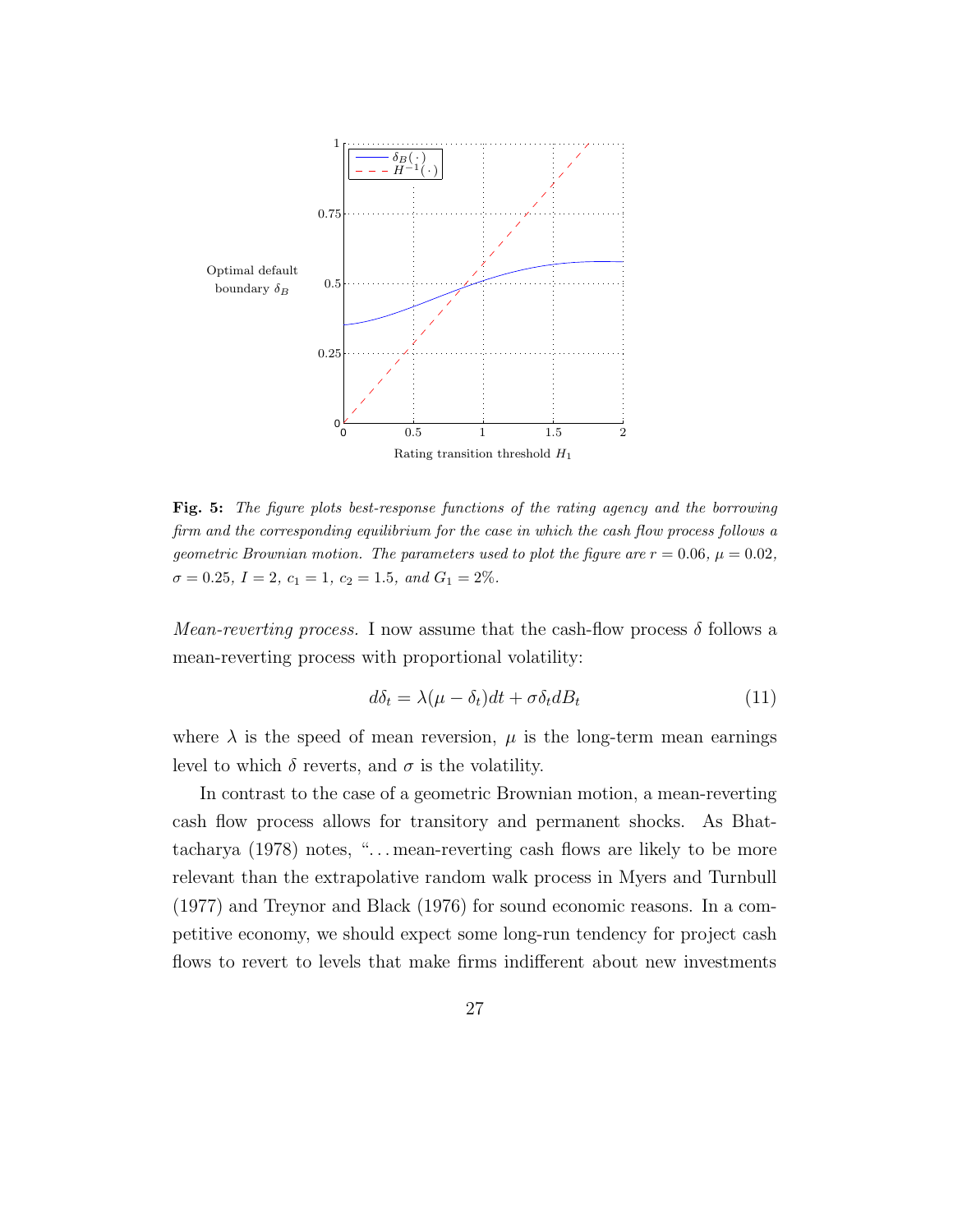

Fig. 6: The figure plots best-response functions of the rating agency and the borrowing firm and the corresponding equilibrium for the case in which the cash flow process follows the mean-reverting process (11). The parameters used to plot the figure are  $r = 0.06$ ,  $\lambda = 0.15, \mu = 1, \sigma = 0.4, I = 2, c_1 = 1.3, c_2 = 0.75, and G_1 = 20\%.$ 

in the particular type of investment opportunities that a given project represents, rather than 'wandering' forever." Several empirical studies indeed find that earnings are mean-reverting (Freeman, Ohlson and Penman (1982), Kormendi and Lipe (1987), Easton and Zmijewski (1989), Fama and French  $(2000)$ ).

Sarkar and Zapatero (2003) study the optimal default decision of equityholders when cash flows follow a mean-reverting process and the firm issues a consol bond with fixed coupon payments c. Here I consider the situation in which the firm issues a ratings-based PSD obligation C. In Appendix Appendix C, I show how to compute numerically the best response functions  $\delta_B$  and H and then how to find the equilibria of the game when the cash flow process follow a mean-reverting process.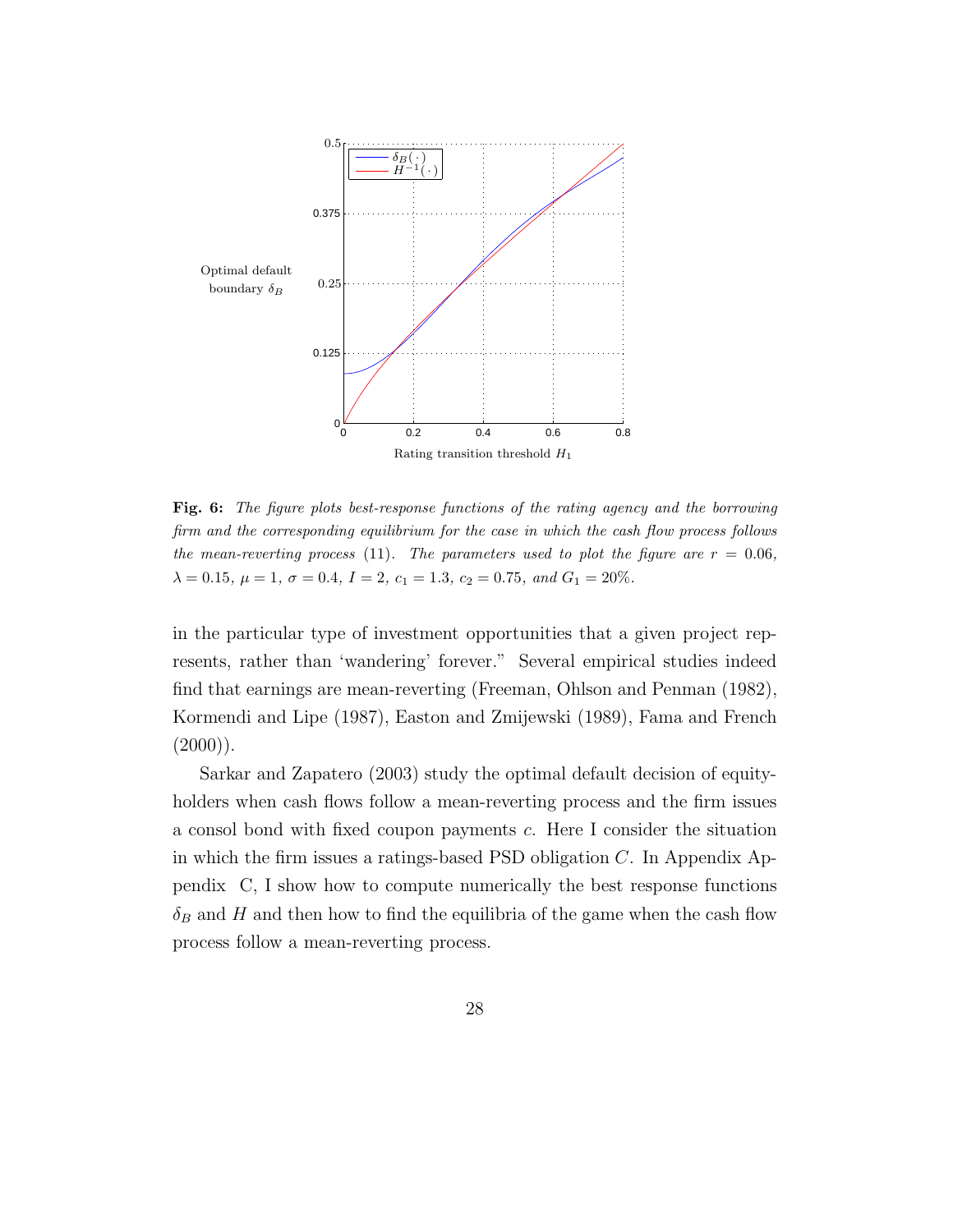Fig. 6 plots the best response functions in case the cash flows follow the mean-reverting process (11). For this particular example there are three possible equilibria. Under the soft-rating-agency equilibrium, the present value of bankruptcy costs are close to zero. In contrast, under the toughrating-agency equilibrium, the present value of bankruptcy costs corresponds to 10% of the firm asset value when upon bankruptcy 20% of the firm asset value is lost  $(\rho(x) = 0.2x)$ . This shows that the selection of equilibria by the rating agency can have a big impact on welfare.

#### 10. Additional discussion

In the model, bankruptcy costs are the only source of inefficiency. For this reason, the soft-rating-agency equilibrium is always preferred to the toughrating-agency equilibrium. In practice, however, there may be other frictions, such as agency costs, that could justify the use of other forms of contracts. For example, default may be welfare-enhancing if it fosters the replacement of negligent managers (Jensen (1993)). In such setting, the tough-ratingagency equilibrium would induce higher welfare than the soft-rating-agency equilibrium.

The paper studies the rating agency's problem of assigning credit ratings taking as given that the borrower has issued performance-sensitive debt (PSD). To justify why borrowers issue performance-sensitive debt, I rely on previous work, which has argued that borrowers issue performance-sensitive debt in response to adverse selection (Manso, Strulovici and Tchistyi (2010)) or moral hazard (Tchistyi  $(2011)$ ) problems.<sup>21</sup> Therefore, assuming these benefits associated with performance-sensitive debt, firms will choose to issue at least some performance-sensitive debt even when they anticipate a positive probability of the tough-rating-agency equilibrium being selected.

<sup>&</sup>lt;sup>21</sup>Flannery (1986) and Diamond (1991) obtain similar results for the case of short-term debt, whose rollover makes it implicitly performance-sensitive.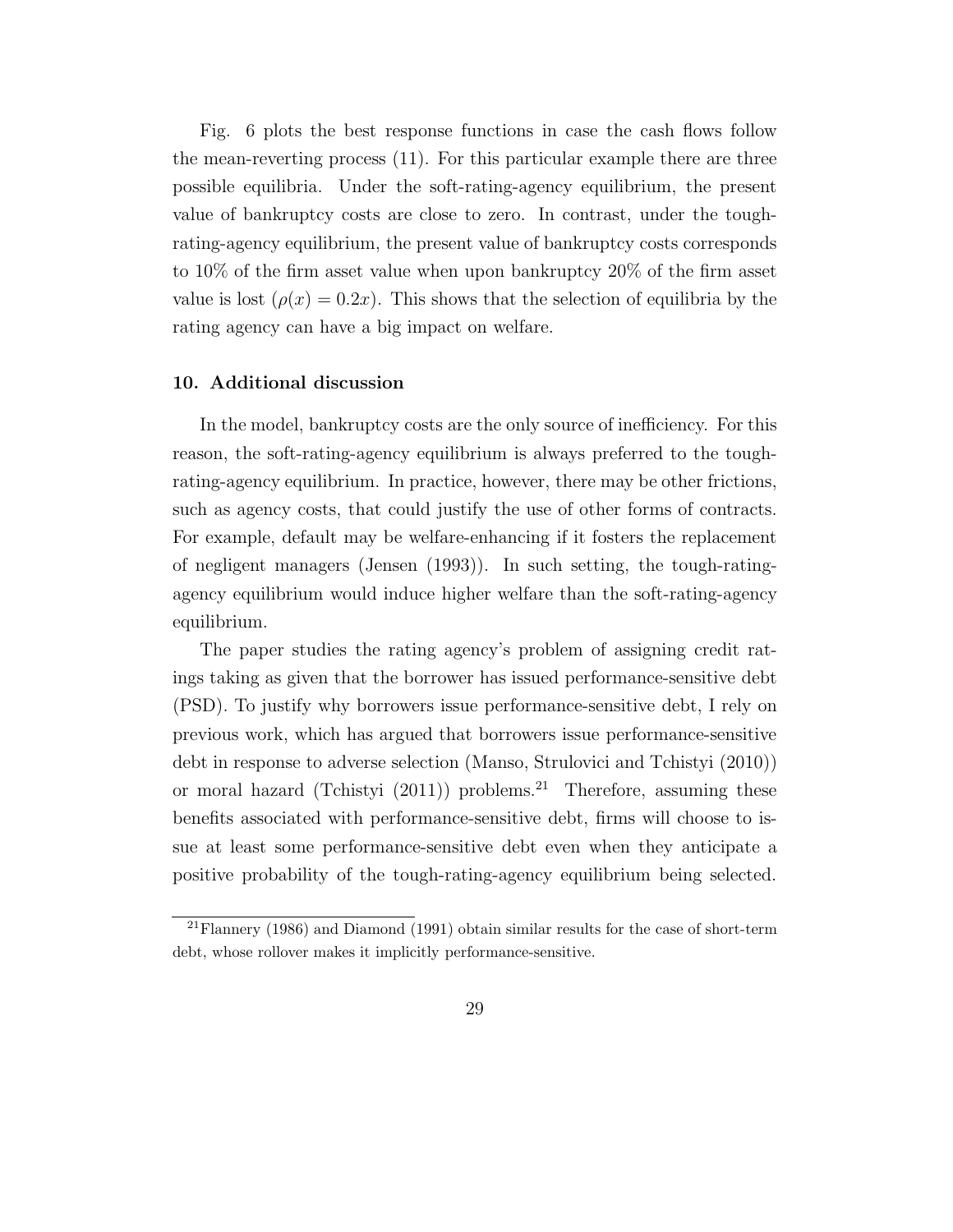This could happen if the equilibrium selection by the rating agency depended on some random variable, such as public pressure for rating agencies to be tougher or even sunspots.<sup>22</sup> The random variable need not convey anything fundamental about the borrower. Once the rating agency assigns tougher ratings, default of the borrower becomes more likely and being tougher is accurate for the rating agency.

# 11. Conclusion

After the recent crisis, governments have recognized the significant market impact of rating agencies. To mitigate this impact, they have proposed changes that reduce the reliance of regulation and supervisory practices on credit ratings.<sup>23</sup> To the extent that credit ratings are informative, market participants will rely on credit ratings, introducing the feedback effects studied in this paper.

Rather than proposing ways to eliminate the feedback effects of credit ratings, I analyze the consequences of different regulations and practices of the credit rating industry in the presence of feedback effects. I show that rating agencies that have a small bias towards the survival of the borrower, which can be achieved via the issuer-pay model, are likely to select the Pareto-preferred soft-rating-equilibrium. Stress tests, on the other hand, may lead to the selection of the Pareto-dominated tough-rating-agency equilibrium. Even if rating agencies pursue an accurate rating policy, multi-notch downgrades or immediate default may occur as responses to small shocks to fundamentals. Increased competition between rating agencies may lead to rating downgrades, increasing default frequency and reducing welfare.

 $22$ Azariadis (1981) and Cass and Shell (1983) provide a formal analysis of this point in a general setting. Diamond and Dybvig (1983) apply this idea to the context of bank runs.

<sup>&</sup>lt;sup>23</sup> "Principles for Reducing Reliance on CRA Ratings," Financial Stability Board, 27 October 2010; "Dodd-Frank Wall Street Reform and Consumer Protection Act," (Pub.L. 111–203, H.R. 4173, Section 939), 21 July 2010.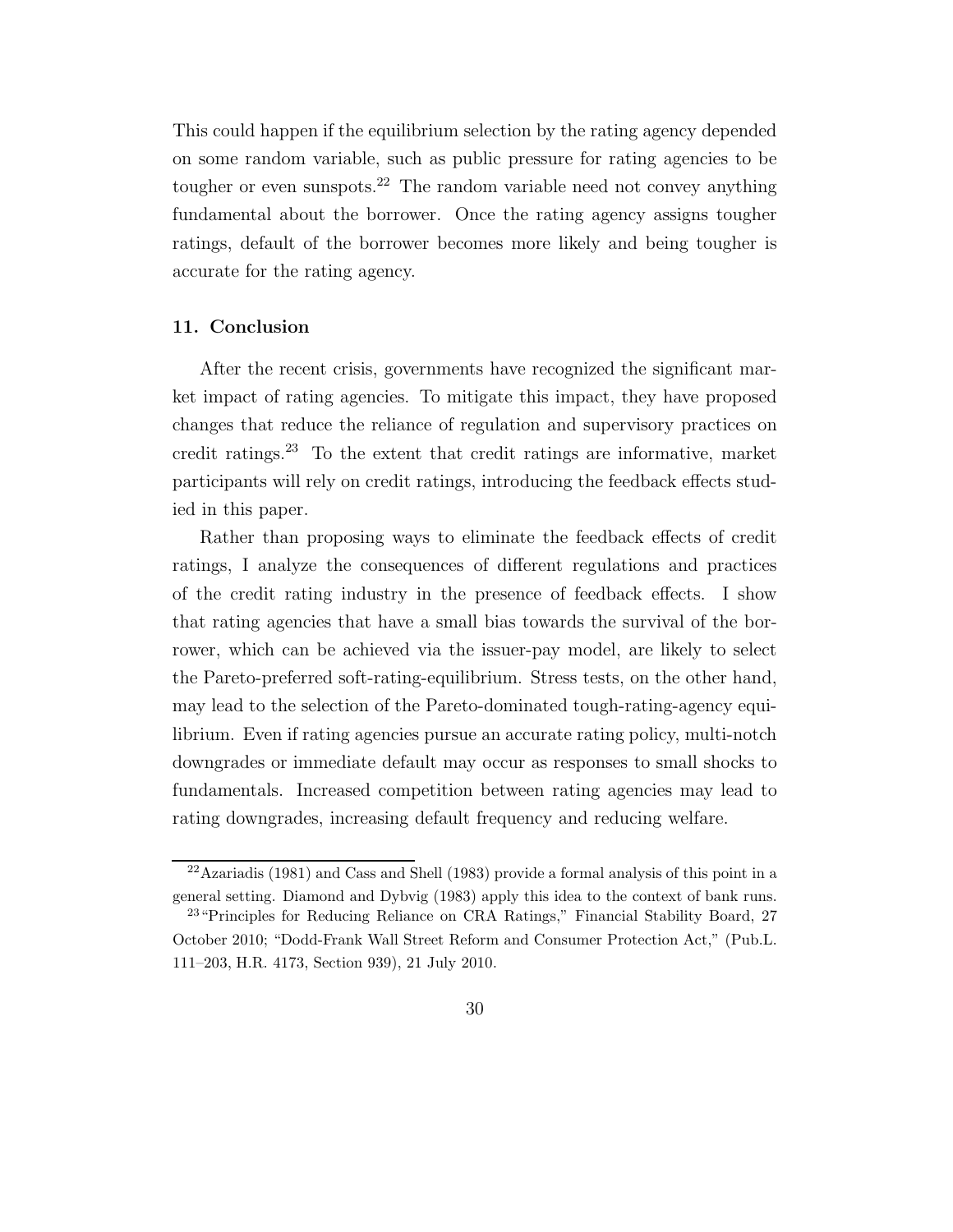The model specification is flexible to capture realistic cash-flow processes, and thus potentially allows rating agencies and other market participants to incorporate the feedback effects of credit ratings into debt valuation and rating policies.<sup>24</sup> Numerical examples suggest significant welfare implications. In the base-case example with mean-reverting cash flows, I find that the present value of bankruptcy losses in the tough-rating-agency equilibrium is substantially higher than in the soft-rating-agency equilibrium.

There are several unanswered questions. One question involves the effects of rating agencies on systemic risk. Rating downgrades of one firm could create pressure for the downgrades of other firms, in a form of feedback effect not studied in the current paper. It would also be interesting to study the interactions of investment decisions of the firm with the rating policy of the credit rating agency. Finally, it would be interesting to understand how global games may affect the selection of equilibrium in the setting studied in this paper. I leave these questions for future research.

 $24$ The model follows the tradition of the credit risk literature (Merton (1974), Black and Cox (1976), Leland (1994)) and is similar to models used by investors and rating agencies, such as the Moody's KMV model, but it incorporates the feedback effects of credit ratings.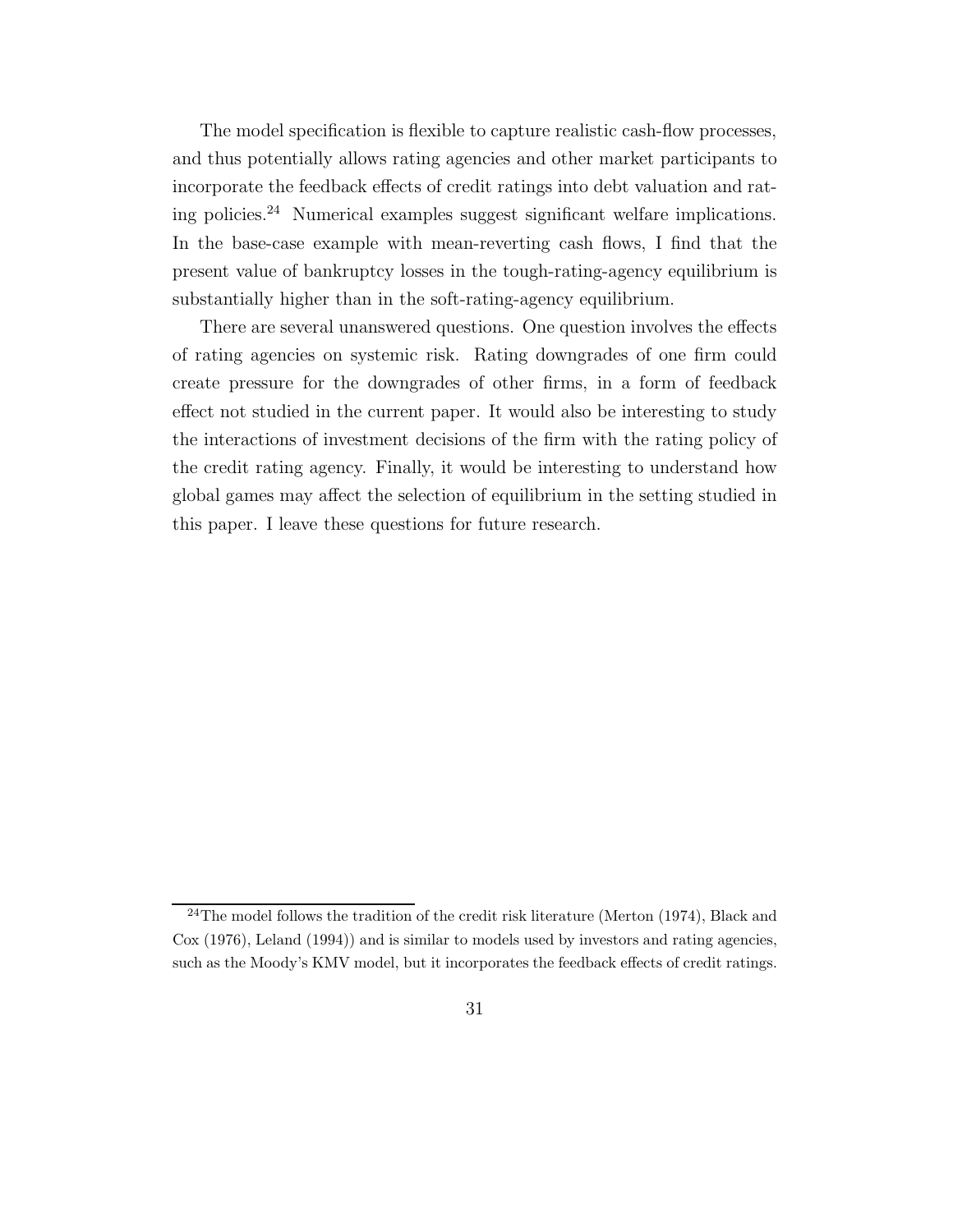# Appendices

# Appendix A. Technical conditions

The following technical conditions guarantee the existence of a unique strong solution to Eq.  $(1).^{25}$ 

**Condition 1.** The drift  $\mu$  and diffusion  $\sigma$  of the cash flow process (1) satisfy:

$$
|\mu(x) - \mu(y)| \le K|x - y|,
$$
 (A.1)

$$
|\sigma(x) - \sigma(y)| \le h(|x - y|)
$$
 (A.2)

for every  $x, y \in [0, \infty)$ , where K is a positive constant and  $h : [0, \infty) \mapsto [0, \infty)$ is a strictly increasing function with  $h(0) = 0$  and

$$
\int_{(0,\epsilon)} h^{-2}(u) du = \infty, \forall \epsilon > 0
$$
\n(A.3)

# Appendix B. Proofs

**Proof of Proposition 1:** It is enough to show that the firm's equity value  $\tilde{W}(\delta_B, H)$  has increasing differences in  $\delta_B$  and H. If  $H' \geq H$ ,

$$
\widetilde{W}(\delta, \delta_B, H') - \widetilde{W}(\delta, \delta_B, H) = E_x \left[ \int_0^{\tau(\delta_B)} e^{-rt} \left[ C^H(\delta_t) - C^{H'}(\delta_t) \right] dt \right]
$$
 (B.1)

is increasing in  $\delta_B$ , since  $C^H(\delta_t) - C^{H'}(\delta_t) \leq 0$ .

**Proof of Proposition 2:** It follows from the fact that  $P(\tau(\delta_B) \leq T | \mathcal{F}_t)$  is increasing in  $\delta_B$ .  $\blacksquare$ 

 $25$ See e.g. Karatzas and Shreve (1991, pp. 291-292).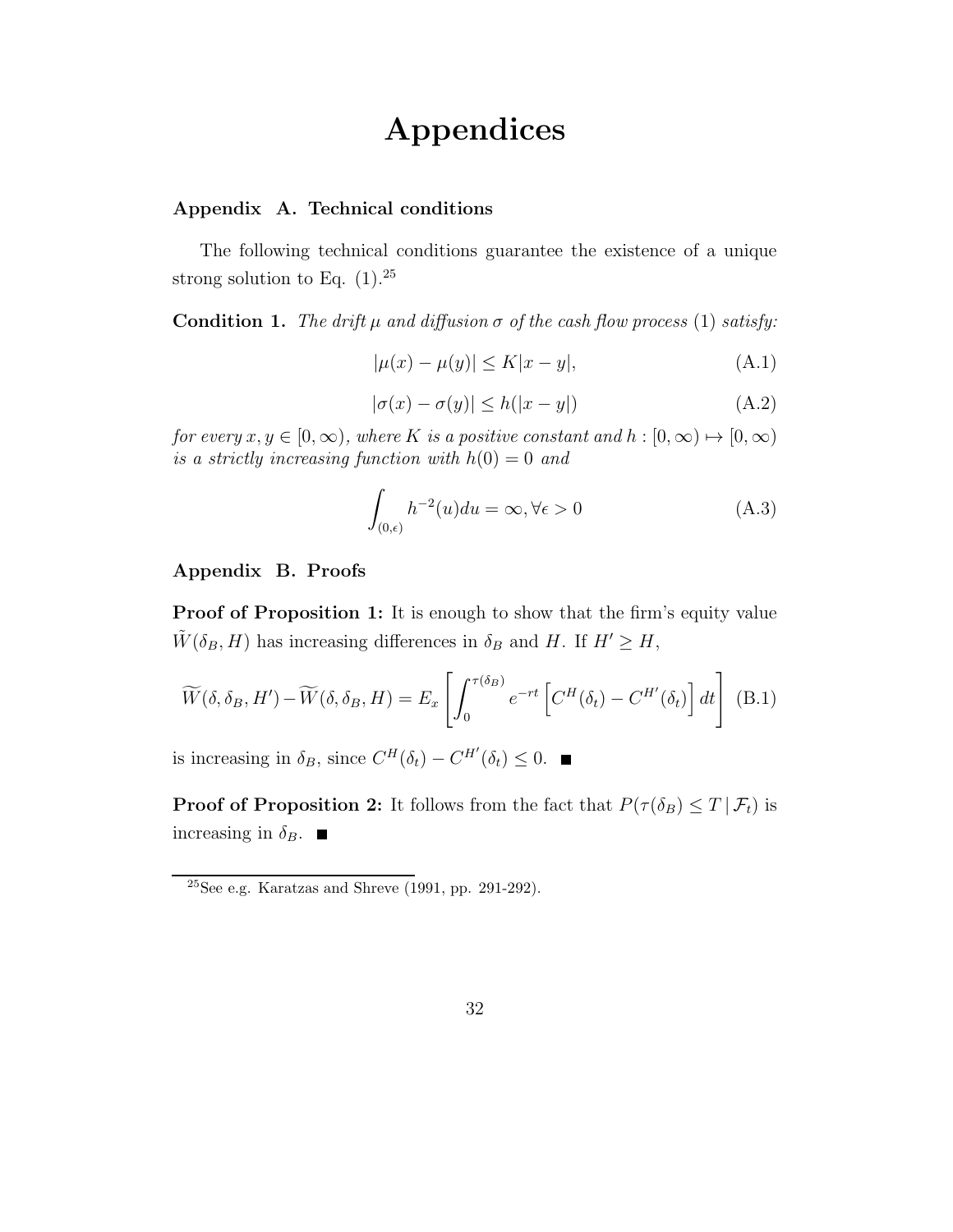**Proof of Theorem 1:** Let the function  $F : \mathbb{R}^{I+1} \times \mathbb{R} \to \mathbb{R} \times \mathbb{R}^{I+1}$  be such that  $F(x, y) = (\delta_B(y), H(x))$ . From Propositions 1 and 2, F is monotone. The set  $\mathcal E$  correspond to fixed points  $(x, y) = F(x, y)$ . Let Y be such that

$$
Y = \{(x, y) \in \mathbb{R} \times \mathbb{R}^{I+1}; 0 \le x \le \delta_B(\infty, \dots \infty)
$$
  
and  $(0, \dots, 0) \le y \le H(\delta_B(\infty, \dots \infty))\}.$ 

The set Y is a complete lattice with the usual partial order on Euclidean spaces. The function  $G = F|_Y$  maps Y into Y and is monotone. By the Tarski fixed point theorem, the set  $\mathcal E$  of Markov equilibria is a complete lattice.  $\blacksquare$ 

**Proof of Proposition 3:** Because  $\delta_B$  and H are increasing, the sequence  ${x_n}$  produced by Algorithm 2 is either increasing or increasing. Since the sequence is bounded above by  $\delta_B(\infty,\ldots,\infty)$  and bounded below by 0, it must converge to some point e. The claim is that  $(e, H(e))$  is an equilibrium of the game. Let  $y \in \mathbb{R}$  be any other default strategy for the borrowing firm and take any sequence  $\{y_n\}$  converging to y. By construction,

$$
W(y, H(e)) = \lim_{n \to \infty} W(y_n, H(x_{n-1}) \le \lim_{n \to \infty} W(x_n, H(x_{n-1})) = W(e, H(e))
$$

where the first and last equality follow from the continuity of  $H$  and  $W$ . Therefore  $(e, H(e))$  is an equilibrium of the game.

It remains to show that if  $x_0 = \delta_B(0, \ldots, 0)$ , then the algorithm converges to the lowest equilibrium  $(e, H(e))$  of the game. If  $(e, H(e))$  is any other element of  $\mathcal{E}, x_0 \le e$ , and  $x_n \le e$  implies  $x_{n+1} = \delta_B(H(x_n)) \le \delta_B(H(e)) = e$ . By induction,  $(\underline{e}, H(\underline{e}))$  is the smallest element in  $\mathcal{E}$ .

The proof of convergence of the algorithm to the largest equilibrium when  $x_0 = \delta_B(\infty, \ldots, \infty)$  is symmetric.

**Proof of Proposition 4:** If C is a fixed-coupon consol bond paying coupon c, then

$$
\widetilde{W}(\delta, \delta_B, H) \equiv E_x \left[ \int_0^{\tau(\delta_B)} e^{-rt} \left[ \delta_t - c \right] dt \right],
$$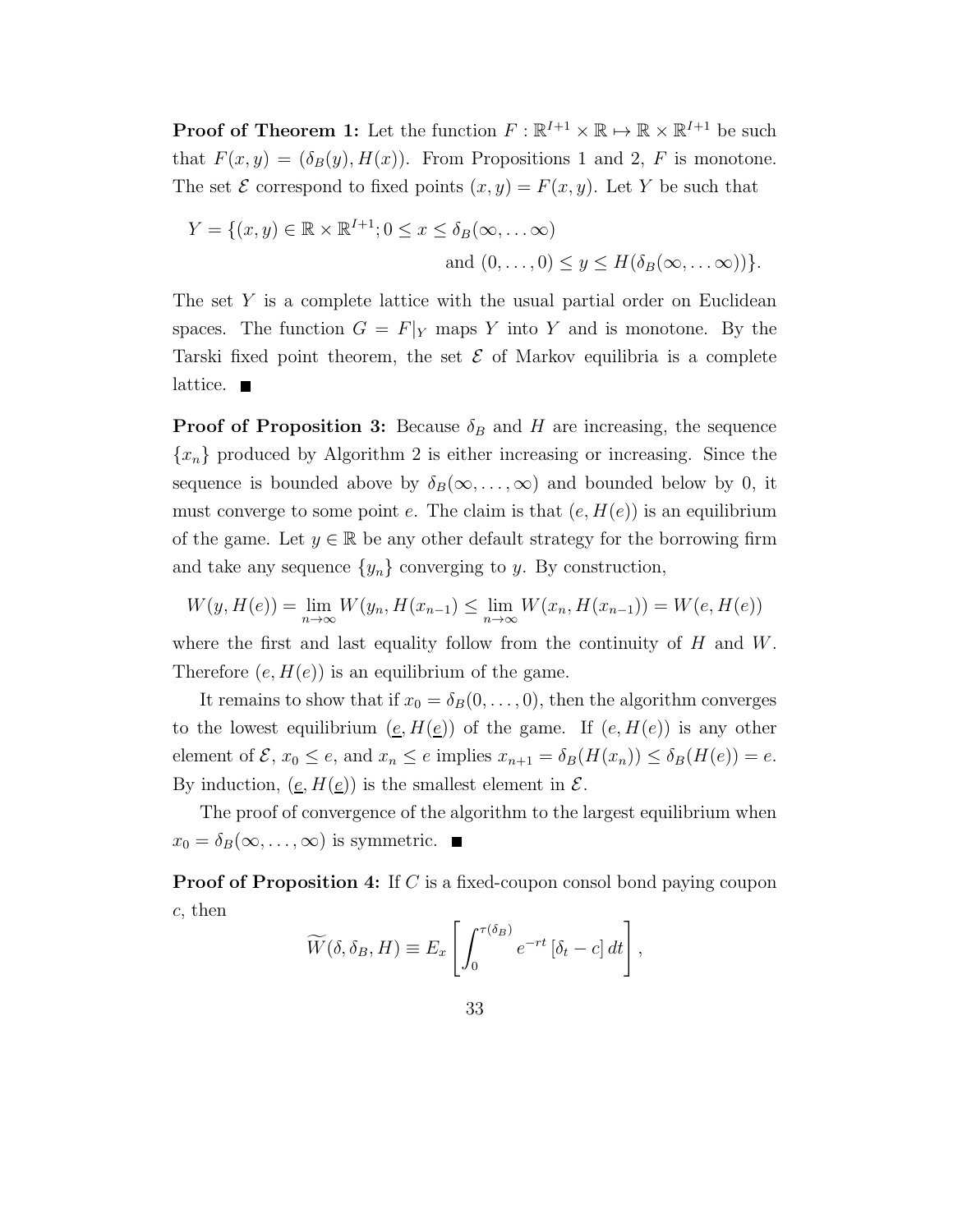does not depend on H. Therefore, the default policy  $\delta_B(H)$  that maximizes  $\widetilde{W}(\delta, \delta_B, H)$  does not depend on H, and Algorithm 2 must converge to the same point in one iteration when started from either  $x_0 = \delta_B(0, \ldots, 0)$  or  $x_0 = \delta_B(\infty, \ldots, \infty)$ .

**Proof of Proposition 6:** From Proposition 3, the sequence produced by an algorithm that iterates best-response functions converges to an equilibrium if started from any default threshold  $x_0$ . Therefore, if the equilibrium of the game is unique, it is globally stable.  $\blacksquare$ 

**Proof of Lemma 1:** The proof is by contradiction. Suppose there was an equilibrium in which  $H^1 \neq H^2$ . Then it must be the case that  $H^1 \neq$  $H(\delta_B(H^1, H^2))$  or  $H^2 \neq H(\delta_B(H^1, H^2))$ . Suppose, without loss of generality, that rating agency 1 is inaccurate (i.e.  $H^1 \neq H(\delta_B(H^1, H^2))$ ). One needs to show that it can improve its ratings.

For a fixed  $H^2$ ,  $\delta_B(H^1, H^2)$  is increasing in  $H^1$  since  $C(i, j)$  is decreasing in  $i$ , and the problem becomes similar to the one studied in Section 4. For a fixed  $H^2$ , let  $\mathcal{E}$  be the set of equilibria  $\delta_B$  and  $H^1$ . It follows from Theorem 1 that  $\hat{\mathcal{E}}$  is non-empty. Therefore, given  $H^2$ , there exists an accurate policy for rating agency 1, making this a profitable deviation.  $\blacksquare$ 

Proof of Proposition 7: Suppose that ratings-based PSD obligation C relies on the minimum of the ratings. From Lemma 1, the only possible equlibria are in the set  $\mathcal E$  and involve rating agencies playing symmetric strategies. Let  $\overline{e} = (\overline{\delta_B}, \overline{H})$  correspond to the tough-rating-agency equilibrium. Suppose that there exists an equilibrium of the game with  $(\widetilde{\delta_B}, \widetilde{H}) \neq (\overline{\delta_B}, \overline{H})$ . Rating agency 1 could then deviate and choose  $H^1 = \overline{H}$ . Because C relies on the minimum of the ratings, and  $\overline{H} \geq \tilde{H}$ , under this deviation, rating agency 1 would have accurate ratings while rating agency 2 would have inaccurate ratings.

It remains to show that the tough-rating-agency equilibrium is indeed an equilibrium. If agency 2 selects ratings thresholds  $H^2 = \overline{H}$ , then agency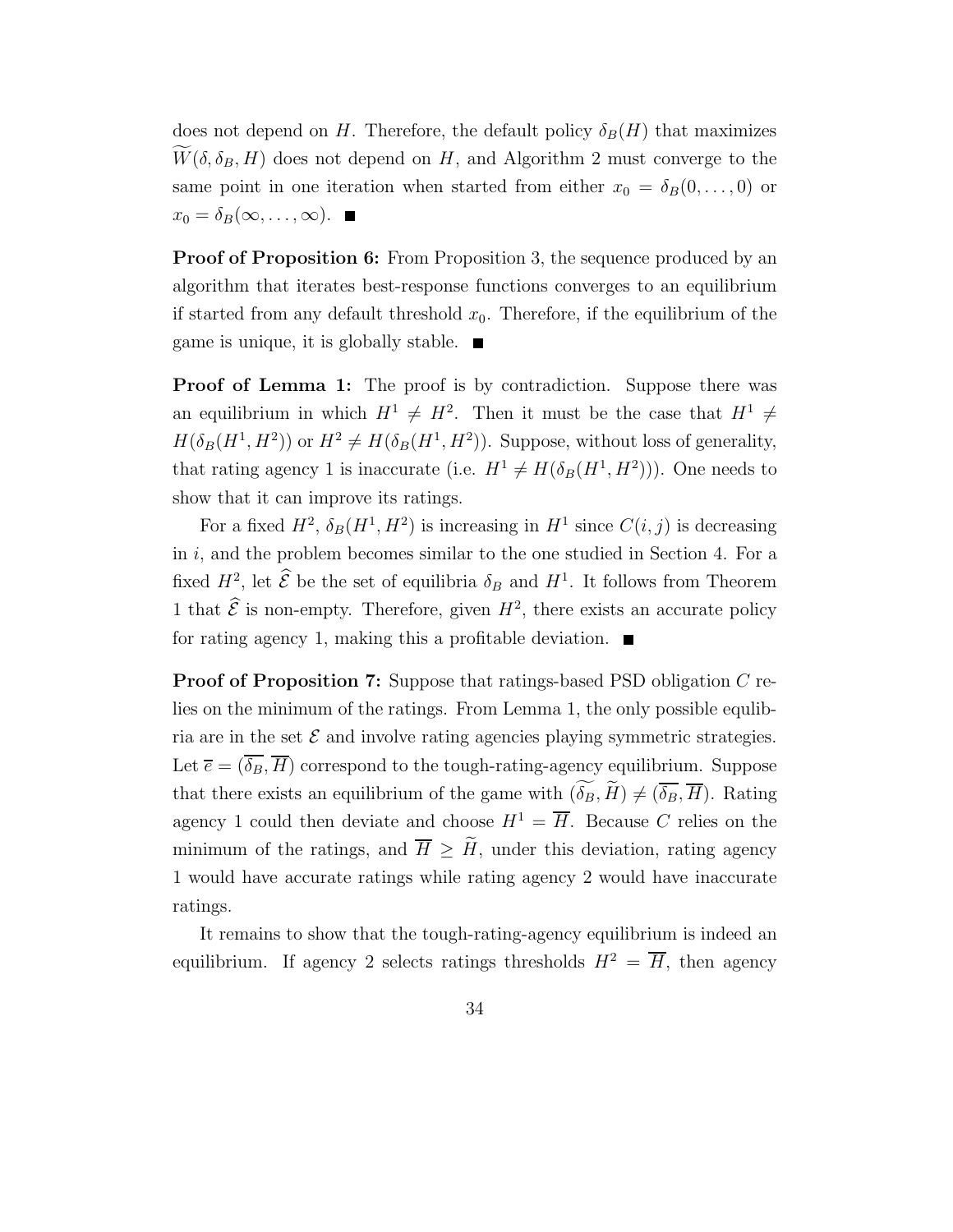1 cannot do better than selecting  $H^1 = \overline{H}$ . Any deviation  $H^1 \leq \overline{H}$  would make its ratings inaccurate, since the default boundary would stay at  $\overline{\delta_B}$ . Any deviation  $H^1 \geq \overline{H}$  would also make its ratings inaccurate, since even though it could move the default boundary to a level higher than  $\overline{\delta_B}$ ,  $H^1$  would not be accurate by the definition of the tough-rating-agency equilibrium. Finally, deviations in which  $H_i^1 < \overline{H_i}$  for some i and  $H_i^1 \geq \overline{H_i}$  for some i cannot lead to accurate ratings either since they would move the default boundary to a higher level than  $\overline{\delta_B}$ , but for some *i* the rating transition threshold  $H_i^1$  would be lower than  $H_i$ , the accurate rating transition threshold under  $\delta_B$ .

The proof for when the ratings-based PSD obligation C relies on the maximum of the ratings is similar.  $\blacksquare$ 

Proof of Proposition 8: It is enough to show that the best-response functions  $\delta_B$  and H increase when there is an increase in the parameter of interest. If this is the case, the sequence produced by Algorithm 2 under the higher parameter will be greater than or equal to the sequence produced by Algorithm 2 under the lower parameter. Since the soft-rating-agency and the tough-rating-agency equilibrium are the limits of such sequences, they will also be higher under the higher parameter.

I first study comparative statics with respect to C. To show that the best response function  $\delta_B$  is increasing in C it is enough to show that the firm's equity value  $\tilde{W}(\delta_B, H; C)$  has increasing differences in  $\delta_B$  and C. If  $\tilde{C} \geq C$ ,

$$
\widetilde{W}(\delta_B, H; \hat{C}) - \widetilde{W}(\delta_B, H; C) = E\left[\int_0^{\tau(\delta_B)} e^{-rt} \left[C^H(\delta_t) - \hat{C}^H(\delta_t)\right] dt\right]
$$
(B.2)

is increasing in  $\delta_B$ , since  $C^H(\delta_t) - \hat{C}^H(\delta_t) \leq 0$ . On the other hand, the best-response function  $H$  is unaffected by changes in  $C$ .

Next, I study comparative statics with respect to  $r$ . Theorem 2 of Quah and Strulovici (2010) guarantees that  $\delta_B$  is increasing in r. On the other hand, the best-response function  $H$  is not affected by changes in  $r$ .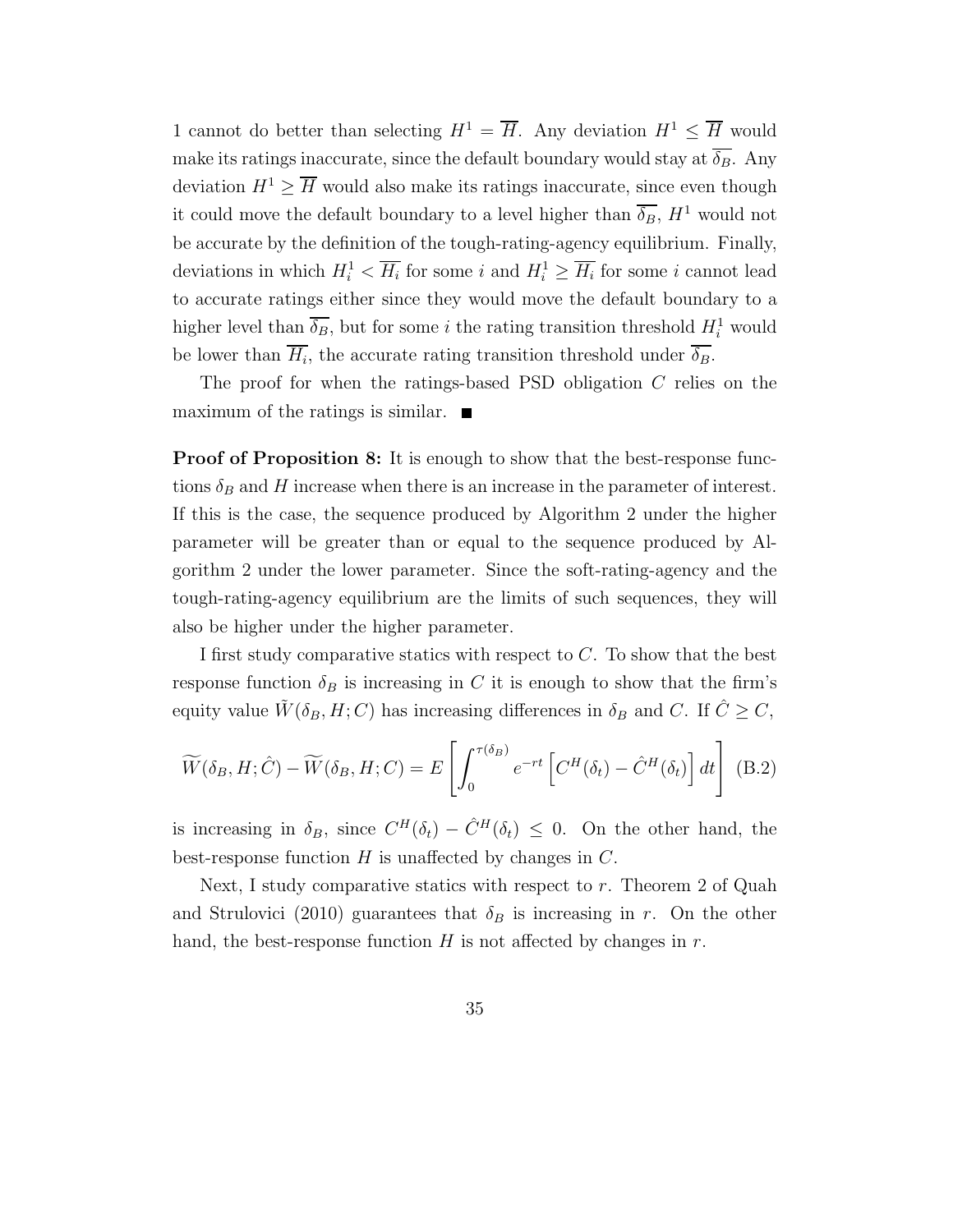Next, I study comparative statics with respect to  $\mu(\cdot)$ . To show that  $\delta_B$  is decreasing in  $\mu(\cdot)$  it is enough to show that the firm's equity value  $\tilde{W}(\delta_B, H; \mu)$  has increasing differences in  $\delta_B$  and  $-\mu$ . Let  $\hat{\mu} \ge \mu$  and  $\delta_t$   $(\hat{\delta}_t)$ be the cash-flow process under  $\mu$  ( $\hat{\mu}$ ). We then have that

$$
\widetilde{W}(\delta_B, H; \hat{\mu}) - \widetilde{W}(\delta_B, H; \mu) =
$$
\n
$$
E\left[\int_0^{\tau(\delta_B)} e^{-rt} \left\{ \left[\hat{\delta}_t - \delta_t \right] + \left[C^H(\delta_t) - C^H(\hat{\delta}_t)\right] \right\} dt \right],
$$

is decreasing in  $\delta_B$ , since  $C^H$  is decreasing and  $\hat{\delta}_t \geq \delta_t$  in every path of  $B_t$ . The rating transition thresholds H are decreasing in  $\mu(\cdot)$  since  $\hat{\delta}_t \geq \delta_t$  for every path of  $B_t$ .

Finally, I study comparative statics with respect to  $G$ . The best-response function  $\delta_B$  is unaffected by changes in G. The rating transition thresholds H are decreasing in G, since  $P(\tau(\delta_B) \leq T | \mathcal{F}_t)$  is decreasing in  $\delta_t$ .

# Appendix C. Particular cash-flow processes

Geometric Brownian Motion. Based on Algorithm 1, the equity value W and default threshold  $\delta_B$  under a step-up PSD obligation  $C^H$  with transition thresholds  $H$  solve:

$$
W(x) = \begin{cases} 0, & x \le \delta_B, \\ L_1^i x^{-\gamma_1} + L_2^i x^{-\gamma_2} + \frac{x}{r - \mu} - \frac{C(i)}{r}, & H_i \le x \le H_{i+1}, \end{cases}
$$
 (C.1)

for  $i = 1, \ldots, I$ , where  $\gamma_1 =$  $m + \sqrt{m^2 + 2r\sigma^2}$  $\frac{m^2+2r\sigma^2}{\sigma^2}, \ \ \gamma_2\,=\,\frac{m-\sqrt{m^2+2r\sigma^2}}{\sigma^2}$  $\frac{\frac{1}{\sigma^2}}{\sigma^2},$  $m = \mu \sigma^2$  $\frac{1}{2}$ , and where  $\delta_b$ ,  $L_1^i$  and  $L_2^i$  solve the following system of equations:

$$
W\left(\delta_B\right) = 0, \quad W'\left(\delta_B\right) = 0 \tag{C.2}
$$

and for  $i = 1, \ldots, I - 1$ ,

$$
W(H_i-) = W(H_i+) , \quad W'(H_i-) = W'(H_i+).
$$
 (C.3)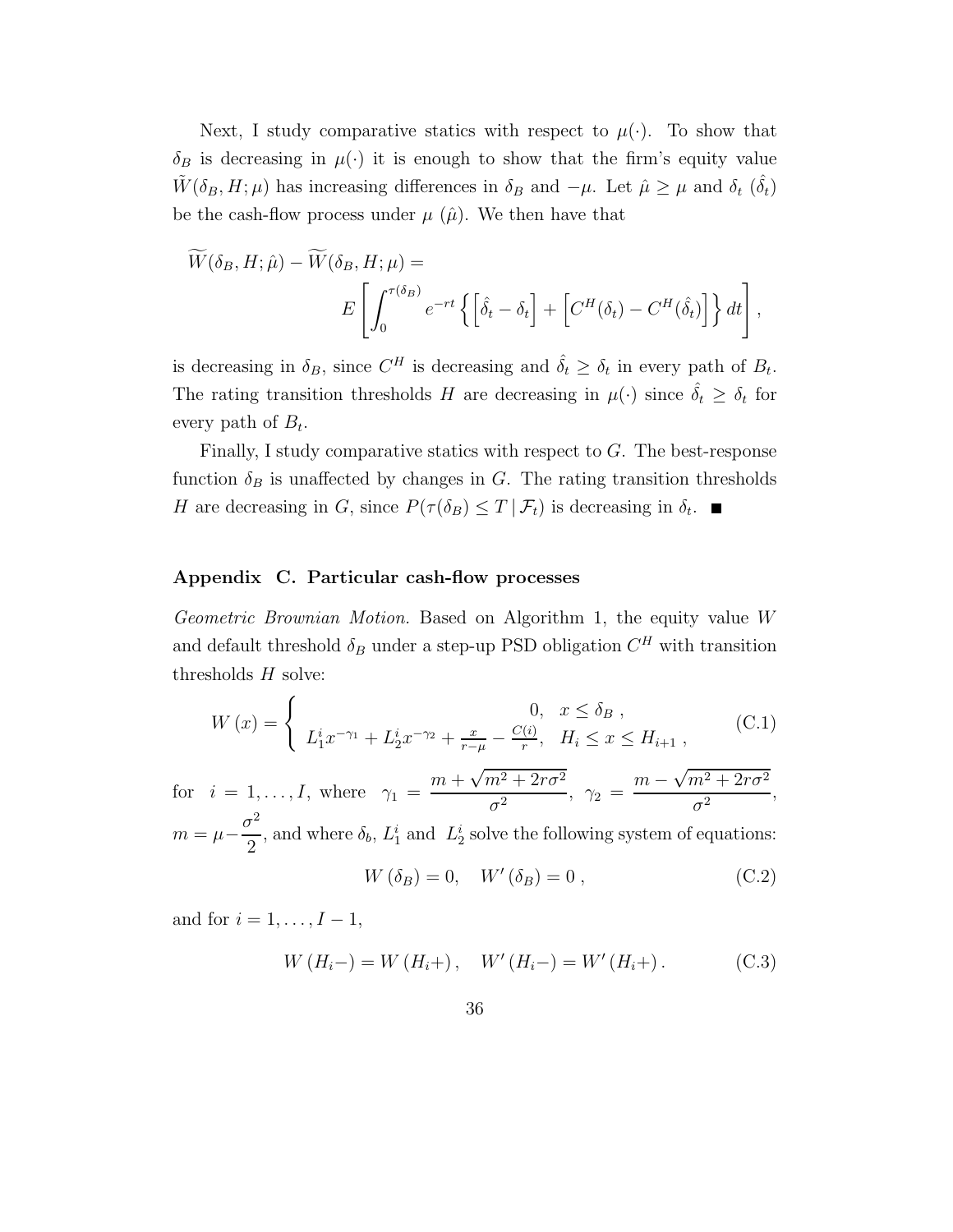Because the market value of equity is non-negative and cannot exceed the asset value,  $26$ 

$$
L_2^I = 0.\t\t(C.4)
$$

The system  $(C.2)$ – $(C.4)$  has  $2I + 1$  equations with  $2I + 1$  unknowns  $(L_j^i)$ ,  $j \in \{1, 2\}, i \in \{1, ..., I\},\$ and  $\delta_B$ ). Substituting (C.1) into (C.2)–(C.4) and solving gives

$$
L_1^1 = \frac{(\gamma_2 + 1) \frac{\delta_B}{r - \mu} - \gamma_2 \frac{c_1}{r}}{(\gamma_1 - \gamma_2) \delta_B^{-\gamma_1}},
$$
  
\n
$$
L_2^1 = \frac{-(\gamma_1 + 1) \frac{\delta_B}{r - \mu} + \gamma_1 \frac{c_1}{r}}{(\gamma_1 - \gamma_2) \delta_B^{-\gamma_2}},
$$
  
\n
$$
L_1^j = L_1^1 + \frac{\gamma_2}{(\gamma_1 - \gamma_2)r} \sum_{i=1}^{j-1} \frac{c_i - c_{i+1}}{H_{i+1}^{-\gamma_1}}, j = 2, ..., I,
$$
  
\n
$$
L_2^j = L_2^1 - \frac{\gamma_1}{(\gamma_1 - \gamma_2)r} \sum_{i=1}^{j-1} \frac{c_i - c_{i+1}}{H_{i+1}^{-\gamma_2}}, j = 2, ..., I,
$$
  
\n
$$
0 = -(\gamma_1 + 1) \frac{\delta_B}{r - \mu} + \frac{\gamma_1}{r} \left(c_1 - \sum_{i=1}^{I-1} (c_i - c_{i+1}) \left(\frac{\delta_B}{H_{i+1}}\right)^{-\gamma_2}\right), \quad (C.5)
$$

where, for convenience, I let  $c_i \equiv C(i)$ . Therefore, the best response  $\delta_B(H)$ is given by the solution of (C.5).

To derive the best-response  $H(\delta_B)$  one needs to study the first-passage time distribution of the process  $\delta$ . Since  $\delta$  is a geometric Brownian motion, its first-passage time distribution is an inverse Gaussian:

$$
P(\tau(\delta_B) - t \le T | \mathcal{F}_t) = 1 - \Phi\left(\frac{m(T-t) - x}{\sigma\sqrt{T-t}}\right) + e^{\frac{2mx}{\sigma^2}} \Phi\left(\frac{x + m(T-t)}{\sigma\sqrt{T-t}}\right),
$$

where,  $x = \log \left( \frac{\delta_B}{\delta_t} \right)$  $\delta_t$  $\Big), m = \mu - \frac{1}{2}$  $\frac{1}{2}\sigma^2$ ,  $\delta_t$  is the current level of assets, and  $\Phi$  is the normal cumulative distribution function. Since  $P(\tau(\delta_B) \leq T | \mathcal{F}_t)$ 

<sup>&</sup>lt;sup>26</sup>Since  $\gamma_1 > 0$  and  $\gamma_2 < 0$ , the term  $L_2^I x^{-\gamma_2}$  would necessarily dominate the other terms in the Eq. (C.1) violating the inequality  $0 \leq W(x) \leq x/(r - \mu)$ , unless  $L_2^I = 0$ .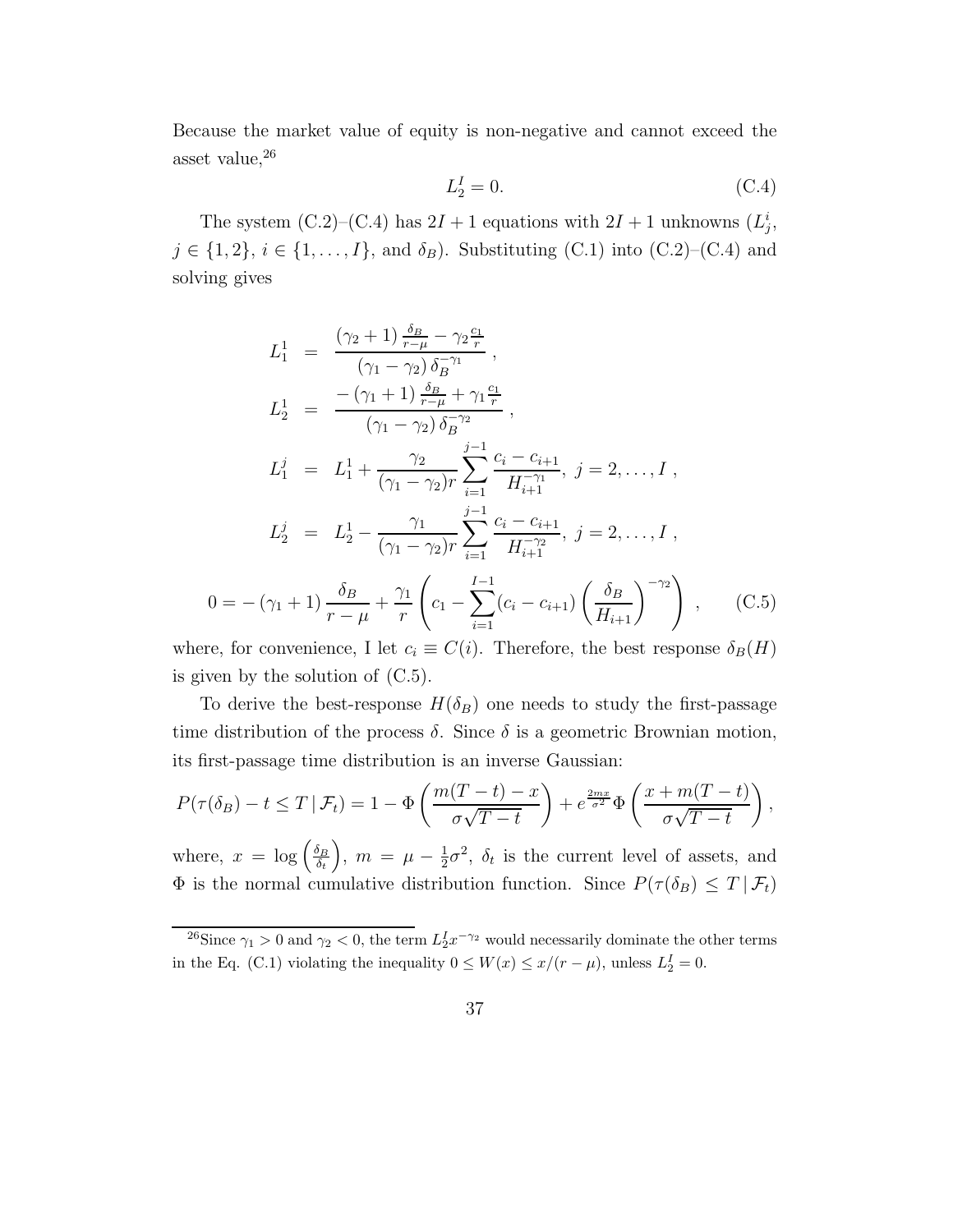depends on  $\delta_t$  only through  $\frac{\delta_B}{\delta_t}$ , we have the linearity of  $H(\cdot)$ .

$$
H(\delta_B) = \delta_B h,\tag{C.6}
$$

where  $h \in \mathbb{R}^{I+1}$  is such that  $h_0 = 0$ ,  $h_I = \infty$ , and  $h_{i+1} \ge h_i$ .

Equilibrium needs to satisfy  $(x, y) = (\delta_B(y), H(x))$ , or alternatively,  $x =$  $\delta_B(H(x))$ . Plugging (C.6) into (C.5) and solving for  $\delta_B$  one obtains the unique equilibrium default threshold  $\delta_B^*$ , which is given by:

$$
\delta_B^* = \frac{\gamma_1 (r - \mu)}{(\gamma_1 + 1)r} \widehat{C},\tag{C.7}
$$

where

$$
\widehat{C} = \sum_{i=1}^{I} \left[ \left( \frac{1}{h_{i+1}} \right)^{-\gamma_2} - \left( \frac{1}{h_i} \right)^{-\gamma_2} \right] c_i.
$$

The equilibrium rating transition thresholds  $H^*$  are thus given by:

$$
H^* = \frac{\gamma_1(r-\mu)}{(\gamma_1+1)r}\widehat{C}h
$$

*Mean-Reverting Process.* The equity value W that solves  $(7)$  for the meanreverting process (11) can be written as:

$$
W(x) = \begin{cases} 0, & x \le \delta_B, \\ L_1^i x^{-\eta_1} M_1(x) + L_2^i x^{-\eta_2} M_2(x) \\ + \frac{x}{\lambda + r} + \frac{\lambda \mu}{(\lambda + r)r} - \frac{C(i)}{r}, & H_i \le x \le H_{i+1}, \end{cases}
$$
(C.8)

for  $i = 1, \ldots, I$ , where  $\eta_1$  and  $\eta_2$  are roots of the quadratic equation

$$
\frac{1}{2}\sigma^2\eta(\eta-1) - \lambda\eta - r = 0,
$$

 $M_1(x) = M(-\eta_1, 2 - 2\eta_1 + 2\lambda/\sigma^2; 2\lambda\mu/\sigma^2 x), M_2(x) = M(-\eta_2, 2 - 2\eta_2 +$  $2\lambda/\sigma^2$ ;  $2\lambda\mu/\sigma^2x$ , and where M is the confluent hypergeometric function given by the infinite series  $M(a, b; z) = 1 + az/b + \{[a(a+1)]/[b(b+1)]\}(z^2/2!) +$  $\{[a(a+1)(a+2)]/(b(b+1)(b+2)]\}(z^3/3!) + \dots$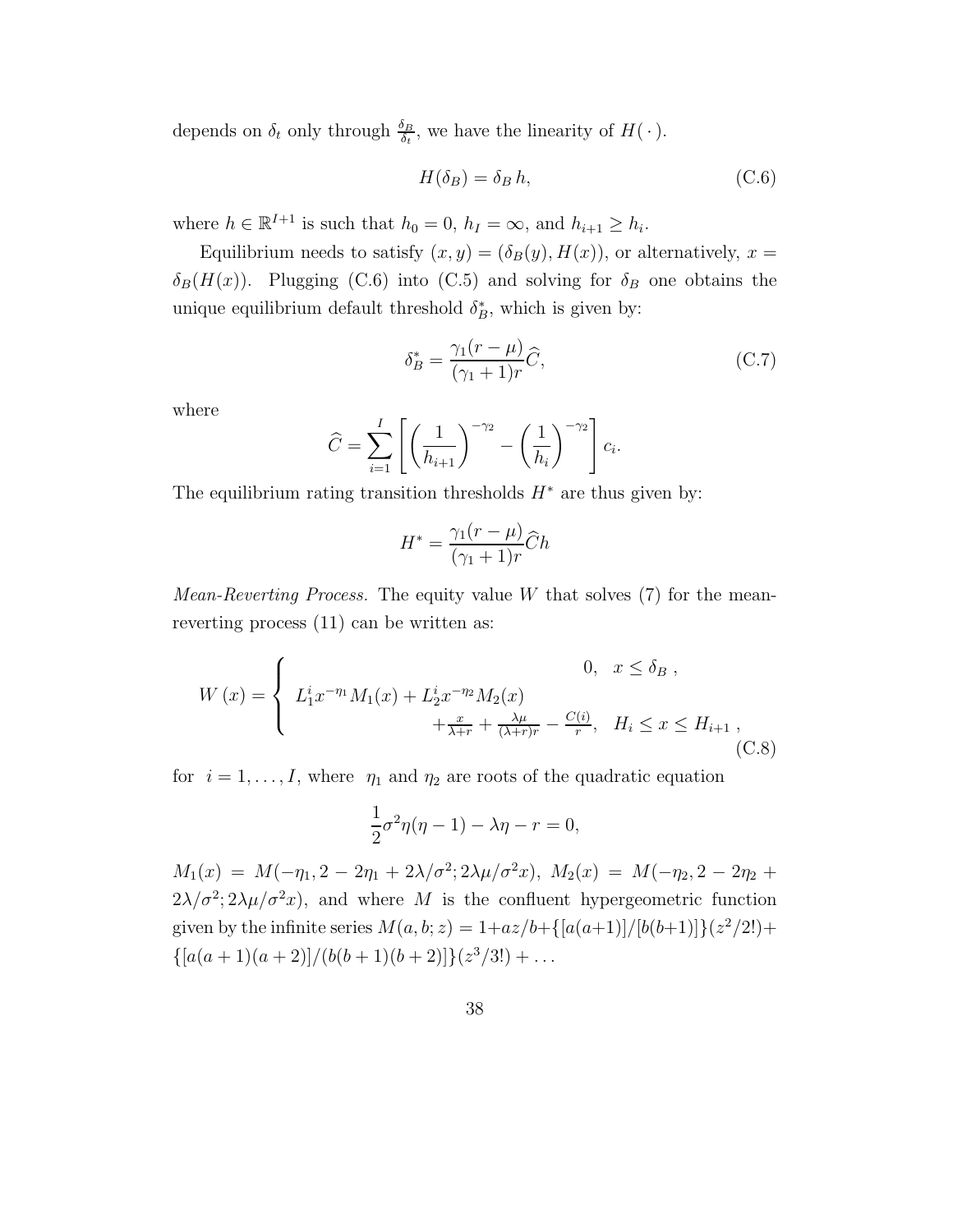The default threshold  $\delta_b$ , and constants  $L_1^i$  and  $L_2^i$  thus solve the following system of equations:

$$
W\left(\delta_B\right) = 0, \quad W'\left(\delta_B\right) = 0 \tag{C.9}
$$

and for  $i = 1, \ldots, I-1$ ,

$$
W(H_i-) = W(H_i+), \quad W'(H_i-) = W'(H_i+).
$$
 (C.10)

Because the market value of equity is non-negative and cannot exceed the asset value,

$$
L_2^I = 0.\t\t(C.11)
$$

The system (C.9)–(C.11) has  $2I + 1$  equations with  $2I + 1$  unknowns  $(L_j^i,$  $j \in \{1, 2\}, i \in \{1, \ldots, I\},\$ and  $\delta_B$ ). Substituting (C.8) into (C.9)–(C.11) and solving numerically gives the best-response  $\delta_B$  to any rating transition thresholds H.

The solution to this system of equations is:

$$
L_1^1 = \frac{\frac{1}{\lambda + r} g_2(\delta_B) - (\frac{1}{\lambda + r} \delta_B + \frac{\lambda \mu}{(\lambda + r)r} - \frac{c_1}{r}) g_2'(\delta_B)}{g_1(\delta_B) g_2'(\delta_B) - g_1'(\delta_B) g_2(\delta_B)}
$$
  
\n
$$
L_2^1 = \frac{\frac{1}{\lambda + r} g_1(\delta_B) - (\frac{1}{\lambda + r} \delta_B + \frac{\lambda \mu}{(\lambda + r)r} - \frac{c_1}{r}) g_1'(\delta_B)}{g_2(\delta_B) g_1'(\delta_B) - g_2'(\delta_B) g_1(\delta_B)}
$$
  
\n
$$
L_1^j = L_1^1 + \frac{1}{r} \sum_{i=1}^{j-1} \frac{g_2'(H_{i+1})(c_{i+1} - c_i)}{g_1(H_{i+1}) g_2(H_{i+1}) - g_1'(H_{i+1}) g_2(H_{i+1})}, \ j = 2, ... I
$$
  
\n
$$
L_2^j = L_2^1 + \frac{1}{r} \sum_{i=1}^{j-1} \frac{g_1'(H_{i+1})(c_{i+1} - c_i)}{g_2(H_{i+1}) g_1'(H_{i+1}) - g_2'(H_{i+1}) g_1(H_{i+1})}, \ j = 2, ... I
$$

$$
0 = \frac{\frac{1}{\lambda + r} g_1(\delta_B) - (\frac{1}{\lambda + r} \delta_B + \frac{\lambda \mu}{(\lambda + r)r} - \frac{c_1}{r}) g'_1(\delta_B)}{g_2(\delta_B) g'_1(\delta_B) - g'_2(\delta_B) g_1(\delta_B)} + \frac{1}{r} \sum_{i=1}^{I-1} \frac{g'_1(H_{i+1})(c_{i+1} - c_i)}{g_2(H_{i+1}) g'_1(H_{i+1}) - g'_2(H_{i+1}) g_1(H_{i+1})}
$$
(C.12)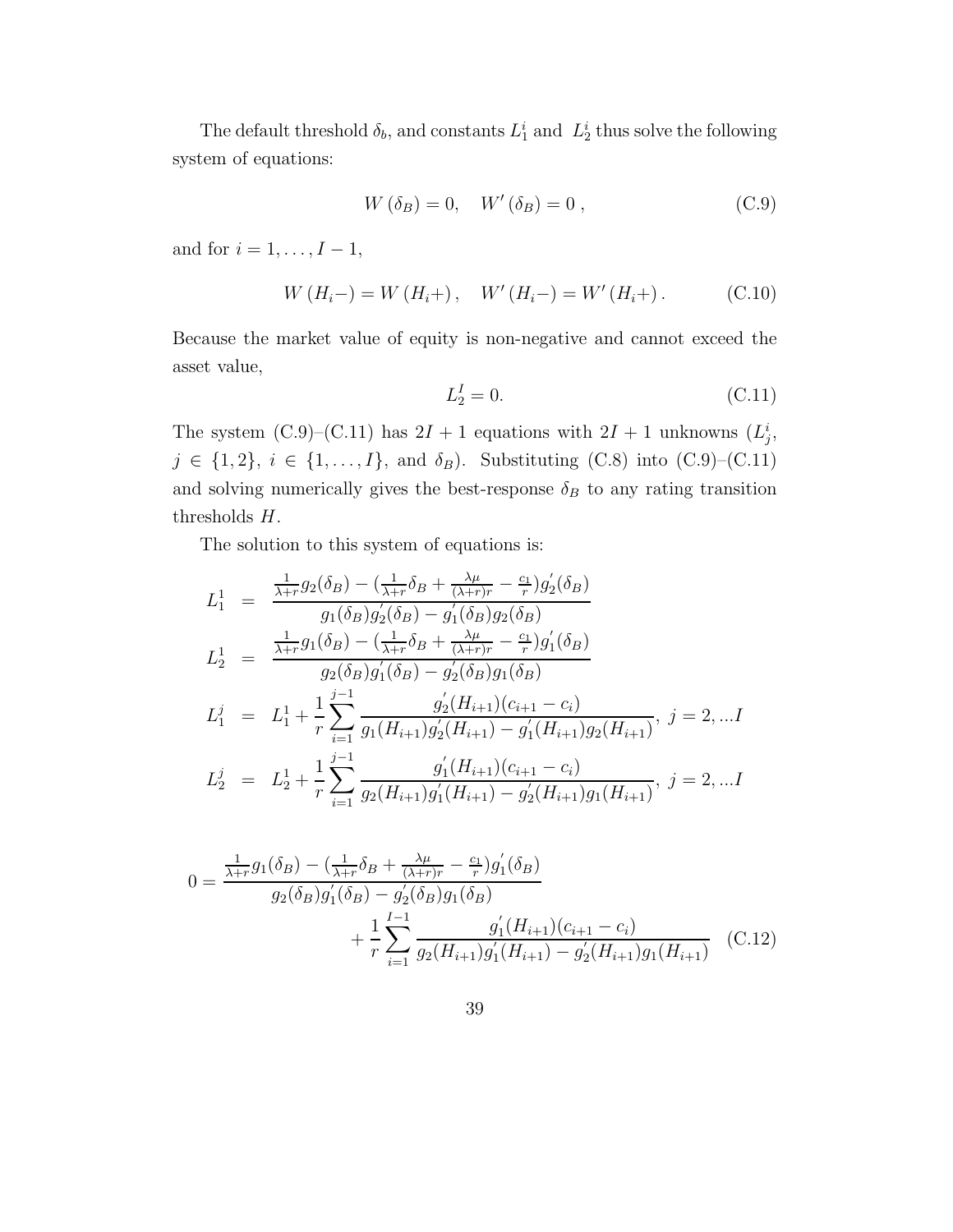where

$$
g_i(x) = x^{\eta_i} M_i(x).
$$

and  $c_i \equiv C(i)$ . Therefore, the best response  $\delta_B(H)$  is given by the solution of  $(C.12)$ .

In the case of mean-reverting cash flows, there is no closed-form solution for the first-passage-time distribution. Therefore, I compute the bestresponse rating transition thresholds H using Monte Carlo simulation.

# References

- Acharya, V., Das, S., Sundaram, R., 2002. A discrete-time approach to noarbitrage pricing of credit derivatives with rating transitions. Financial Analysts Journal May-June, 28–44.
- Azariadis, C., 1981. Self-fulfilling prophecies. Journal of Economic Theory 25, 380–396.
- Bhattacharya, S., 1978. Project valuation with mean-reverting cash flow streams. Journal of Finance 33, 1317–1331.
- Black, F., Cox, J., 1976. Valuing corporate securities: Some effects of bond identures provisions. Journal of Finance 31, 351–367.
- Bolton, P., Freixas, X., Shapiro, J., 2009. The Credit Ratings Game. Unpublished working paper. Columbia Business School.
- Boot, A., Milbourn, T., Schmeits, A., 2006. Credit ratings as coordination mechanisms. Review of Financial Studies 19, 81–118.
- Calvo, G., 1988. Servicing the public debt: The role of expectations. American Economic Review 78, 647–661.
- Camanho, N., Deb, P., Liu, Z., 2010. Credit Rating and Competition. Unpublished working paper. London School of Economics.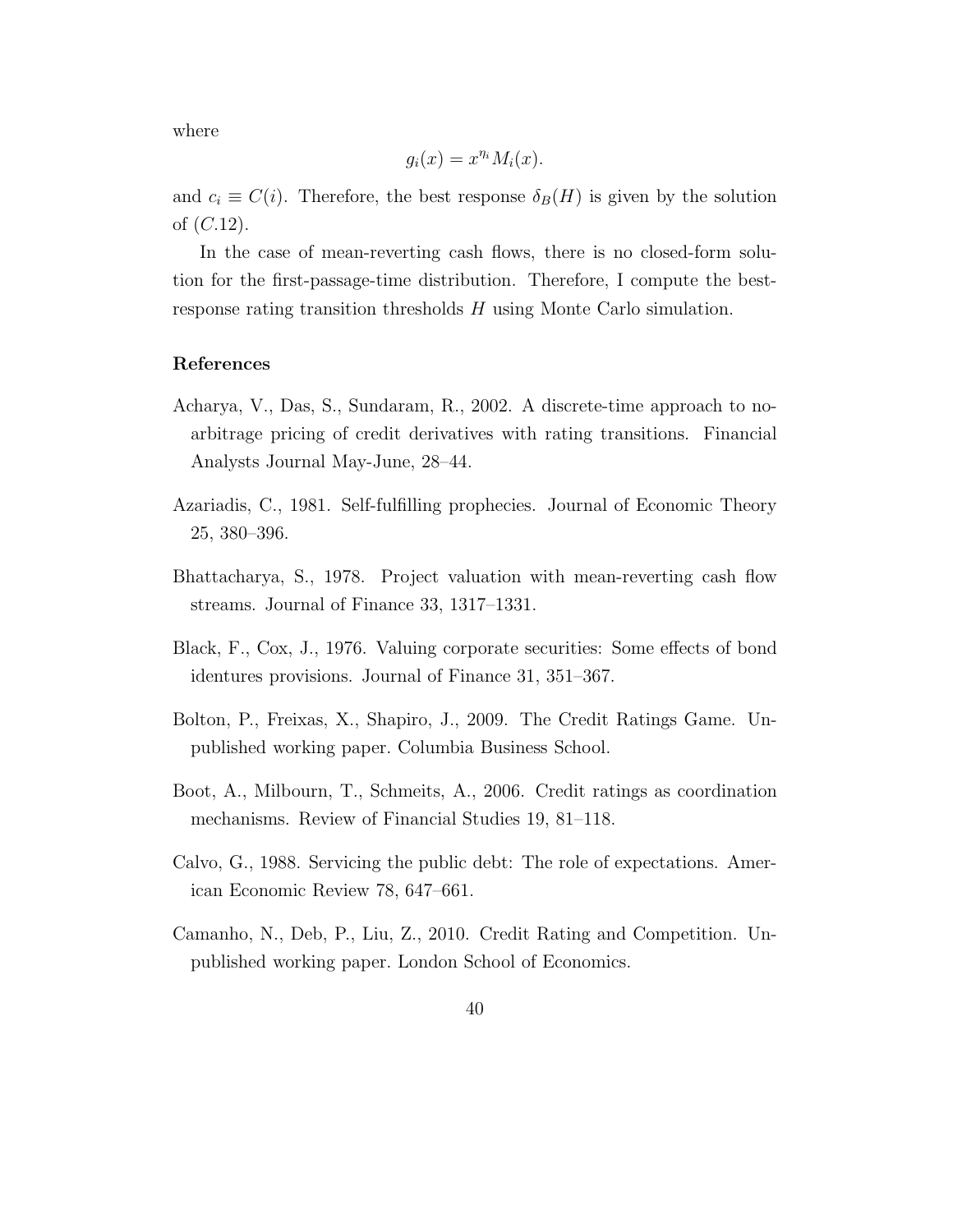- Cass, D., Shell, K., 1983. Do sunspots matter? Journal of Political Economy 91, 193–227.
- Chen, Z., Lookman, A., Schurhoff, N., Seppi, D., 2010. Why Ratings Matter: Evidence from the Lehman Brothers' Index Rating Redefinition. Unpublished working paper. Tepper School of Business at Carnegie Mellon.
- Cornaggia, J., Cornaggia, K., Hund, J., 2012. Credit Ratings across Asset Classes:  $A \equiv A$ ? Unpublished working paper. Indiana University.
- Covitz, D., Harrison, P., 2003. Testing Conflicts of Interest at Bond Ratings Agencies with Market Anticipation: Evidence that Reputation Incentives Dominate. Unpublished working paper. Federal Reseve Board.
- Das, S., Tufano, P., 1996. Pricing credit sensitive debt when interest rates, credit rates and credit spreads are stochastic. Journal of Financial Engineering 5, 161–198.
- Diamond, D., 1991. Debt maturity choice and liquidity risk. Quarterly Journal of Economics 109, 709–737.
- Diamond, D., Dybvig, P., 1983. Bank runs, deposit insurance, and liquidity. Journal of Political Economy 91, 401–419.
- Doherty, N., Kartasheva, A., Phillips, D., 2009. Does Competition Improve Ratings? Unpublished working paper. University of Pennsylvania Wharton School.
- Dow, J., Gorton, G., 1997. Stock market efficiency and economic efficiency: Is there a connection? Journal of Finance 52, 1087–1129.
- Duffie, D., Lando, D., 2001. The term structure of capital spreads with incomplete accounting information. Econometrica 69, 633–664.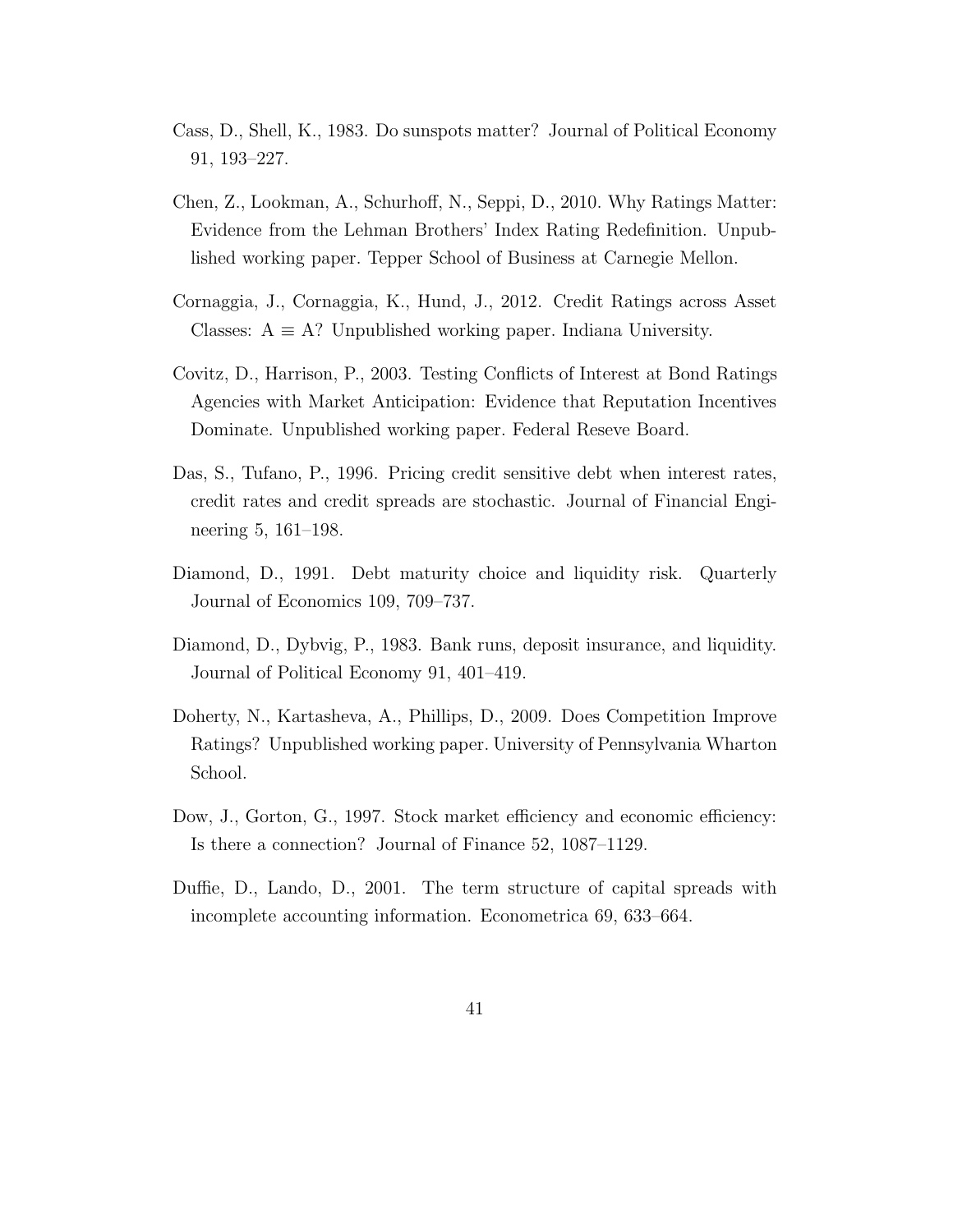- Duffie, D., Singleton, K., 1999. Modelling the term structure of defaultable bonds. Review of Financial Studies 12, 687–720.
- Easton, P., Zmijewski, M., 1989. Cross-sectional variation in the stock market response to accounting earnings announcements. Journal of Accounting and Economics 11, 117–141.
- Fama, E., French, K., 2000. Forecasting profitability and earnings. Journal of Business 73, 161–176.
- Fischer, E., Heinkel, R., Zechner, J., 1989. Dynamic capital structure choice: Theory and tests. Journal of Finance 44, 19–40.
- Fishman, M., Hagerty, K., 1989. Disclosure decisions by firms and the competition for price efficiency. Journal of Finance 44, 633–646.
- Flannery, M., 1986. Asymmetric information and risky debt maturity choice. Journal of Finance 41, 19–37.
- Flood, R., Garber, P., 1984. Collapsing exchange rate regimes: Some linear examples. Journal of International Economics 17, 1–14.
- Freeman, R., Ohlson, J., Penman, S., 1982. Book rate of return and prediction of earnings changes: an empirical investigation. Journal of Accounting Research 2, 639–653.
- Fulghieri, P., Lukin, D., 2001. Information production, dilution costs, and optimal security design. Journal of Financial Economics 61, 3–42.
- Fulghieri, P., Strobl, G., Xia, H., 2010. The Economics of Unsolicited Ratings. Unpublished working paper. University of North Carolina at Chapel Hill.
- Giraudo, M., Sacerdote, L., Zucca, C., 2001. A monte-carlo method for the simulation of first passage times of diffusion processes. Methodology and Computing in Applied Probability 3, 215–231.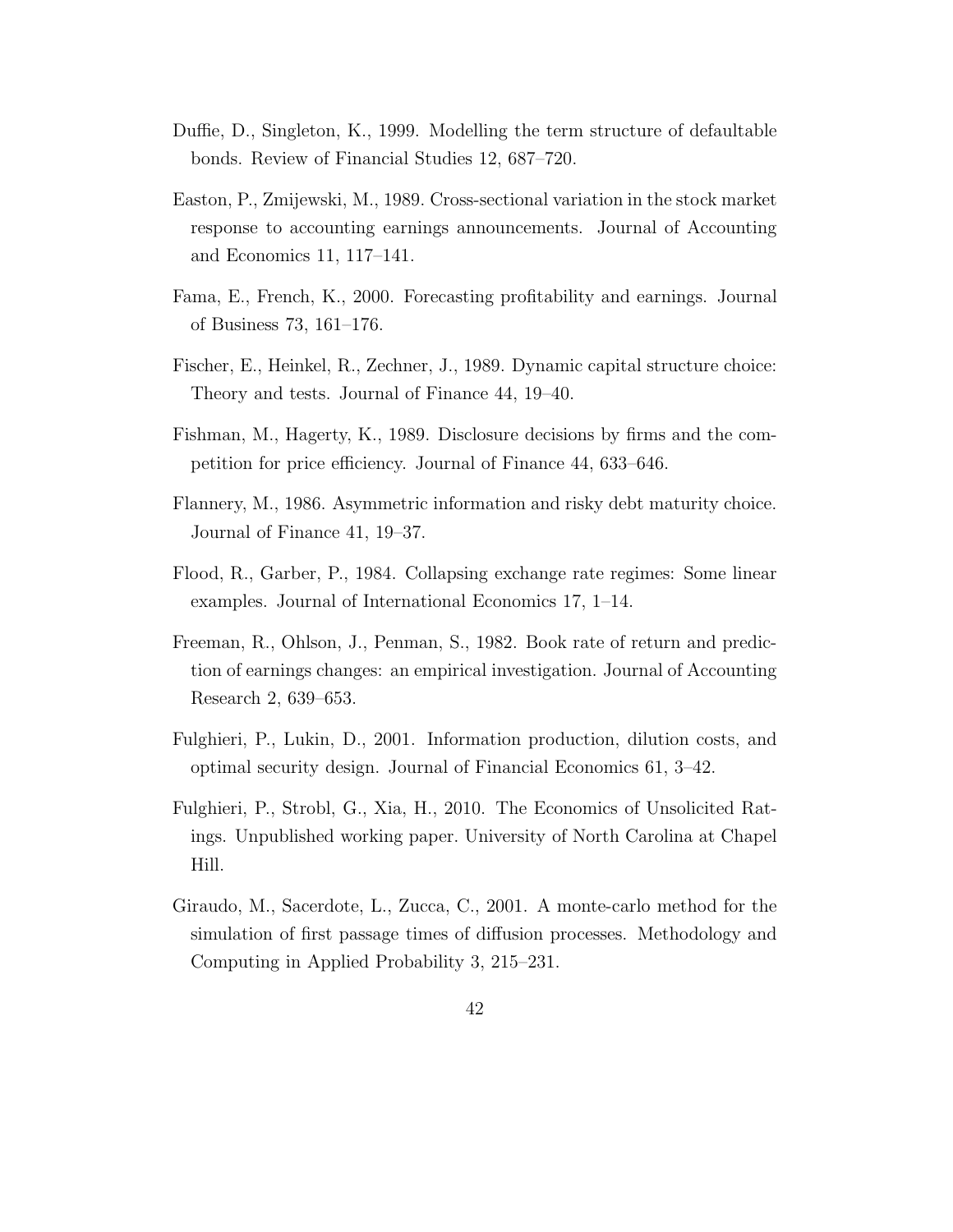- Goldstein, I., Guembel, A., 2008. Manipulation and the allocational role of prices. Review of Economic Studies 75, 133–164.
- Goldstein, I., Pauzner, A., 2005. Demand-deposit contracts and the probability of bank runs. Journal of Finance 60, 1293–1327.
- He, J., Qian, J., Strahan, P., 2010. Credit Ratings and the Evolution of the Mortgage-Backed Securities Market. Unpublished working paper. Boston College.
- He, Z., Xiong, W., 2012. Rollover risk and credit risk. Journal of Finance 67, 391–429.
- Holmstrom, B., Tirole, J., 1993. Market liquidity and performance monitoring. Journal of Political Economy 101, 678–709.
- Houweling, P., Mentink, A., Vorst, T., 2004. Valuing euro rating-triggered step-up telecom bonds. Journal of Derivatives 11, 63–80.
- Hugonnier, J., Malamud, S., Morellec, E., 2011. Capital Supply Uncertainty, Cash Holdings, and Investment. Unpublished working paper. Swiss Finance Institute.
- Jarrow, R., Lando, D., Turnbull, S., 1997. A markov model for the term structure of credit risk spreads. Review of Financial Studies 10, 481–523.
- Jarrow, R., Turnbull, S., 1995. Pricing derivatives on financial securities subject to credit risk. Journal of Finance 50, 53–86.
- Jensen, M., 1993. The modern industrial revolution, exit, and the failure of internal control systems. Journal of Finance 48, 831–880.
- Karatzas, I., Shreve, S.E., 1991. Brownian Motion and Stochastic Calculus. Springer-Verlag, New York.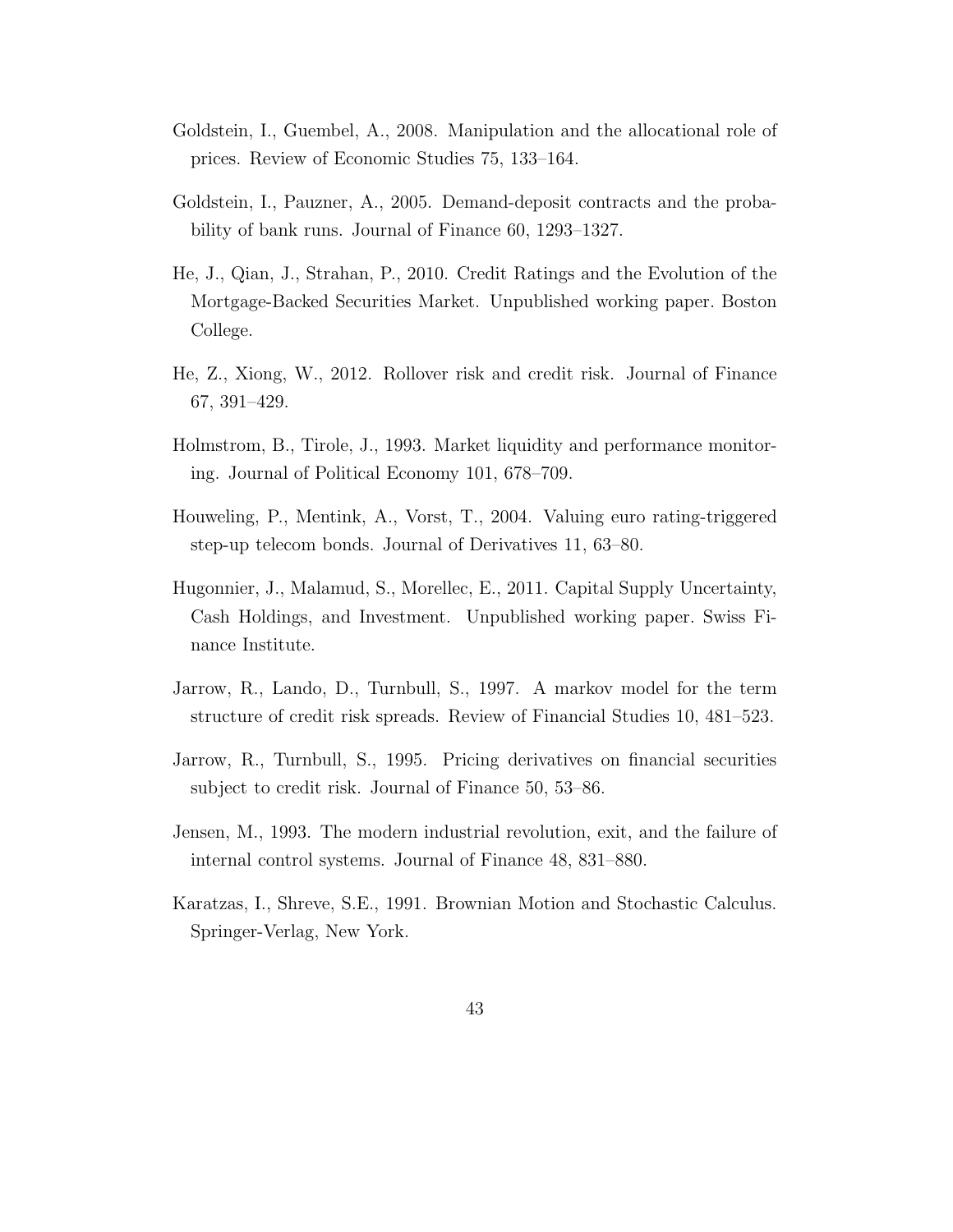- Khanna, N., Sonti, R., 2004. Value creating stock manipulation: Feedback effect of stock prices on firm value. Journal of Financial Markets 7, 237– 270.
- Kisgen, D., 2006. Credit ratings and capital structure. Journal of Finance 61, 1035–1072.
- Kisgen, D., 2007. The influence of credit ratings on coporate capital structure decisions. Journal of Applied Corporate Finance 19, 56–64.
- Kisgen, D., Strahan, P., 2010. Do regulations based on credit ratings affect a firm's cost of capital? Review of Financial Studies 23, 4324–4347.
- Kliger, D., Sarig, O., 2000. The information value of bond ratings. Journal of Finance 55, 2879–2903.
- Kormendi, R., Lipe, R., 1987. Earnings innovations, earnings persistence, and stock returns. Journal of Business 60, 323–346.
- Kraft, P., 2010. Do Rating Agencies Cater? Evidence from Rating-Based Contracts. Unpublished working paper. NYU Stern.
- Lando, D., Mortensen, A., 2005. On the pricing of step-up bonds in the european telecom sector. Journal of Credit Risk 1, 71–111.
- Leland, H., 1992. Insider trading: Should it be prohibited? Journal of Political Economy 100, 859–887.
- Leland, H., 1994. Corporate debt value, bond covenants, and optimal capital structure. Journal of Finance 49, 1213–1252.
- Leland, H., Toft, K., 1996. Optimal capital structure, endogenous bankruptcy, and the term structure of credit spreads. Journal of Finance 51, 987–1019.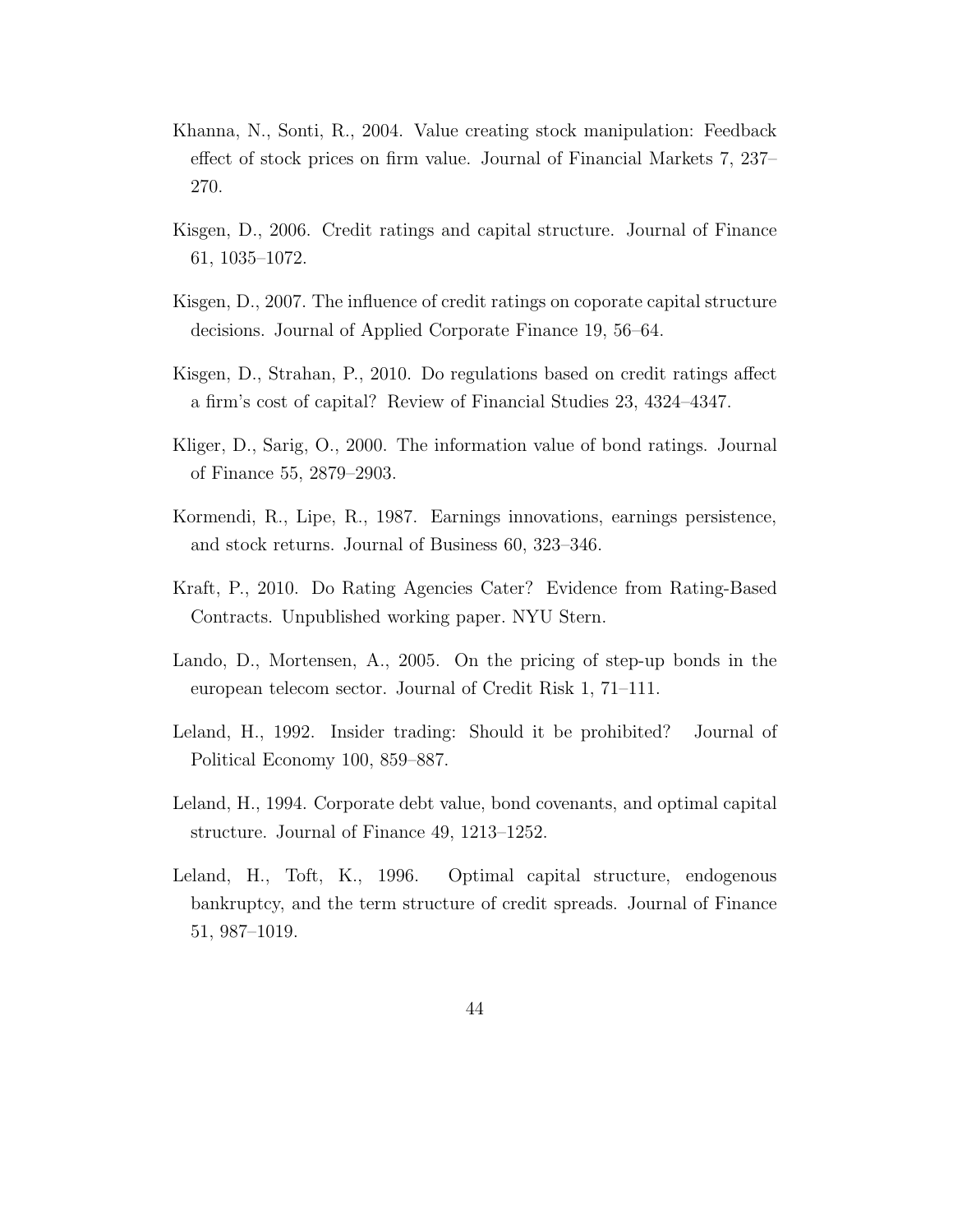- Lizzeri, A., 1999. Information revelation and certification intermediaries. Rand Journal of Economics 30, 214–231.
- Longstaff, F., Schwartz, E., 1995. Valuing risky debt: A new approach. Journal of Finance 50, 789–820.
- Manso, G., Strulovici, B., Tchistyi, A., 2010. Performance-sensitive debt. Review of Financial Studies 23, 1819–1854.
- Maskin, E., Tirole, J., 2001. Markov perfect equilibrium: I. observable actions. Journal of Economic Theory 100, 191–219.
- Merton, R., 1974. On the pricing of corporate debt: The risk structure of interest rates. Journal of Finance 2, 449–470.
- Milgrom, P., Roberts, J., 1990. Rationalizability, learning, and equilibrium in games with strategic complementarities. Econometrica 58, 1255–1277.
- Morris, S., Shin, H., 1998. Unique equilibrium in a model of self-fulfilling currency attacks. American Economic Review 88, 587–597.
- Morris, S., Shin, H., 2004. Coordination risk and the price of debt. European Economic Review 48, 133–153.
- Myers, S., Turnbull, S., 1977. Capital budgeting and the capital asset pricing model: Good news and bad news. Journal of Finance 32, 321–332.
- Obstfeld, M., 1986. Rational and self-fulfilling balance-of-payments crises. American Economic Review 76, 72–81.
- Opp, C., Opp, M., Harris, M., 2010. Rating Agencies in the Face of Regulation: Rating Inflation and Regulatorty Arbitrage. Unpublished working paper. Forthcoming in the Journal of Financial Economics.